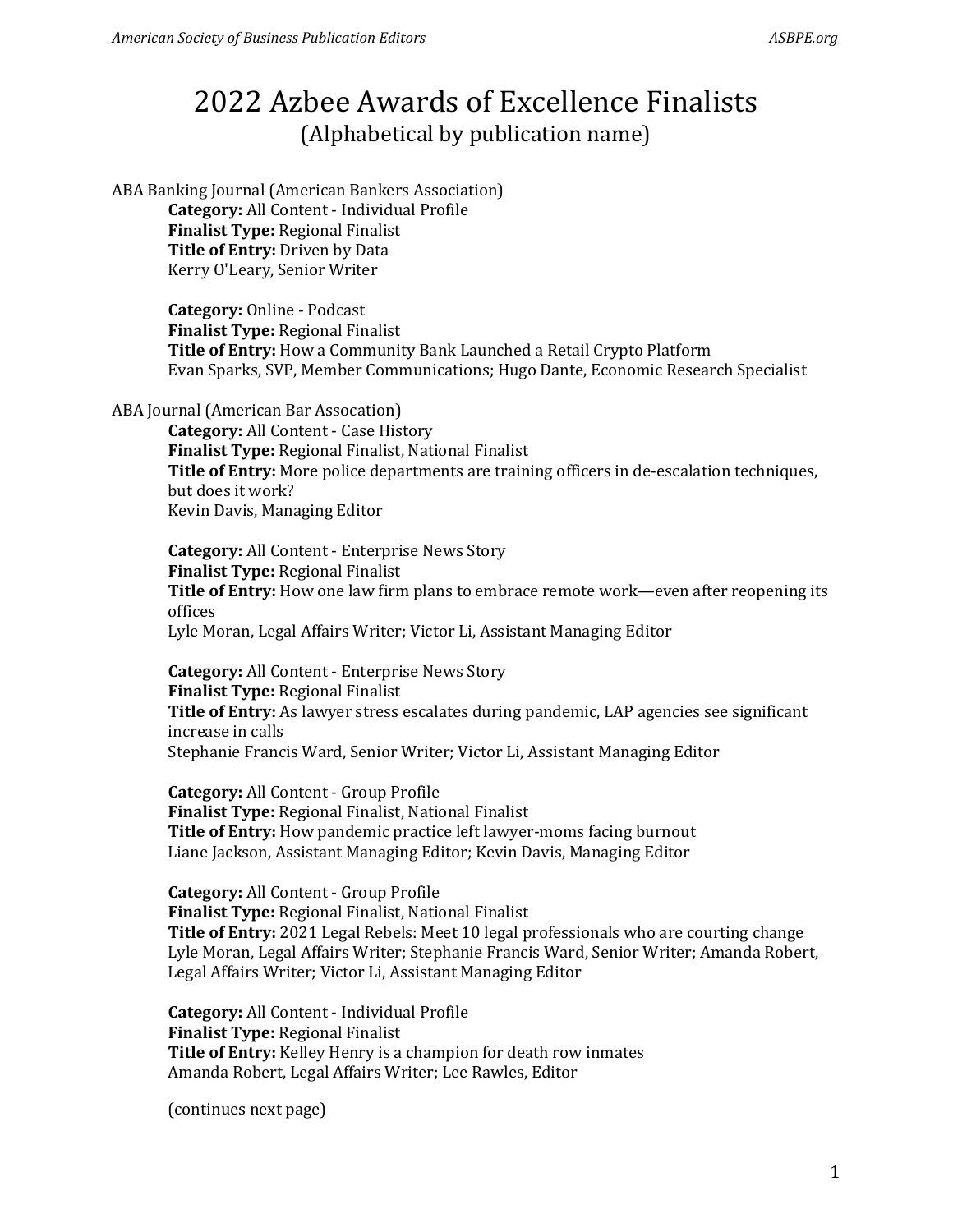ABA Journal (American Bar Assocation)

**Category:** All Content - News Analysis **Finalist Type:** Regional Finalist, National Finalist **Title of Entry:** Lawyers call on members of the profession to defend voting rights Matt Reynolds, Legal Affairs Writer; Blair Chavis, Assistant Managing Editor

**Category:** All Content - Regular Column, Contributed **Finalist Type:** Regional Finalist **Title of Entry:** Supreme Court Report Mark Walsh, Contributor; Kevin Davis, Managing Editor

**Category:** All Content - Regular Column, Staff-Written **Finalist Type:** Regional Finalist, National Finalist **Title of Entry:** Intersection Liane Jackson, Assistant Managing Editor

**Category:** Online - Podcast **Finalist Type:** Regional Finalist **Title of Entry:** A new evidence management tool aims to help public defenders process video and audio Lyle Moran, Legal Affairs Writer; Victor Li, Assistant Managing Editor

**Category:** Online - Web Feature Article **Finalist Type:** Regional Finalist **Title of Entry:** Has COVID-19 made the workplace more accessible for lawyers with disabilities? Amanda Robert, Legal Affairs Writer; Lee Rawles, Assistant Managing Editor

**Category:** Online - Web Microsite/Special Section (Non-Trade Show/Conference) **Finalist Type:** Regional Finalist, National Finalist **Title of Entry:** Legal Rebels Lyle Moran, Legal Affairs Writer; Victor Li, Assistant Managing Editor

**Category:** Overall Excellence - Magazine of the Year, 11 or Fewer Issues per Year **Finalist Type:** Overall Excellence Finalist **Title of Entry:** ABA Journal Staff, ABA Journal

**Category:** Print - Feature Article, 11 or Fewer Issues per Year **Finalist Type:** Regional Finalist **Title of Entry:** Troubling Treatment: Efforts are underway to reform teen behavioral programs Amanda Robert, Legal Affairs Writer; Blair Chavis, Assistant Managing Editor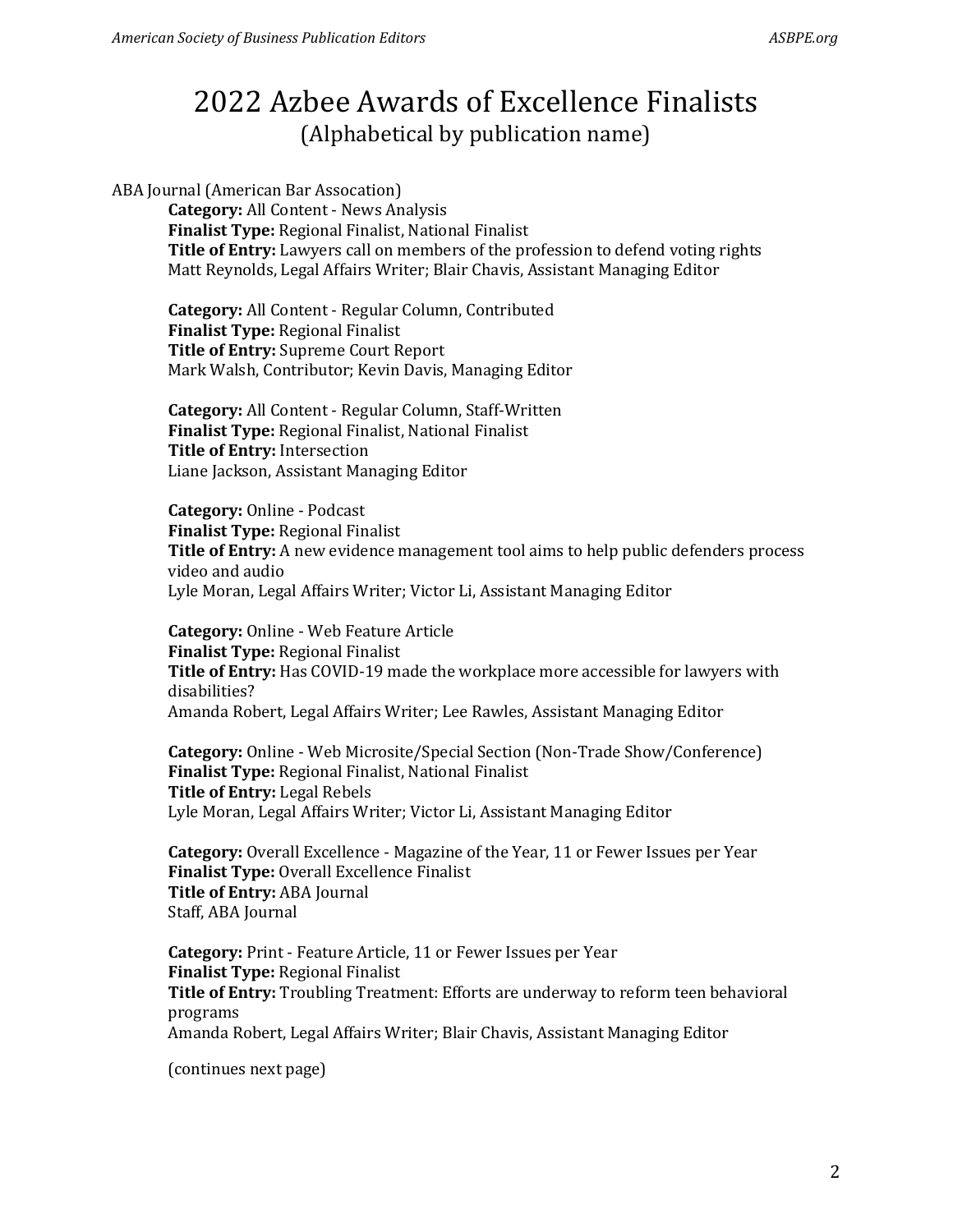ABA Journal (American Bar Assocation)

**Category:** Print - Feature Article, 11 or Fewer Issues per Year **Finalist Type:** Regional Finalist **Title of Entry:** Costly Collisions: A small-town personal injury case sends a powerful message to the trucking industry Kevin Davis, Managing Editor; Liane Jackson, Assistant Managing Editor

**Category:** Print - Regular Department **Finalist Type:** Regional Finalist, National Finalist **Title of Entry:** Business of Law Victor Li, Assistant Managing Editor

**Category:** Print - Single Topic Coverage by a Team **Finalist Type:** Regional Finalist **Title of Entry:** Redefining Justice Liane Jackson, Assistant Managing Editor; Kevin Davis, Managing Editor; Julianne Hill, Contributor; Amanda Robert, Legal Affairs Writer

**Category:** Print - State of the Industry **Finalist Type:** Regional Finalist, National Finalist **Title of Entry:** State of the Profession 2021: BigLaw proved to be most resilient to COVID-19 Lyle Moran, Legal Affairs Writer; Victor Li, Assistant Managing Editor

### ACA International (ACA International)

**Category:** Design - Website Design **Finalist Type:** Regional Finalist, National Finalist **Title of Entry:** ACA International Website Redesign Anne Rosso May, Communications Director; Sam Melby, Digital Manager; Diedrich RPM

### ACAMS Today (ACAMS)

**Category:** All Content - Editor's Letter **Finalist Type:** Regional Finalist, National Finalist **Title of Entry:** Fear Factor Karla Monterrosa-Yancey, Editor in Chief

**Category:** Design - Contents Page or Pages **Finalist Type:** Regional Finalist, National Finalist **Title of Entry:** ACAMS Today Europe Vicki Racine, Art Director

**Category:** Design - Feature Article Design, 11 or Fewer Issues per Year **Finalist Type:** Regional Finalist, National Finalist **Title of Entry:** COVID-19 and the sexual exploitation of children online Vicki Racine, Art Director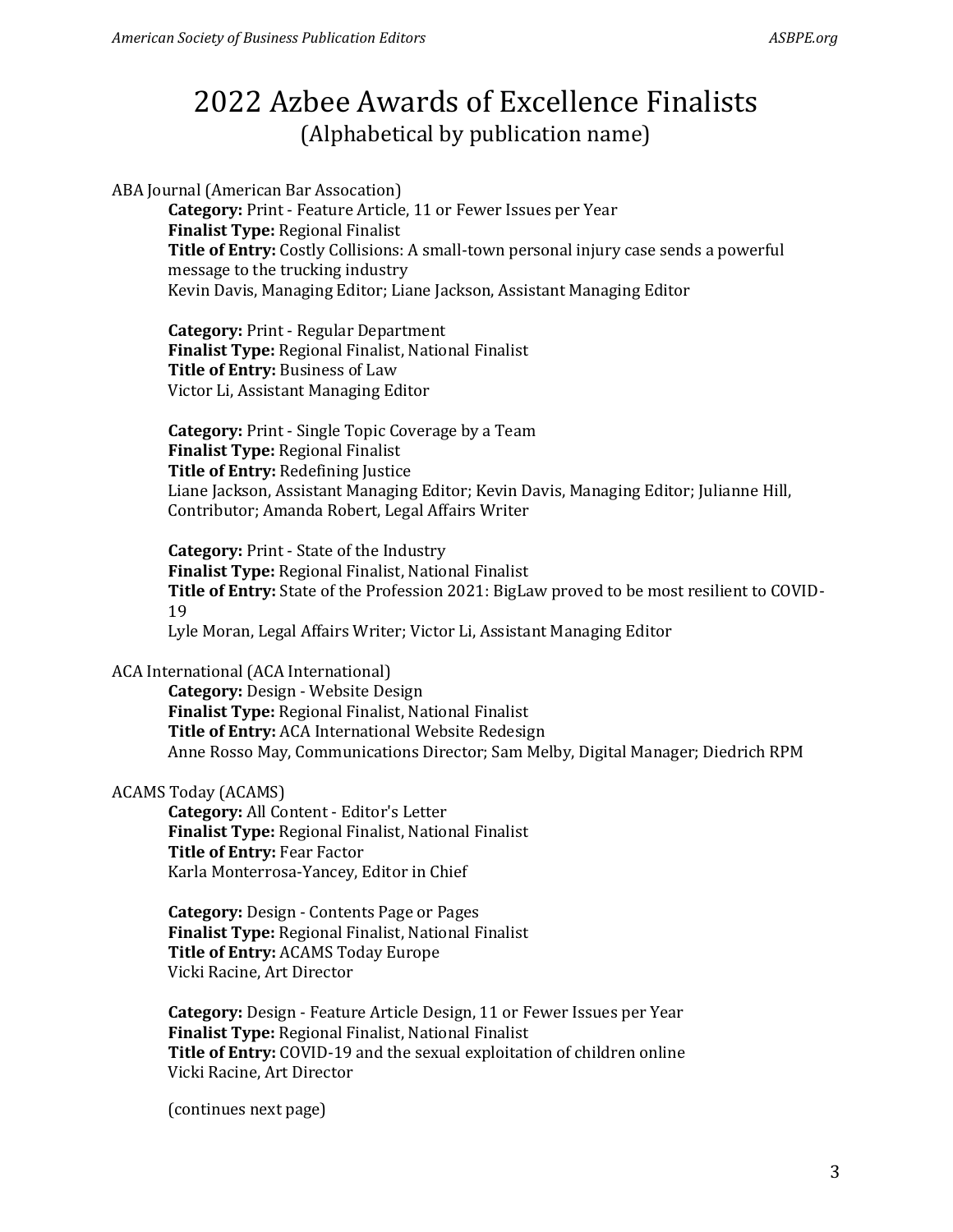ACAMS Today (ACAMS)

**Category:** Design - Feature Article Design, 11 or Fewer Issues per Year **Finalist Type:** Regional Finalist **Title of Entry:** The new whistleblower program AML professionals should know Vicki Racine, Art Director

### ACR Bulletin (American College of Radiology)

**Category:** All Content - Regular Column, Contributed **Finalist Type:** Regional Finalist **Title of Entry:** PHM in Your Pratice Syed F. Zaidi, MD, MBA, Chair of PHM Committee; Ryan K. Lee, MD, MBA, Co-Chair of PHM Committee; Chris Hobson, Communications Manager, ACR Press; Nicole B. Racadag, MSJ, Managing Editor, ACR Bulletin

**Category:** Design - Front Cover-Special Issue or Supplement **Finalist Type:** Regional Finalist, National Finalist **Title of Entry:** Overcoming Barriers to Care Lisa Pampillonia, Art Director; Illustration by Jonathan Croft, Ikon Images

**Category:** Print - Feature Article, 12 or More Issues per Year **Finalist Type:** Regional Finalist **Title of Entry:** Recovery Mode Chad Hudnall, Senior Writer, ACR Press

**Category:** Print - Special Section **Finalist Type:** Regional Finalist, National Finalist **Title of Entry:** Overcoming Barriers to Care Nicole B. Racadag, MSJ, Managing Editor; Lyndsee Cordes, Director of Periodicals; Lisa Pampillonia, Art Director; Chad Hudnall, Senior Writer

#### AdExchanger (Access Intelligence)

**Category:** All Content - Editorial **Finalist Type:** Regional Finalist **Title of Entry:** We Don't Just Cover The News, We Analyze It Allison Schiff, Managing Editor

**Category:** All Content - Technical Article **Finalist Type:** Regional Finalist **Title of Entry:** Explaining How To Use A New Tech At Different Sophistication Levels Sarah Sluis, Executive Editor

**Category:** Online - E-Newsletter - General Excellence **Finalist Type:** Regional Finalist, National Finalist **Title of Entry:** Spotting The Trends And Having Fun While We Do It James Hercher, Senior Editor; Anthony Vargas, Associate Editor; Alyssa Boyle, Associate Editor; Allison Schiff, Managing Editor; Sarah Sluis, Executive Editor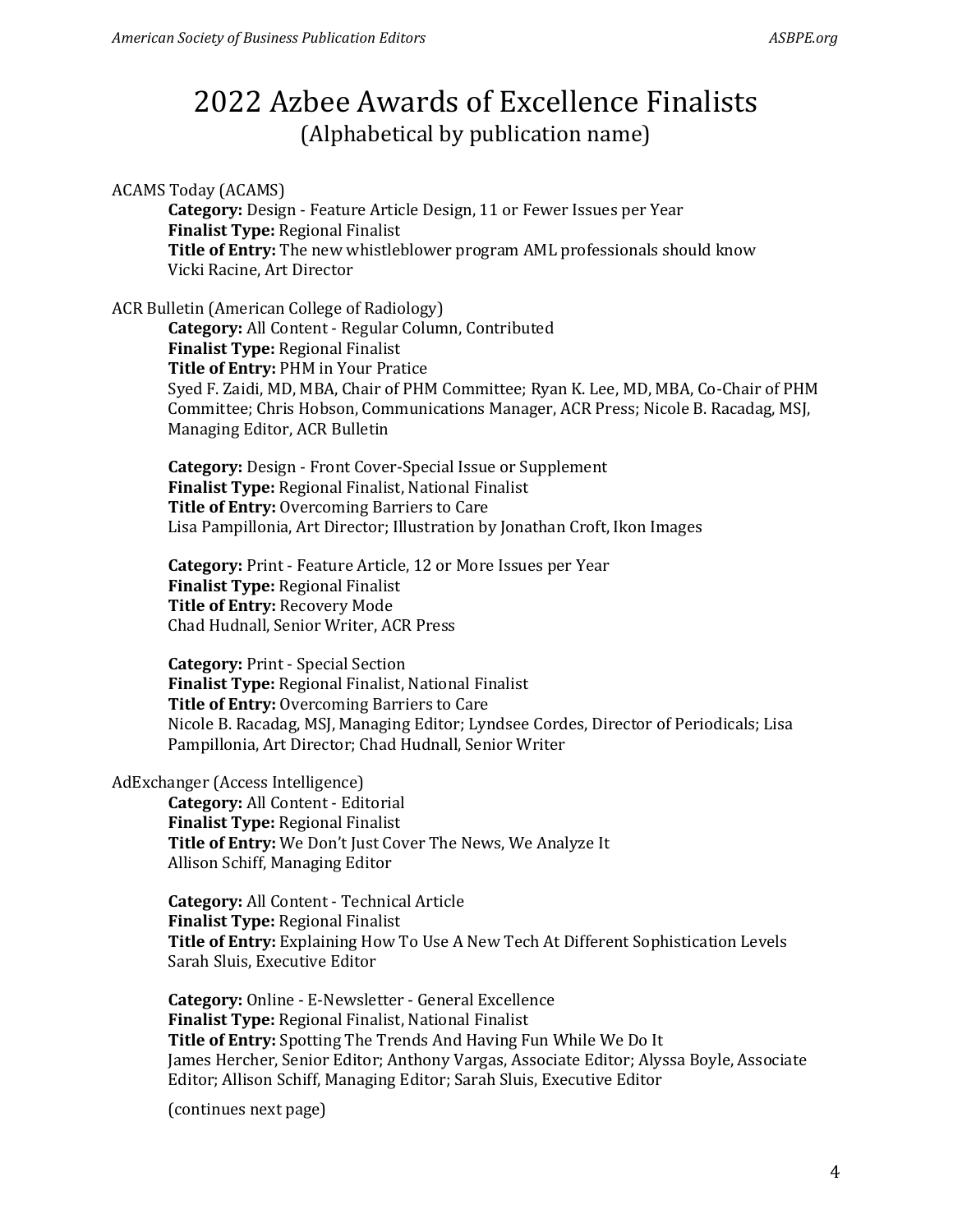AdExchanger (Access Intelligence) **Category:** Online - Podcast **Finalist Type:** Regional Finalist **Title of Entry:** One-On-One With An Ad Industry Newsmaker Allison Schiff, Managing Editor

> **Category:** Online - Podcast **Finalist Type:** Regional Finalist **Title of Entry:** The Big Story: McFirst-Party Data Sarah Sluis, Executive Editor; Allison Schiff, Managing Editor; James Hercher, Senior Editor

American Banker (Arizent)

**Category:** Online - Online Single Topic Coverage by a Team **Finalist Type:** Regional Finalist **Title of Entry:** Are banks and their regulators doing enough to fight climate change? American Banker

Architects' Guide to Glass & Metal (Key Media & Research) **Category:** Design - Front Cover-Photo **Finalist Type:** Regional Finalist **Title of Entry:** AGG Spring 2021 Cover Dawn Campbell, Art Director/Managing Editor

> **Category:** Design - Front Cover-Photo **Finalist Type:** Regional Finalist, National Finalist **Title of Entry:** AGG Fall 2021 Cover Saundra Hutchison, Art Director; Ellen Rogers, Editor

ASH Clinical News (John Wiley & Sons)

**Category:** Print - Feature Article, 12 or More Issues per Year **Finalist Type:** Regional Finalist, National Finalist **Title of Entry:** The Eye of a Survivor Aaron Gerds, MD, Editor-in-Chief

ASI Media (Advertising Specialty Institute)

**Category:** Design - Infographics **Finalist Type:** Regional Finalist, National Finalist **Title of Entry:** ASI Media Infographics Hillary Glen, Digital Art Director; Christopher Ruvo, Digital News Director; Nate Kucsma, Executive Director, Research and Corporate Marketing

**Category:** Design - Online Feature Article Design **Finalist Type:** Regional Finalist, National Finalist **Title of Entry:** The Promo People's Guide to Social Media Hillary Glen, Digital Art Director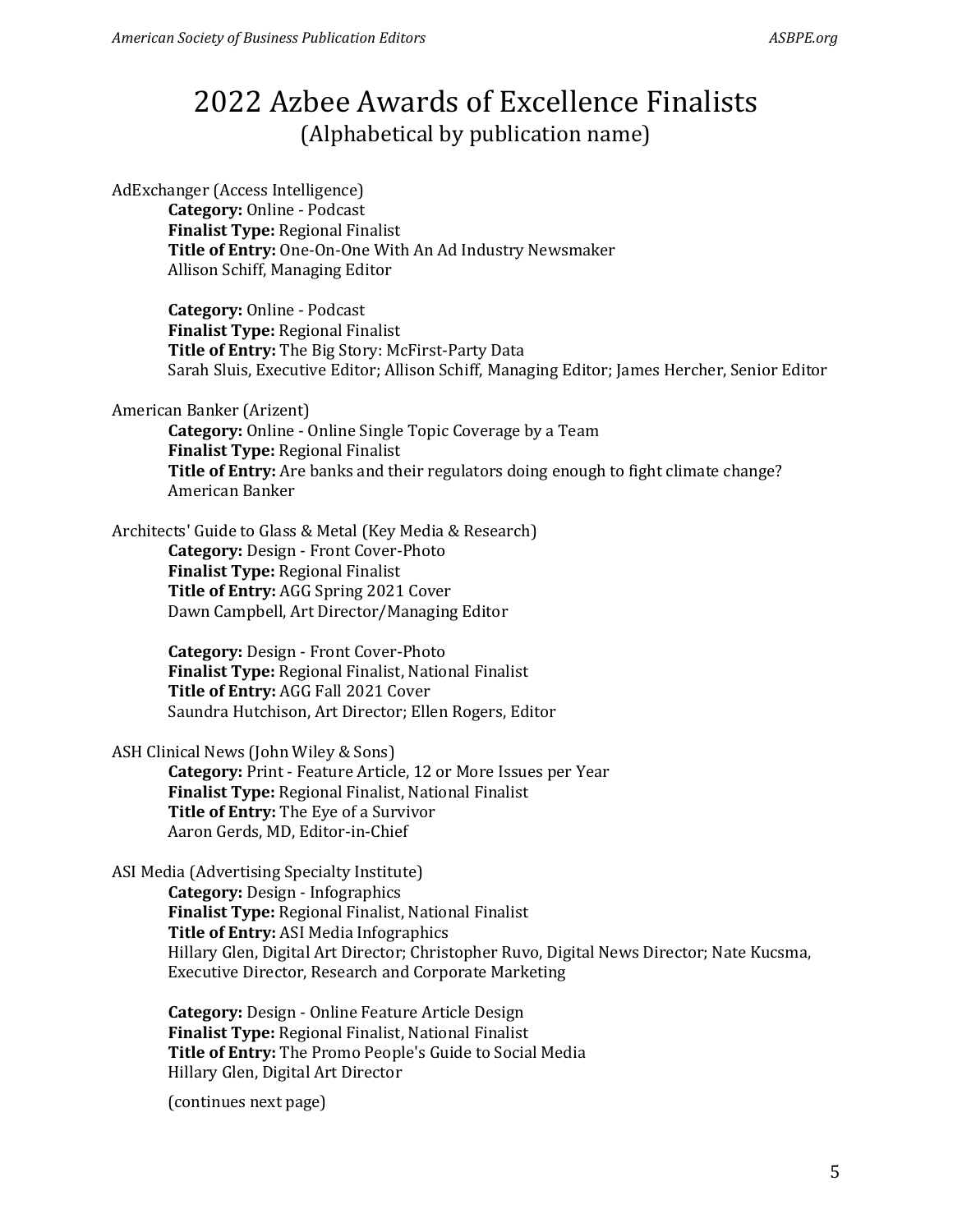ASI Media (Advertising Specialty Institute)

**Category:** Online - Best Social Media Campaign **Finalist Type:** Regional Finalist, National Finalist **Title of Entry:** #ASIPromoInsanity C.J. Mittica, Editor-In-Chief; Vincent Driscoll, Digital Content Director; Melissa Newman, Social Media Manager

**Category:** Online - Web Feature Series **Finalist Type:** Regional Finalist **Title of Entry:** Reinvention Week ASI Media Staff

**Category:** Overall Excellence - Social Media Account of the Year **Finalist Type:** Overall Excellence Finalist **Title of Entry:** ASICentral's Twitter Account Vincent Driscoll, Digital Content Director

#### Automotive News (Crain Communications, Inc.)

**Category:** All Content - Enterprise News Story **Finalist Type:** Regional Finalist, National Finalist **Title of Entry:** The disconnect in our grid Larry P. Vellequette, Reporter

**Category:** Overall Excellence - Magazine of the Year, 12 or More Issues per Year **Finalist Type:** Overall Excellence Finalist **Title of Entry:** Automotive News Automotive News

**Category:** Print - Feature Series **Finalist Type:** Regional Finalist, National Finalist **Title of Entry:** Elements of electrification Pete Bigelow, Reporter; Laurence Iliff, Reporter; John Irwin, Reporter; Urvaksh Karkaria, Reporter; Hannah Lutz, Reporter; Michael Martinez, Reporter; Richard Truett, Reporter

**Category:** Print - Single Topic Coverage by a Team **Finalist Type:** Regional Finalist, National Finalist **Title of Entry:** Microchip shortage Nick Bunkley, News Editor; Lindsay Chappell, News Editor; Laurence Iliff, Reporter; Urvaksh Karkaria, Reporter; Hannah Lutz, Reporter; Michael Martinez, Reporter; Larry P. Vellequette, Reporter

**Category:** Print - Special Section **Finalist Type:** Regional Finalist, National Finalist **Title of Entry:** EV1: A legacy in a new light Leslie Allen, News Editor; Pete Bigelow, Reporter; Lindsay Chappell, News Editor; Hannah Lutz, Reporter; Alexa St. John, Reporter; Richard Truett, Reporter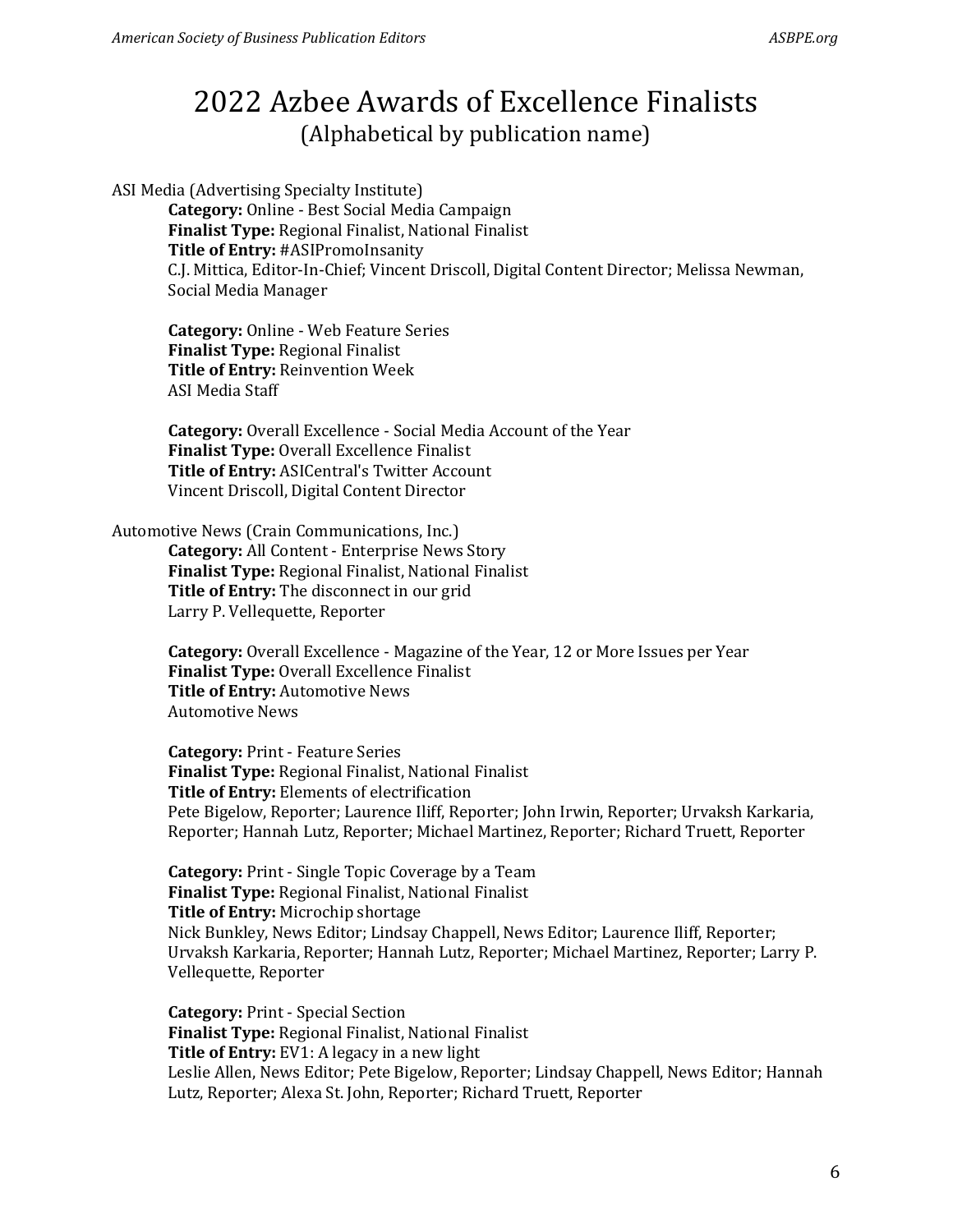Bar & Restaurant (Questex) **Category:** Online - Best Social Media Campaign **Finalist Type:** Regional Finalist, National Finalist **Title of Entry:** Social media coverage from Bar & Restaurant Expo, and Instagram Live series, "Side Bar" Sarah Engstrand, Editorial and Content Director, Bar & Restaurant Group BioPharma Dive (Industry Dive) **Category:** All Content - Case History **Finalist Type:** Regional Finalist, National Finalist **Title of Entry:** A three-decade monopoly: How Amgen built a patent thicket around its topselling drug Jonathan Gardner, Senior Reporter; Ned Pagliarulo, Lead Editor; Julia Himmel, News Graphics Developer **Category:** All Content - Individual Profile **Finalist Type:** Regional Finalist, National Finalist **Title of Entry:** Heart attacks struck Sek Kathiresan's family. He's devoted his life to stopping them. Ben Fidler, Senior Editor; Ned Pagliarulo, Lead Editor; Julia Himmel, News Graphics Developer **Category:** Online - Online Breaking News Coverage **Finalist Type:** Regional Finalist, National Finalist **Title of Entry:** Coverage of the Food and Drug Administration's controversial Alzheimer's drug approval Jacob Bell, Senior Reporter; Jonathan Gardner, Senior Reporter; Ned Pagliarulo, Lead Editor Bloomberg Law (Bloomberg Industry Group) **Category:** All Content - Impact/Investigative **Finalist Type:** Regional Finalist, National Finalist **Title of Entry:** 'A Preventable Mess': How Dementia Takes Toll on Aging Lawyers Holly Barker, Legal Reporter **Category:** All Content - Impact/Investigative

**Finalist Type:** Regional Finalist, National Finalist **Title of Entry:** Clients Cry Foul Over Litigious Litigation Finance Company Valerie Bauman, Senior Investigative Reporter; Roy Strom, Correspondent

**Category:** All Content - Regular Column, Staff-Written **Finalist Type:** Regional Finalist **Title of Entry:** Vivia Chen Unfiltered Vivia Chen, Columnist; Lisa Helem, Editor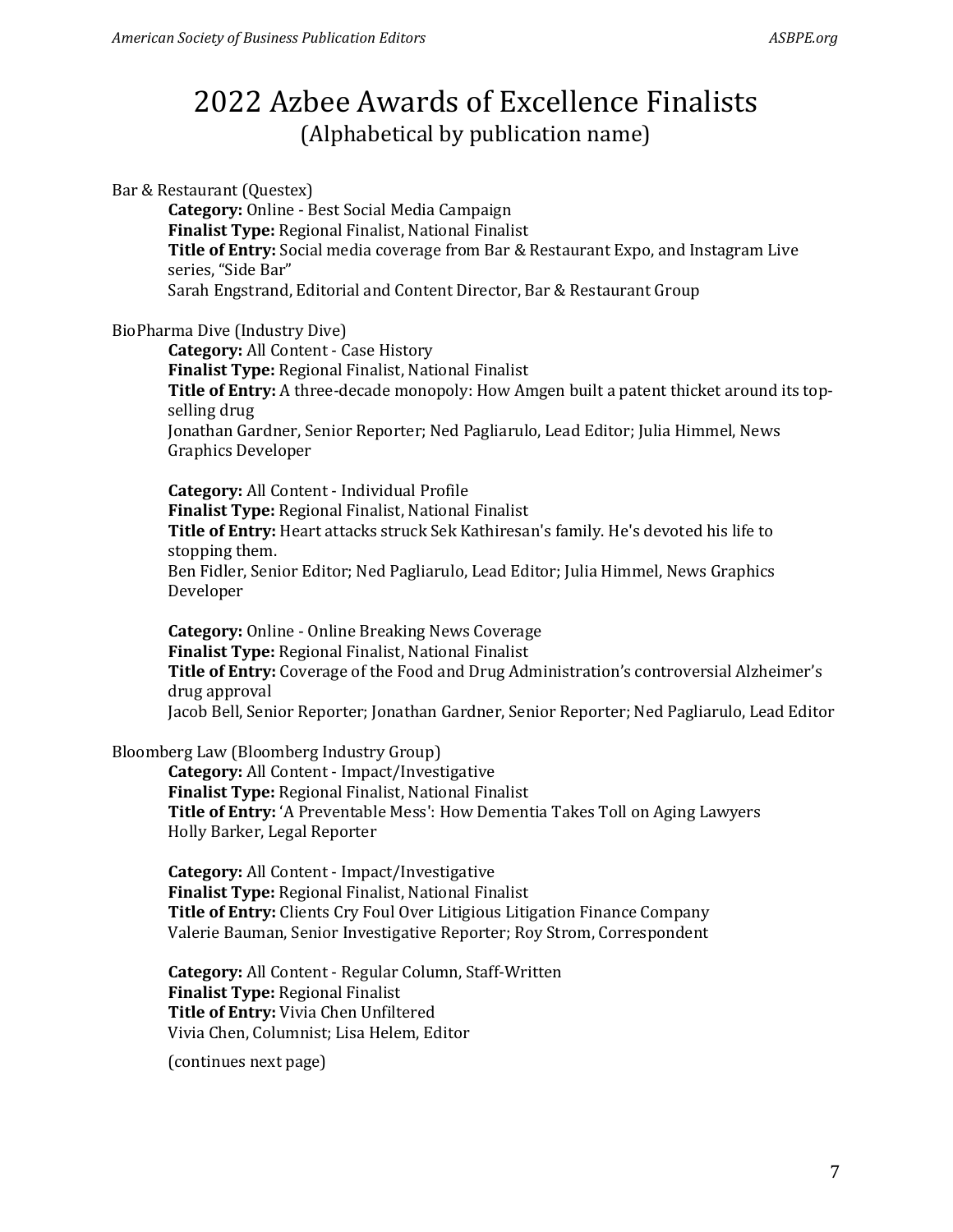Bloomberg Law (Bloomberg Industry Group) **Category:** Online - Online Breaking News Coverage **Finalist Type:** Regional Finalist, National Finalist **Title of Entry:** U.S. Probes Trafficking of Teen Migrants for Poultry-Plant Work Benjamin Penn, Senior Reporter; Ellen M. Gilmer, Senior Reporter

**Category:** Online - Online Single Topic Coverage by a Team **Finalist Type:** Regional Finalist **Title of Entry:** U.S. Probes Trafficking of Teen Migrants for Poultry-Plant Work Benjamin Penn, Senior Reporter; Ellen M. Gilmer, Senior Reporter

**Category:** Online - Podcast **Finalist Type:** Regional Finalist, National Finalist **Title of Entry:** Is It Time to Kill the Bar Exam? Adam Allington, Senior Audio Producer; Josh Block, Executive Producer

**Category:** Online - Video - News and Feature **Finalist Type:** Regional Finalist, National Finalist **Title of Entry:** The Shadow Docket and How the Supreme Court Uses It Andrew Satter, Senior Producer; Josh Block, Executive Producer; Muriel Rebora, Video Editor; Jordan Rubin, Co-Producer/Reporter

**Category:** Online - Video - News and Feature **Finalist Type:** Regional Finalist, National Finalist **Title of Entry:** If Women Still Earn Less, Can Laws Even Fix The Pay Gap? Macarena Carrizosa, Producer; Andrew Satter, Senior Producer; Josh Block, Executive Producer; Dominika Ozynska, Video Editor; Patrick Dorrian, Co-Producer/Reporter

**Category:** Online - Video - News and Feature **Finalist Type:** Regional Finalist, National Finalist **Title of Entry:** "Big Law's Big Paychecks: Partner Compensation, Explained" Macarena Carrizosa, Producer; Andrew Satter, Senior Producer; Josh Block, Executive Producer; Dominika Ozynska, Video Editor; Roy Strom, Co-Producer/Reporter; Meghan Tribe, Co-Producer/Reporter

**Category:** Online - Video - Tutorial **Finalist Type:** Regional Finalist, National Finalist **Title of Entry:** 'I'm Not a Cat' Takeaways: Judges Give 5 Virtual Court Tips Andrew Satter, Senior Producer; Josh Block, Executive Producer

**Category:** Online - Web Feature Article **Finalist Type:** Regional Finalist, National Finalist **Title of Entry:** 'A Preventable Mess': How Dementia Takes Toll on Aging Lawyers Holly Barker, Legal Reporter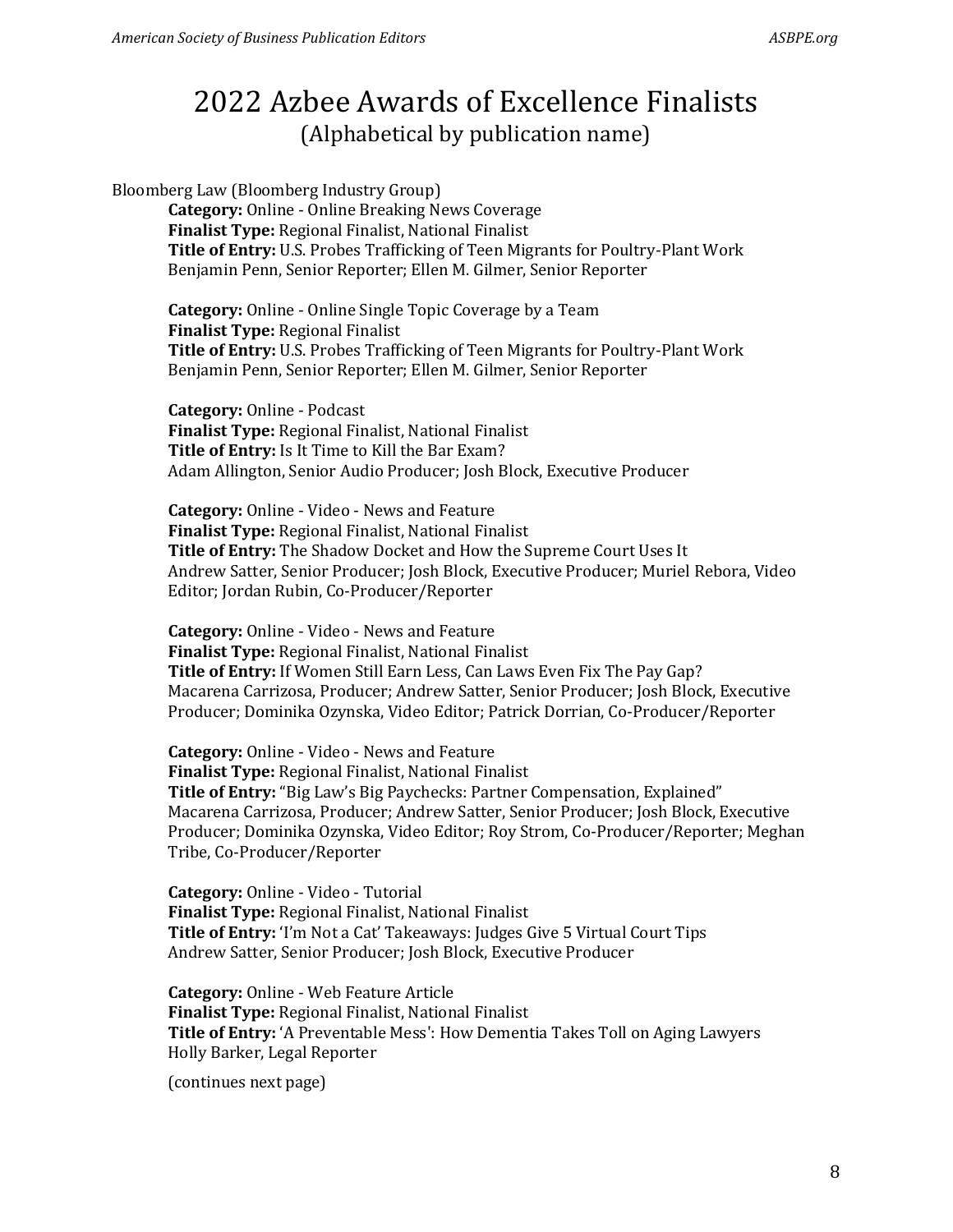Bloomberg Law (Bloomberg Industry Group) **Category:** Online - Web Feature Article **Finalist Type:** Regional Finalist **Title of Entry:** Clients Cry Foul Over Litigious Litigation Finance Company Valerie Bauman, Senior Investigative Reporter; Roy Strom, Correspondent

Broadband Communities (Broadband Properties, LLC) **Category:** All Content - Data Journalism **Finalist Type:** Regional Finalist **Title of Entry:** MDU Buildings Reach New High Steven S. Ross, Editor-at-Large

> **Category:** All Content - Regular Column, Contributed **Finalist Type:** Regional Finalist **Title of Entry:** Provider Perspective Bryan Rader, Contributing Columnist; Sean Buckley, Editor in Chief; Eli Penberthy, Copy Chief

BUILDER Magazine (Zonda Media)

**Category:** All Content - Company Profile **Finalist Type:** Regional Finalist **Title of Entry:** 2021 Builder of the Year: Stanley Martin Homes Jennifer Lash, Editor-in-Chief; Christine Serlin, Editor; Tina Tabibi, Design Director

**Category:** Print - Feature Article, 11 or Fewer Issues per Year **Finalist Type:** Regional Finalist **Title of Entry:** Shifting Gears Jennifer Lash, Editor-in-Chief; Christine Serlin, Editor; Tina Tabibi, Design Director; Joe Bousquin, Author; Delphine Lee, Illustrator

Business Insurance (Beacon International)

**Category:** Print - Single Topic Coverage by a Team **Finalist Type:** Regional Finalist **Title of Entry:** 9/11 Anniversary Louise Esola, Assistant Editor; Matthew Lerner, Reporter; Angela Childers, Reporter

Business Jet Traveler (AIN Media Group)

**Category:** All Content - Regular Column, Contributed **Finalist Type:** Regional Finalist **Title of Entry:** Preowned James Wynbrandt, Contributing Editor; Matt Thurber, Editor in Chief; Jennifer Leach English, Editorial Director; and Jeff Burger, Editor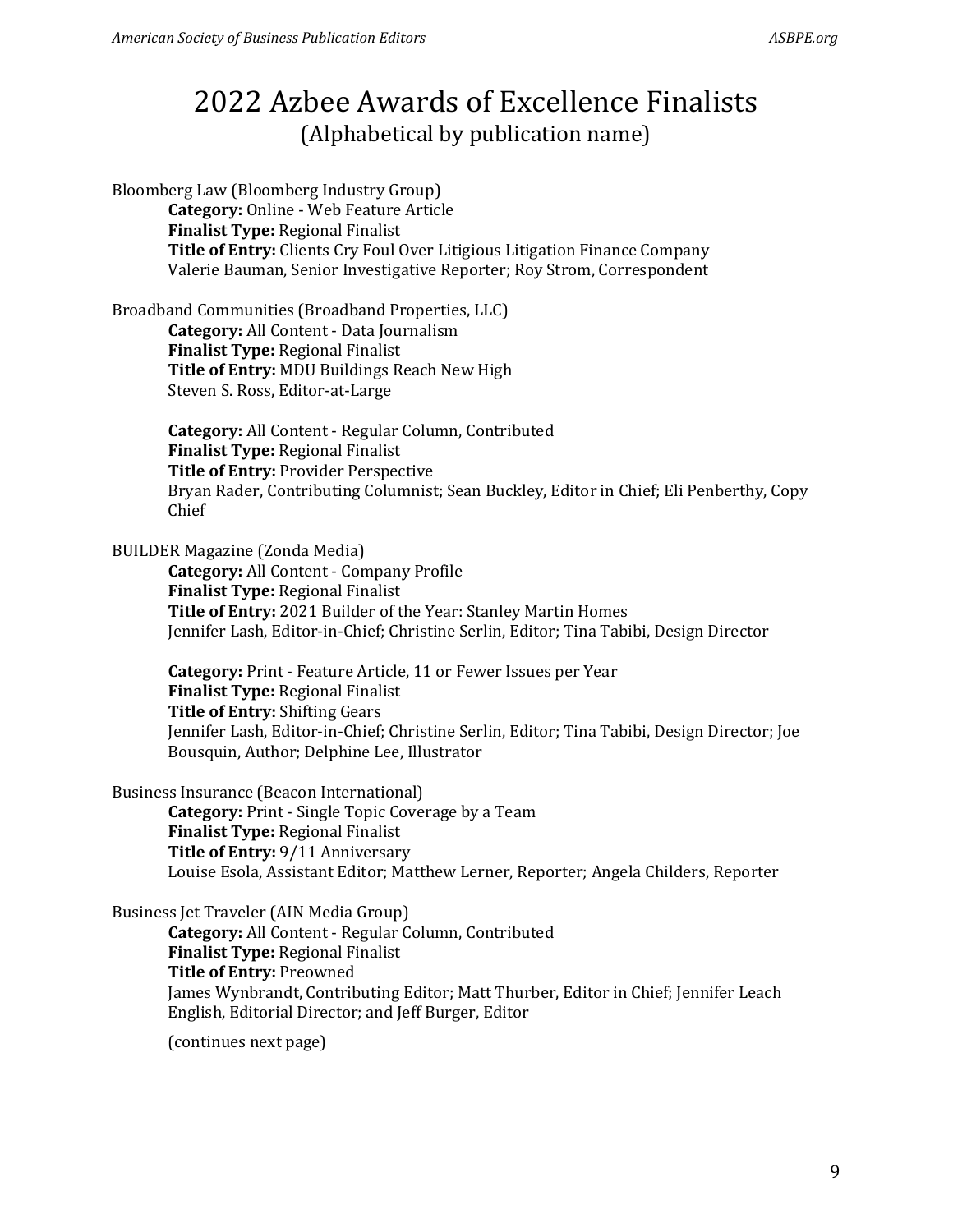Business Jet Traveler (AIN Media Group) **Category:** All Content - Regular Column, Contributed **Finalist Type:** Regional Finalist **Title of Entry:** Inside Charters, Jet Cards, and Fractionals James Wynbrandt, Contributing Editor; Matt Thurber, Editor in Chief; Jennifer Leach English, Editorial Director; and Jeff Burger, Editor

Cannabis Business Times (GIE Media, Inc.)

**Category:** All Content - Enterprise News Story **Finalist Type:** Regional Finalist **Title of Entry:** The Border-Town Effect: Dispensaries Boom on State Line Tony Lange, Associate Editor

**Category:** All Content - Impact/Investigative **Finalist Type:** Regional Finalist **Title of Entry:** Bottlenecked Patrick Williams, Managing Editor

**Category:** Design - Front Cover-Photo **Finalist Type:** Regional Finalist **Title of Entry:** Mom Made Them Do It Katelyn Boyden Mullen, Art Director; Vanessa Stump, Photographer

**Category:** Online - Web Feature Series **Finalist Type:** Regional Finalist **Title of Entry:** The Starting Line Melissa Schiller, Senior Digital Editor

Carrier Management (Wells Media Group Inc.)

**Category:** All Content - Technical Article **Finalist Type:** Regional Finalist **Title of Entry:** Tech Startups Bringing the Power of Applied Analytics to Potential Plaintiffs Jim Sams, Editor

**Category:** Overall Excellence - Multi-Platform Package of the Year **Finalist Type:** Overall Excellence Finalist **Title of Entry:** Seeing Through Clouds: Geospatial Information Systems Susanne Sclafane, Executive Editor; Michael Fitzgerald, Guest Editor; Bobbie Dodge, VP New Media; Guy Boccia, VP Design; Kimberly Tallon, Assistant Editor; Ashley Waldrop, Associate Video Producer

Casting Source (American Foundry Society) **Category:** All Content - Regular Column, Contributed **Finalist Type:** Regional Finalist **Title of Entry:** Industry Insider David Charbauski, Columnist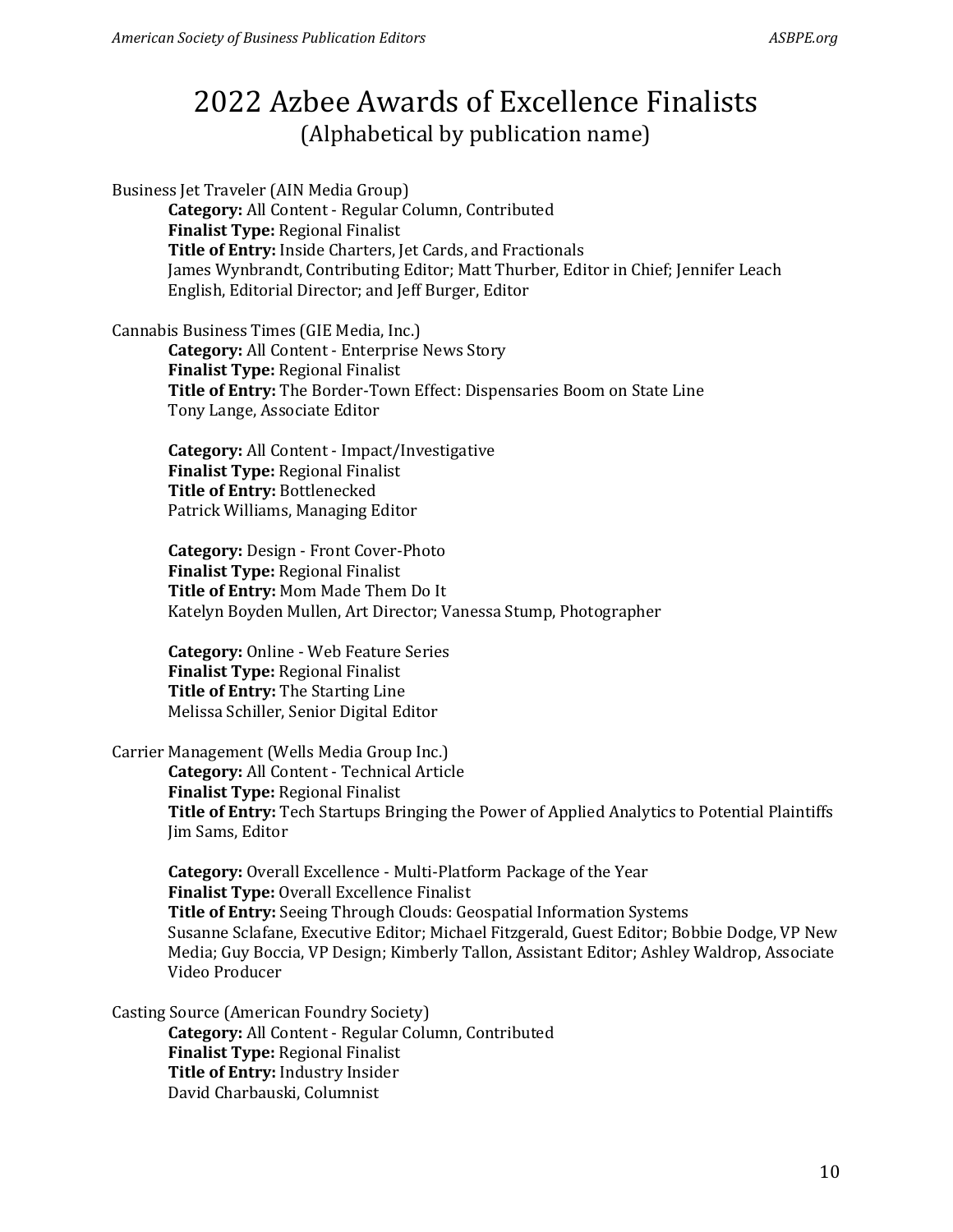Chemical Processing (Putman Media, Inc.)

**Category:** All Content - Editor's Letter **Finalist Type:** Regional Finalist **Title of Entry:** From the Editor Mark Rosenzweig, Editor in Chief; Amanda Joshi, Managing Editor; Jennifer Dakas, Art Director

**Category:** All Content - Regular Column, Contributed **Finalist Type:** Regional Finalist **Title of Entry:** Plant InSites Mark Rosenzweig, Editor in Chief; Amanda Joshi, Managing Editor; Jennifer Dakas, Art Director

**Category:** All Content - Technical Article **Finalist Type:** Regional Finalist **Title of Entry:** Open Process Automation Moves Ahead Mark Rosenzweig, Editor in Chief; Amanda Joshi, Managing Editor; Jennifer Dakas, Art **Director** 

**Category:** Design - Opening Page/Spread - Photo Illustration **Finalist Type:** Regional Finalist **Title of Entry:** Industry Raises Its Shield Jennifer Dakas

**Category:** Design - Opening Page/Spread-Illustration **Finalist Type:** Regional Finalist **Title of Entry:** Turnarounds Get a New Spin Jennifer Dakas

### CIO (IDG Communications, Inc.)

**Category:** All Content - Case History **Finalist Type:** Regional Finalist **Title of Entry:** M&T Bank branches out to bridge skills gap Peter Sayer, Senior Editor; Jason Snyder, Senior Editor

**Category:** All Content - Company Profile **Finalist Type:** Regional Finalist **Title of Entry:** ITSMF: Growing Black IT careers through leadership programs Sarah K. White, Senior Writer; Jason Snyder, Senior Editor

**Category:** All Content - Diversity, Equity and Inclusion **Finalist Type:** Regional Finalist **Title of Entry:** Tech takes on its racist terminology Mary K. Pratt, Contributing Writer; Jason Snyder, Senior Editor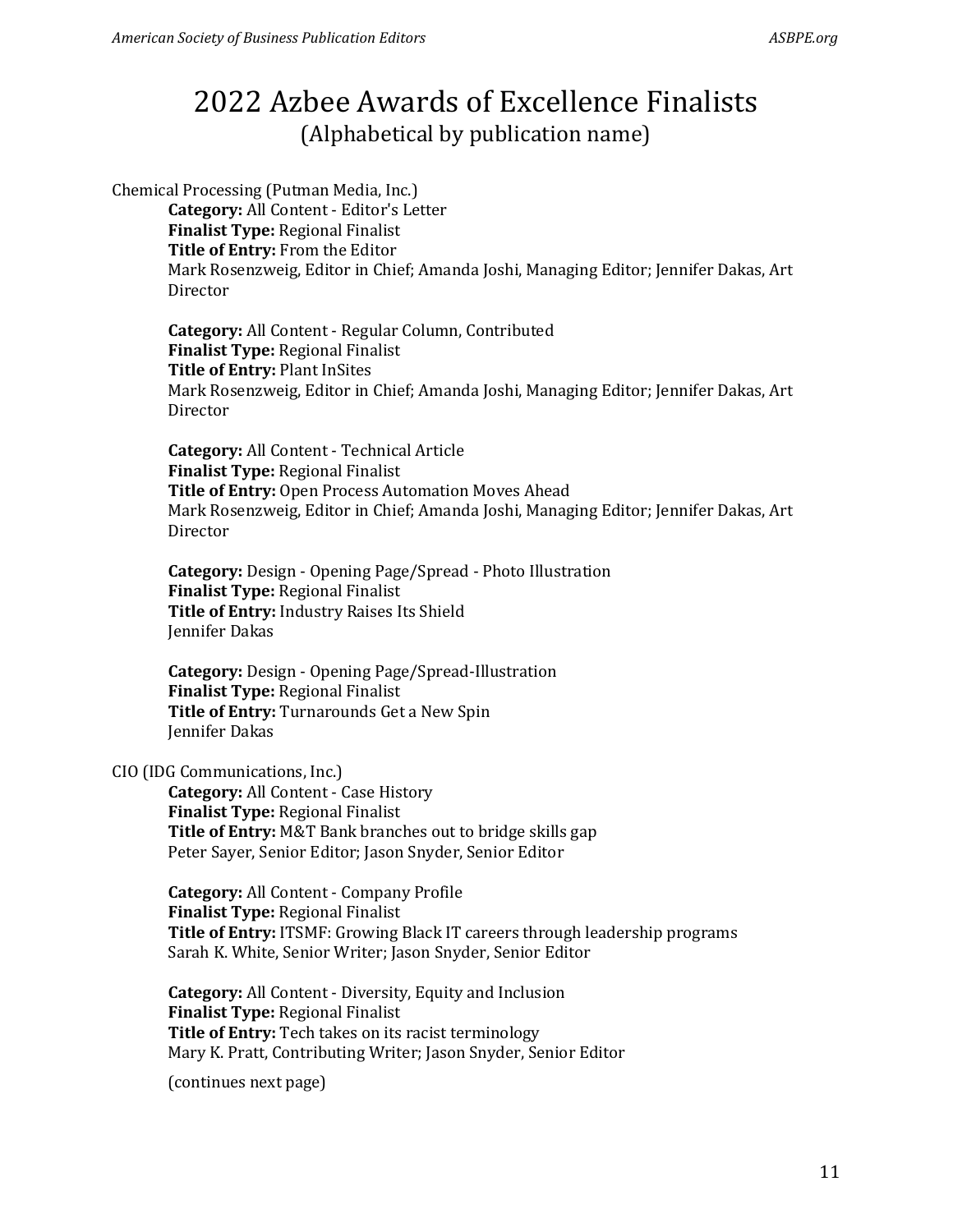### CIO (IDG Communications, Inc.)

**Category:** All Content - Group Profile **Finalist Type:** Regional Finalist, National Finalist **Title of Entry:** Hispanic IT leaders pioneer new paths to the top Beth Stackpole, Contributing Writer; Jason Snyder, Senior Editor

**Category:** All Content - News Analysis **Finalist Type:** Regional Finalist **Title of Entry:** What CIOs can expect from IBM's managed infrastructure spinoff Peter Sayer, Senior Editor; Jason Snyder, Senior Editor

**Category:** All Content - Regular Column, Contributed **Finalist Type:** Regional Finalist **Title of Entry:** Building Effective IT 101 Bob Lewis, Columnist; Jason Snyder, Senior Editor

**Category:** Online - Online State of the Industry **Finalist Type:** Regional Finalist, National Finalist **Title of Entry:** Spring digital issue cover story and video Beth Stackpole, Contributing Writer; Amy Bennett, Executive Editor; Jason Snyder, Senior Editor

**Category:** Overall Excellence - Digital Magazine of the Year **Finalist Type:** Overall Excellence Finalist **Title of Entry:** 2021 CIO Digital Magazine Amy Bennett, Executive Editor; Jason Snyder, Senior Editor; Beth Stackpole, Contributing Writer; Mary K. Pratt, Contributing Writer

#### Civil Engineering (American Society of Civil Engineers)

**Category:** All Content - Case History **Finalist Type:** Regional Finalist **Title of Entry:** Historic Virginia village undertakes massive infrastructure upgrade T.R. Witcher, Contributing Editor

**Category:** All Content - Diversity, Equity and Inclusion **Finalist Type:** Regional Finalist **Title of Entry:** How the interstate highway system connected -- and in some cases segregated -- America T.R. Witcher, Contributing Editor

**Category:** Online - Web News Section **Finalist Type:** Regional Finalist, National Finalist **Title of Entry:** Civil Engineering Online Catherine A. Cardno, Ph.D., Robert L. Reid, Laurie A. Shuster, Jay Landers, T.R. Witcher, Michael C. Loulakis, Lauren P. McLaughlin, Jenny Jones and Brian Fortner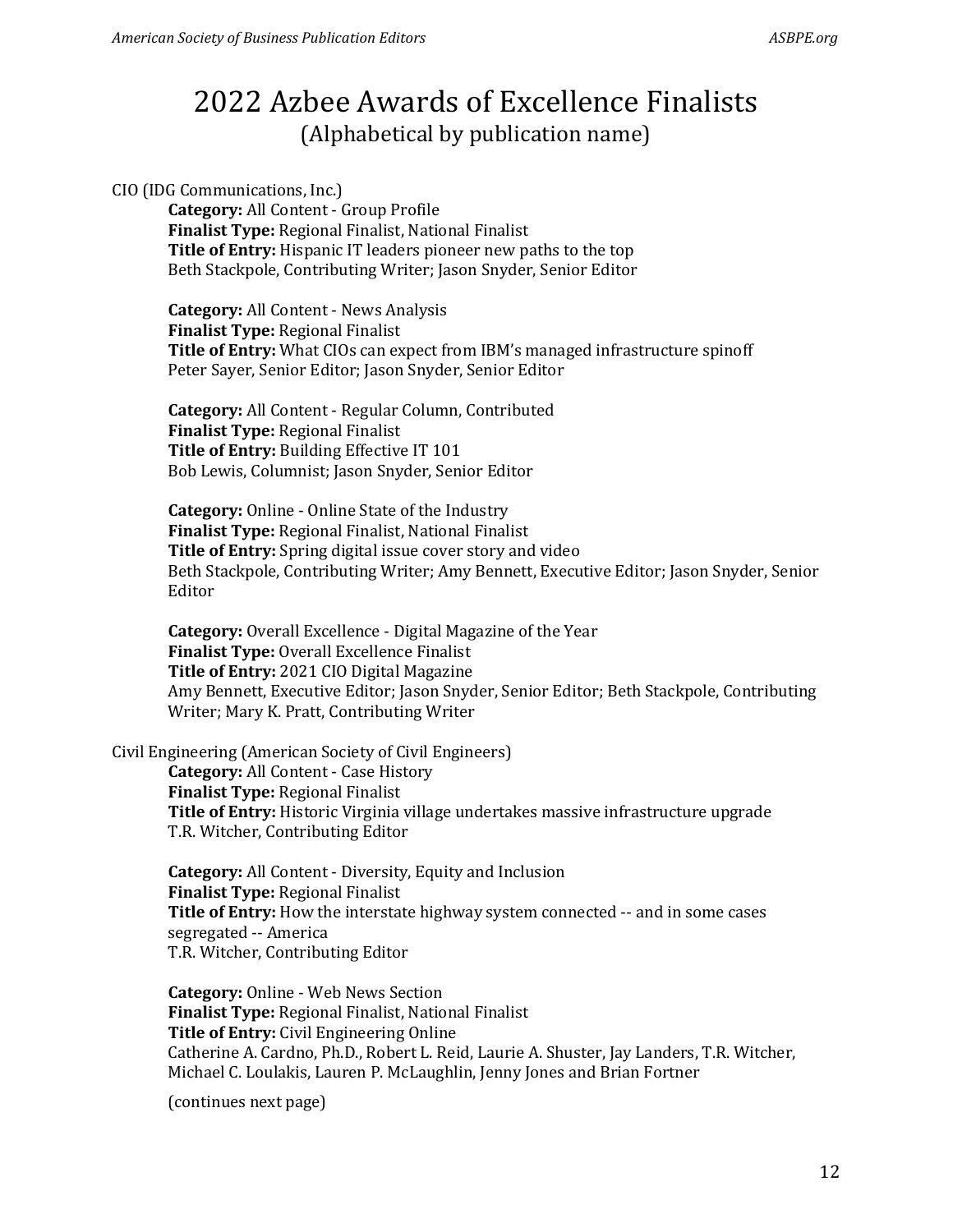Civil Engineering (American Society of Civil Engineers)

**Category:** Overall Excellence - Magazine of the Year, 11 or Fewer Issues per Year **Finalist Type:** Overall Excellence Finalist **Title of Entry:** Civil Engineering magazine Laurie A. Shuster, Editor in Chief

**Category:** Print - Regular Department **Finalist Type:** Regional Finalist, National Finalist **Title of Entry:** History Lesson T.R. Witcher, Contributing Editor

**Category:** Print - Special Section **Finalist Type:** Regional Finalist, National Finalist **Title of Entry:** The 20th Anniversary of Sept. 11, 2001 Robert L. Reid, Senior Editor/Features Manager; Laurie A. Shuster, Editor in Chief

Civil Engineering Source (American Society of Civil Engineers) **Category:** Overall Excellence - Website of the Year **Finalist Type:** Overall Excellence Finalist **Title of Entry:** Civil Engineering Source Jane Howell, Chief Communications Officer

Clinical Psychiatry News, MDedge (WebMD) **Category:** All Content - Editorial **Finalist Type:** Regional Finalist, National Finalist **Title of Entry:** Shedding the super doctor myth Gina L. Henderson, Editor; Tanya Thomas, MD, Clinical Psychiatry News columnist

Club + Resort Business (WTWH Media, LLC) **Category:** Design - Opening Page/Spread-Illustration **Finalist Type:** Regional Finalist **Title of Entry:** Weather the Storm Erin Canetta, Creative Director

Club + Resort Chef (WTWH Media, LLC) **Category:** All Content - Case History **Finalist Type:** Regional Finalist **Title of Entry:** How Apprenticeships Bridge the Skills Gap Joanna DeChellis, Editor

> **Category:** All Content - Company Profile **Finalist Type:** Regional Finalist **Title of Entry:** Over and Above at Overbrook Golf Club Joanna DeChellis, Editor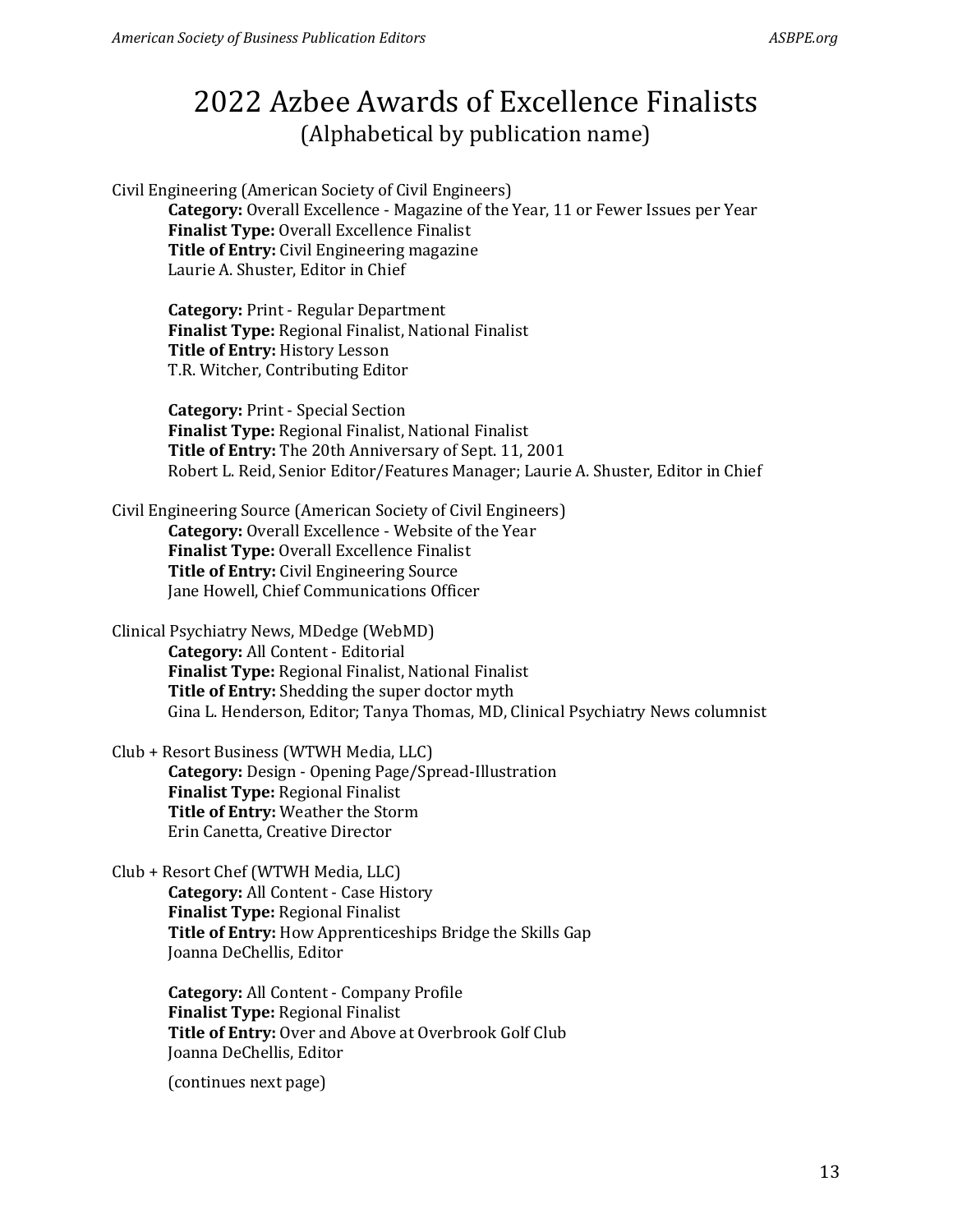Club + Resort Chef (WTWH Media, LLC) **Category:** Design - Front Cover-Special Issue or Supplement **Finalist Type:** Regional Finalist **Title of Entry:** Club + Resort Chef 2021 Cookbook Erin Canetta, Creative Director Joanna DeChellis, Editor

> **Category:** Overall Excellence - Multi-Platform Package of the Year **Finalist Type:** Overall Excellence Finalist **Title of Entry:** 2021 Club + Resort Chef Australian Lamb Culinary Competition Joanna DeChellis, Editor Tony Bolla, Sales Director

#### Club Industry (Questex)

**Category:** All Content - Original Research **Finalist Type:** Regional Finalist, National Finalist **Title of Entry:** Club Industry's Top 100 Health Clubs of 2021 Pamela Kufahl, Content Director, Club Industry

#### Collector magazine (ACA International)

**Category:** Design - Contents Page or Pages **Finalist Type:** Regional Finalist, National Finalist **Title of Entry:** Collector Table of Contents Anne Rosso May, Communications Director and Editor-in-Chief, ACA International; Zon Buckley, Art Director, The YGS Group; Alex Straughan, Graphic Designer, The YGS Group

**Category:** Design - Magazine/Newspaper Redesign **Finalist Type:** Regional Finalist **Title of Entry:** Collector magazine redesign 2021 Anne Rosso May, Communications Director and Editor-in-Chief, ACA International; Zon Buckley, Art Director, The YGS Group; Alex Straughan, Graphic Designer, The YGS Group

Compact Equipment (Benjamin Media Inc.)

**Category:** Print - How-To Article **Finalist Type:** Regional Finalist, National Finalist **Title of Entry:** The Ultimate Mini Ex Overview Keith Gribbins, Publisher

Computerworld (IDG Communications, Inc.)

**Category:** All Content - Q&A

**Finalist Type:** Regional Finalist

Title of Entry: Q&A: Phil Libin on the future of work — and why an office return is a bad idea

Charlotte Trueman, Reporter; Ken Mingis, Executive Editor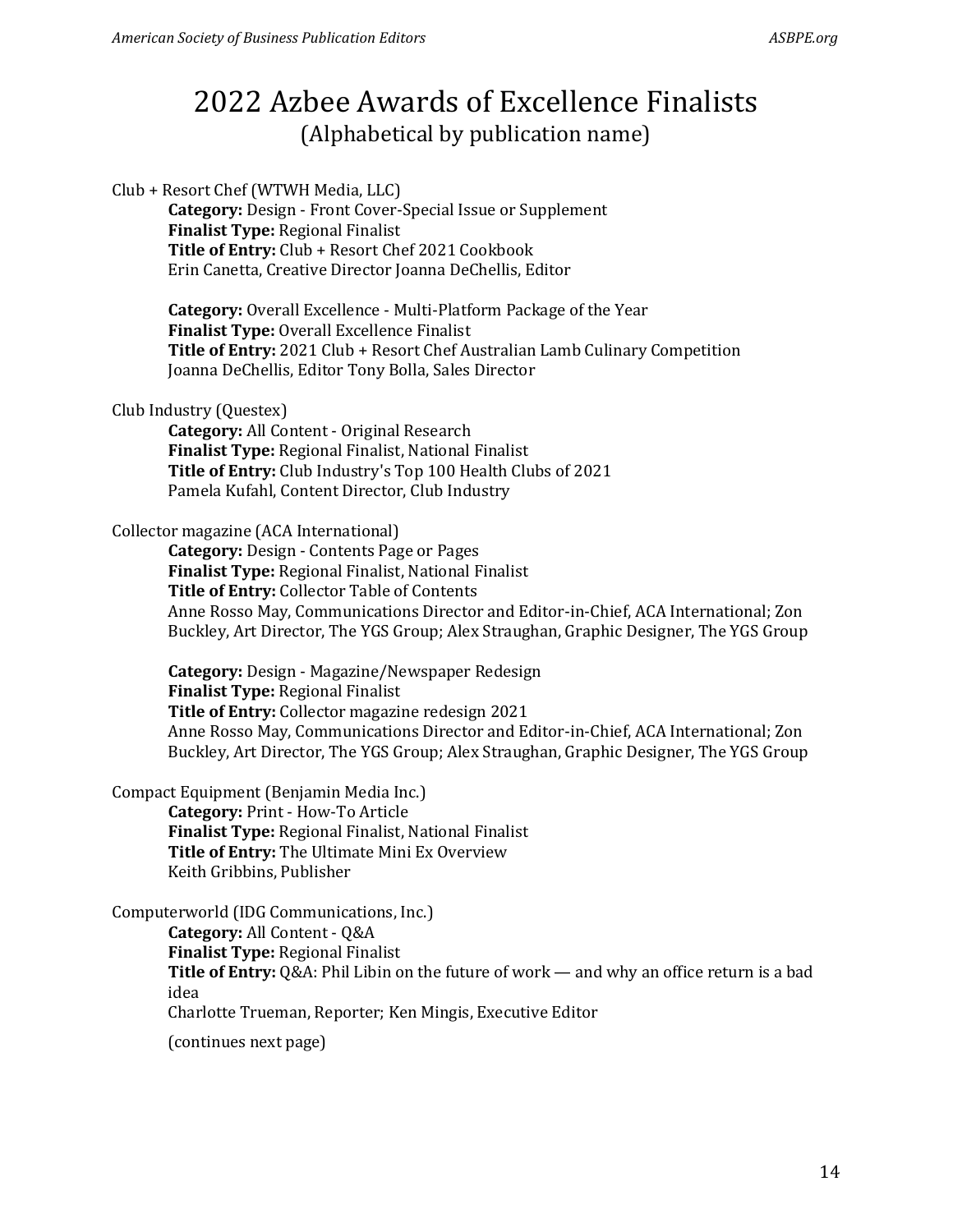Computerworld (IDG Communications, Inc.)

**Category:** All Content - Regular Column, Contributed **Finalist Type:** Regional Finalist, National Finalist **Title of Entry:** The Great Disruption Mike Elgan, Contributing Columnist; Ken Mingis, Executive Editor

**Category:** All Content - Technical Article **Finalist Type:** Regional Finalist **Title of Entry:** What is UEM? Unified endpoint management explained Matthew Finnegan, Senior Reporter; Ken Mingis, Executive Editor

**Category:** Online - E-Newsletter - General Excellence **Finalist Type:** Regional Finalist **Title of Entry:** Computerworld Business Critical newsletter Steven J. Vaughan-Nichols, Contributing Writer; Ken Mingis, Executive Editor

**Category:** Online - Web Feature Article **Finalist Type:** Regional Finalist **Title of Entry:** What's next for remote workers? A virtual 'watercooler' Matthew Finnegan, Senior Reporter; Ken Mingis, Executive Editor

### Construction Equipment (SGC Horizon)

**Category:** All Content - Editorial **Finalist Type:** Regional Finalist **Title of Entry:** Sutton Report Rod Sutton, Editorial Director

**Category:** Print - State of the Industry **Finalist Type:** Regional Finalist **Title of Entry:** 2021 Annual Report & Forecast Rod Sutton, Editorial Director; Dan Soltis, Designer

Control (Putman Media, Inc.)

**Category:** Design - Front Cover-Photo Illustration **Finalist Type:** Regional Finalist **Title of Entry:** Be the change Derek Chamberlain

### Control Design (Putman Media, Inc.)

**Category:** Design - Front Cover-Photo **Finalist Type:** Regional Finalist, National Finalist **Title of Entry:** Integrated data branches out Derek Chamberlain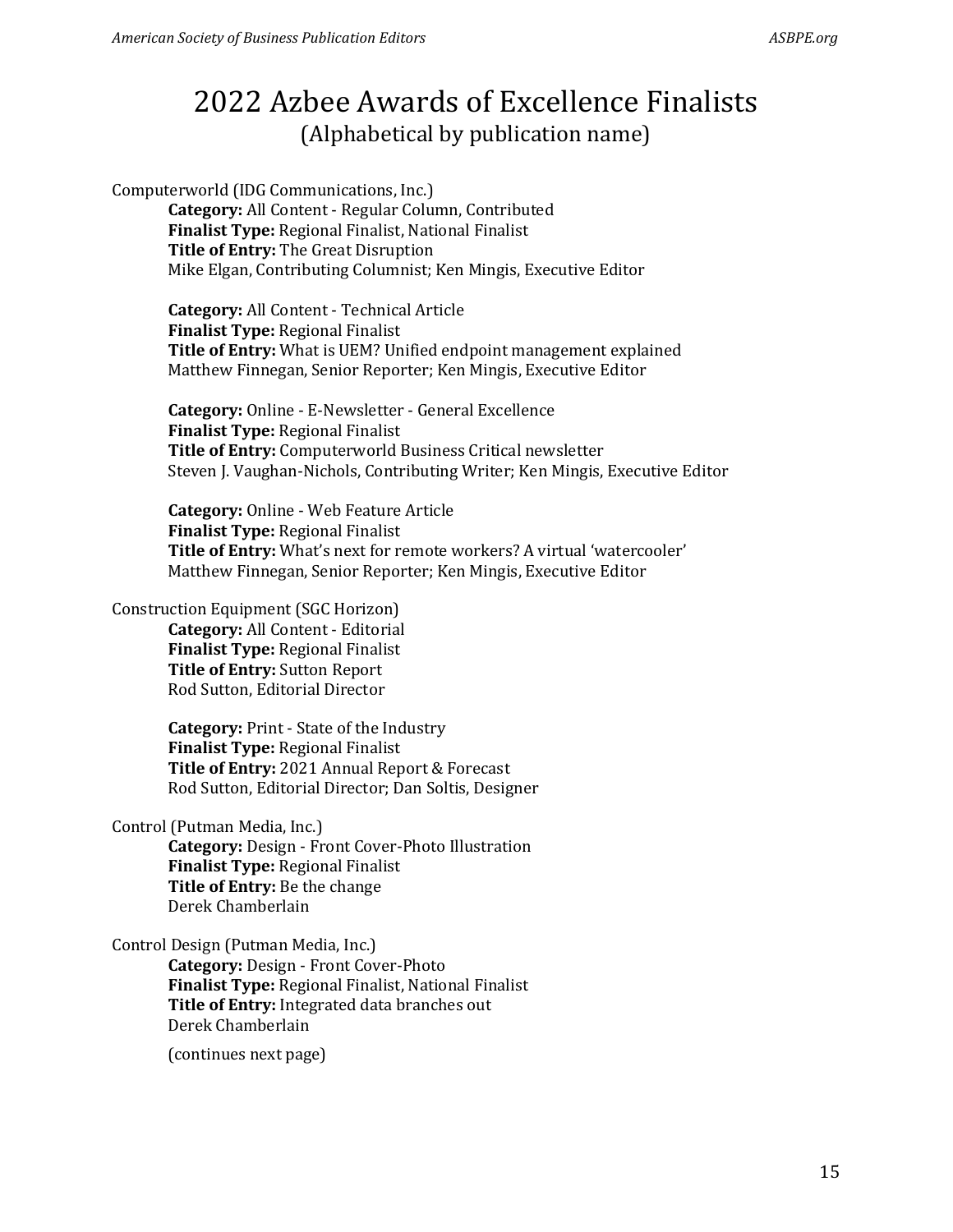Control Design (Putman Media, Inc.)

**Category:** Design - Front Cover-Photo Illustration **Finalist Type:** Regional Finalist, National Finalist **Title of Entry:** Keep your distance Derek Chamberlain

Counselor (Advertising Specialty Institute)

**Category:** All Content - Enterprise News Story **Finalist Type:** Regional Finalist **Title of Entry:** Barely Standing: Small Promo Firms Struggle to Stay Afloat Sara Lavenduski, Executive Editor, Digital Content

**Category:** Design - Front Cover-Photo Illustration **Finalist Type:** Regional Finalist, National Finalist **Title of Entry:** Counselor January 2021 Hillary Glen, Digital Art Director

**Category:** Print - State of the Industry **Finalist Type:** Regional Finalist, National Finalist **Title of Entry:** Counselor Summer Issue -- State of the Industry Counselor Staff

Credit Union Strategy & Performance (Callahan & Associates) **Category:** Print - Special Section **Finalist Type:** Regional Finalist **Title of Entry:** Anatomy Of Utah First Federal Credit Union Erik Payne, Writer; Alix Patterson, Editorial Director; Rebecca Wessler, Editorial Consultant

#### CRN (The Channel Company)

**Category:** All Content - Enterprise News Story **Finalist Type:** Regional Finalist **Title of Entry:** Dell Direct Sales In Conflict With Channel Partners Mark Haranas, Senior Editor; Steven Burke, Executive Editor, News; Jennifer Follett, Executive Editor

**Category:** All Content - Individual Profile **Finalist Type:** Regional Finalist **Title of Entry:** Intel CEO Pat Gelsinger: The Silicon Man With The Software Plan Dylan Martin, Senior Associate Editor; Jennifer Follett, Executive Editor; Jane O'Brien, Managing Editor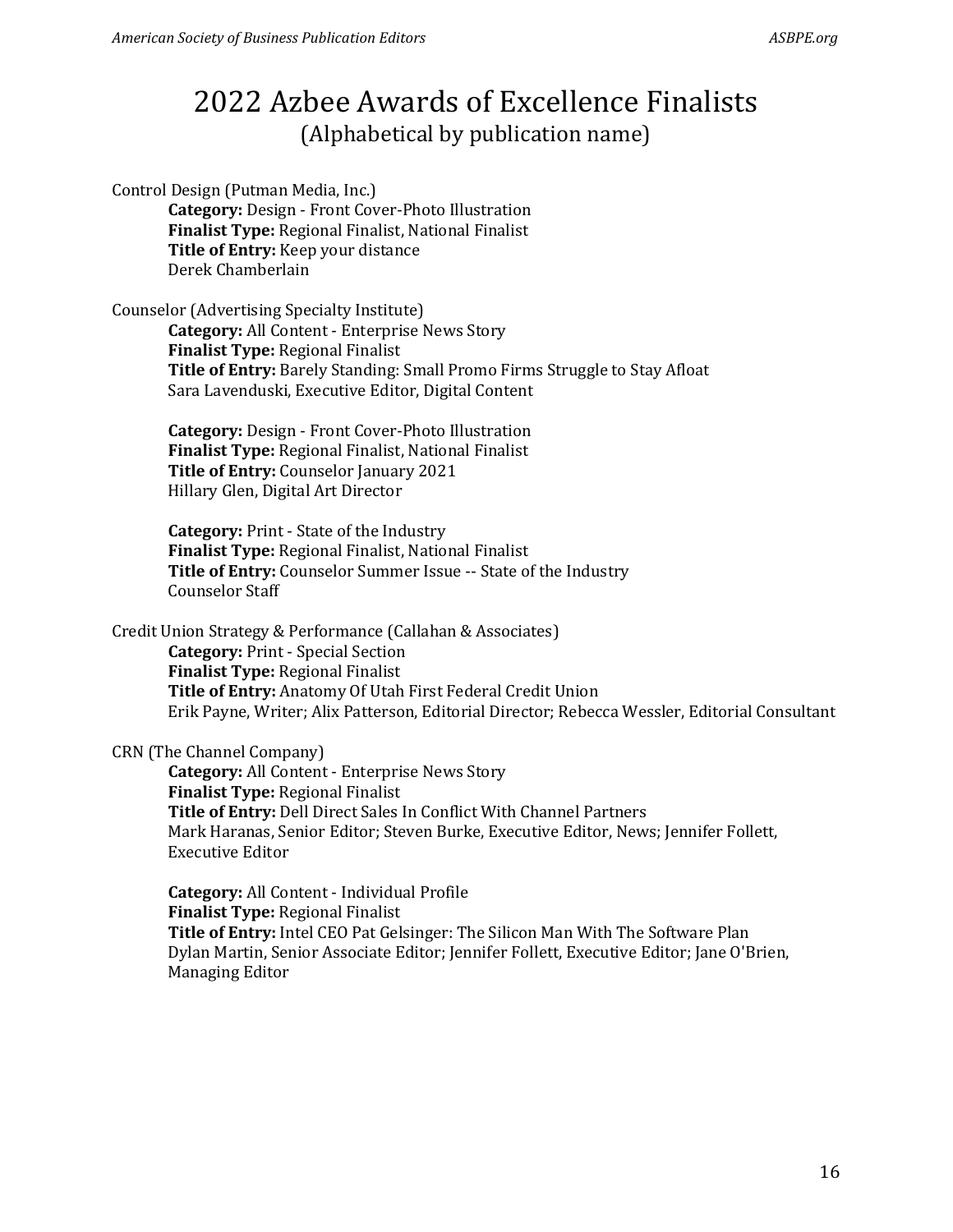CSO (IDG Communications, Inc.)

**Category:** All Content - Diversity, Equity and Inclusion **Finalist Type:** Regional Finalist **Title of Entry:** Diversity in security: How 3 organizations are making a difference—one relationship at a time Mary K. Pratt, Contributing Writer; Amy Bennett, Executive Editor

**Category:** All Content - Editorial **Finalist Type:** Regional Finalist, National Finalist **Title of Entry:** Editorial: Christopher Burgess opinion pieces Christopher Burgess, Contributing Writer; Michael Nadeau, Senior Editor

**Category:** All Content - Individual Profile **Finalist Type:** Regional Finalist **Title of Entry:** Northwestern Mutual's Laura Deaner: Resist the urge to solve stuff fast Mary K. Pratt, Contributing Writer; Amy Bennett, Executive Editor

**Category:** All Content - Technical Article **Finalist Type:** Regional Finalist **Title of Entry:** How data poisoning attacks corrupt machine learning models Lucian Constantin, Senior Writer; Michael Nadeau, Senior Editor

**Category:** Online - Online Breaking News Coverage **Finalist Type:** Regional Finalist **Title of Entry:** Online breaking news coverage of Biden's cybersecurity executive order Cynthia Brumfield, Contributing Writer; Michael Nadeau, Senior Editor

**Category:** Online - Online Single Topic Coverage by a Team **Finalist Type:** Regional Finalist **Title of Entry:** CSO ransomware coverage by a team Lucian Constantin, Senior Writer; Christopher Burgess, Contributing Writer; Cynthia Brumfield, Contributing Writer; Michael Nadeau, Senior Editor

### CSP (Winsight)

**Category:** All Content - Company Profile **Finalist Type:** Regional Finalist **Title of Entry:** Pilot Co.: Ready to Soar Steve Holtz, Content Director; Greg Lindenberg, Editor

**Category:** All Content - Data Journalism **Finalist Type:** Regional Finalist **Title of Entry:** 2021 Outlook Survey Chuck Ulie, Editor; Hannah Prokop, Associate Editor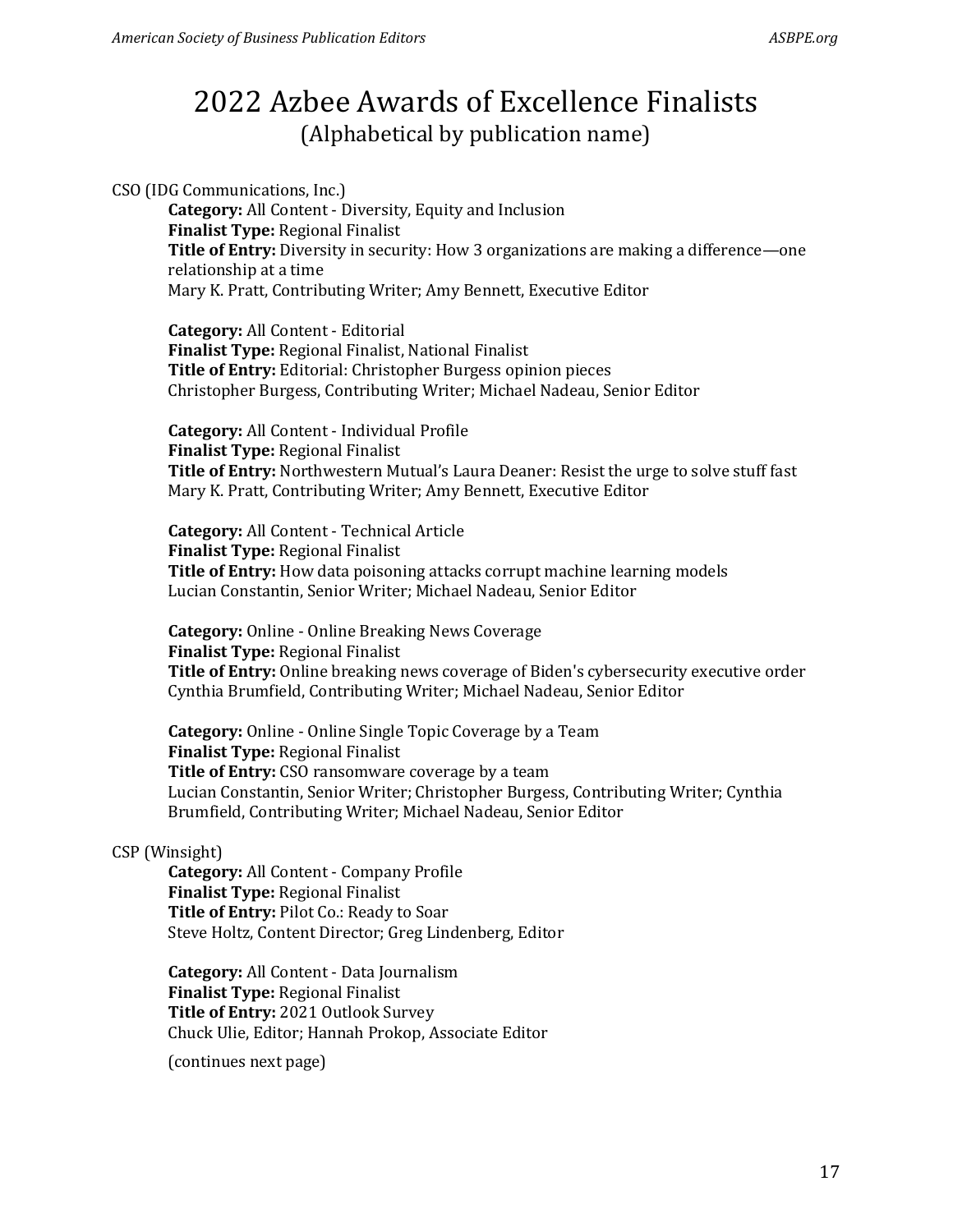### CSP (Winsight)

**Category:** All Content - Diversity, Equity and Inclusion **Finalist Type:** Regional Finalist, National Finalist **Title of Entry:** Social Justice and Convenience Retailing Hannah Prokop, Associate Editor; Jackson Lewis, Editor; Steve Holtz, Content Director; Greg Lindenberg, Editor; Chuck Ulie, Editor

**Category:** All Content - News Analysis **Finalist Type:** Regional Finalist **Title of Entry:** The State of C-Store Distribution Jackson Lewis, Editor; Greg Lindenberg, Editor

**Category:** Overall Excellence - Multi-Platform Package of the Year **Finalist Type:** Overall Excellence Finalist **Title of Entry:** Top 202: Chain Growth Proves Essential Hannah Prokop, Associate Editor; Jackson Lewis, Editor; CSP Staff

**Category:** Print - Single Topic Coverage by a Team **Finalist Type:** Regional Finalist, National Finalist **Title of Entry:** Convenience Retailing Through the Pandemic CSP Staff

**Category:** Print - Special Supplement **Finalist Type:** Regional Finalist **Title of Entry:** Category Management Handbook 2021 Hannah Prokop, Associate Editor; Nico Heins, Art Director; Victoria Rodriguez, Art Director; Steve Holtz, Content Director; Greg Lindenberg, Editor; Jackson Lewis, Editor; Chuck Ulie, Editor

#### CStore Decisions (WTWH Media, LLC)

**Category:** Online - Podcast **Finalist Type:** Regional Finalist **Title of Entry:** Conversations With Women in Convenience Featuring Kelsey Capellino Erin Del Conte, Executive Editor

**Category:** Print - State of the Industry **Finalist Type:** Regional Finalist, National Finalist **Title of Entry:** The 2021 Category Management Handbook Erin Del Conte, Executive Editor; Erin Canetta, Creative Director; Thomas Mulloy, Senior Editor; Isabelle Gustafson, Associate Editor.

#### CyberScoop (Scoop News Group)

**Category:** All Content - Government Coverage **Finalist Type:** Regional Finalist, National Finalist **Title of Entry:** The federal effort to improve cyberthreat information-sharing Tim Starks, Senior Editor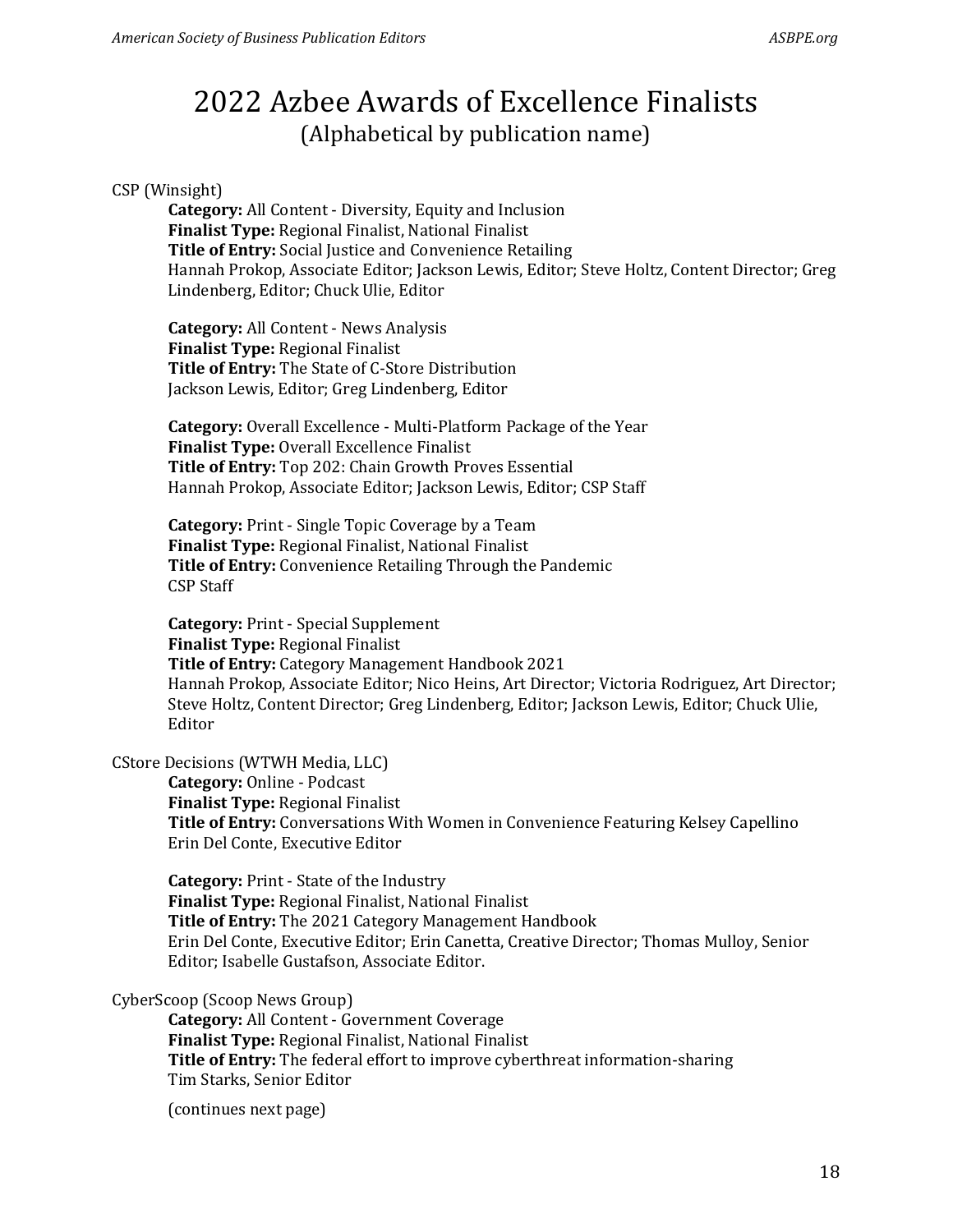CyberScoop (Scoop News Group)

**Category:** Online - Online Single Topic Coverage by a Team **Finalist Type:** Regional Finalist **Title of Entry:** Inside the minds and motives of ransomware gangs Tim Starks, Jeff Stone, Tonya Riley and AJ Vicens

DC Velocity (AGiLE Business Media)

**Category:** Online - Podcast **Finalist Type:** Regional Finalist **Title of Entry:** Logistics Matters With DC Velocity David Maloney, Editorial Director; Ben Ames, Senior News Editor; Victoria Kickham, Senior Editor

Dental Economics (Endeavor Business Media)

**Category:** Design - Front Cover-Illustration **Finalist Type:** Regional Finalist, National Finalist **Title of Entry:** The New Patient Journey Kermit Mulkins, Art Director

**Category:** Design - Opening Page/Spread Typographic **Finalist Type:** Regional Finalist, National Finalist **Title of Entry:** The Power of the Pivot Kermit Mulkins, Art Director

### Design World (WTWH Media, LLC)

**Category:** All Content - Editorial **Finalist Type:** Regional Finalist **Title of Entry:** Insights Paul J. Heney, VP, Editorial Director

**Category:** Design - Opening Page/Spread-Photo **Finalist Type:** Regional Finalist, National Finalist **Title of Entry:** Evolution of Boston Dynamics' box-moving robots Mark Rook, Vice President Creative Services

**Category:** Design - Opening Page/Spread-Photo **Finalist Type:** Regional Finalist, National Finalist **Title of Entry:** Robot arm opens new doors for Spot Mark Rook, Vice President Creative Services

### Development magazine (NAIOP)

**Category:** All Content - News Analysis **Finalist Type:** Regional Finalist **Title of Entry:** The Vaccines are Here. What Happens Next? Trey Barrineau, Managing Editor, NAIOP; Jennifer LeFurgy, Vice President of Knowledge and Research, NAIOP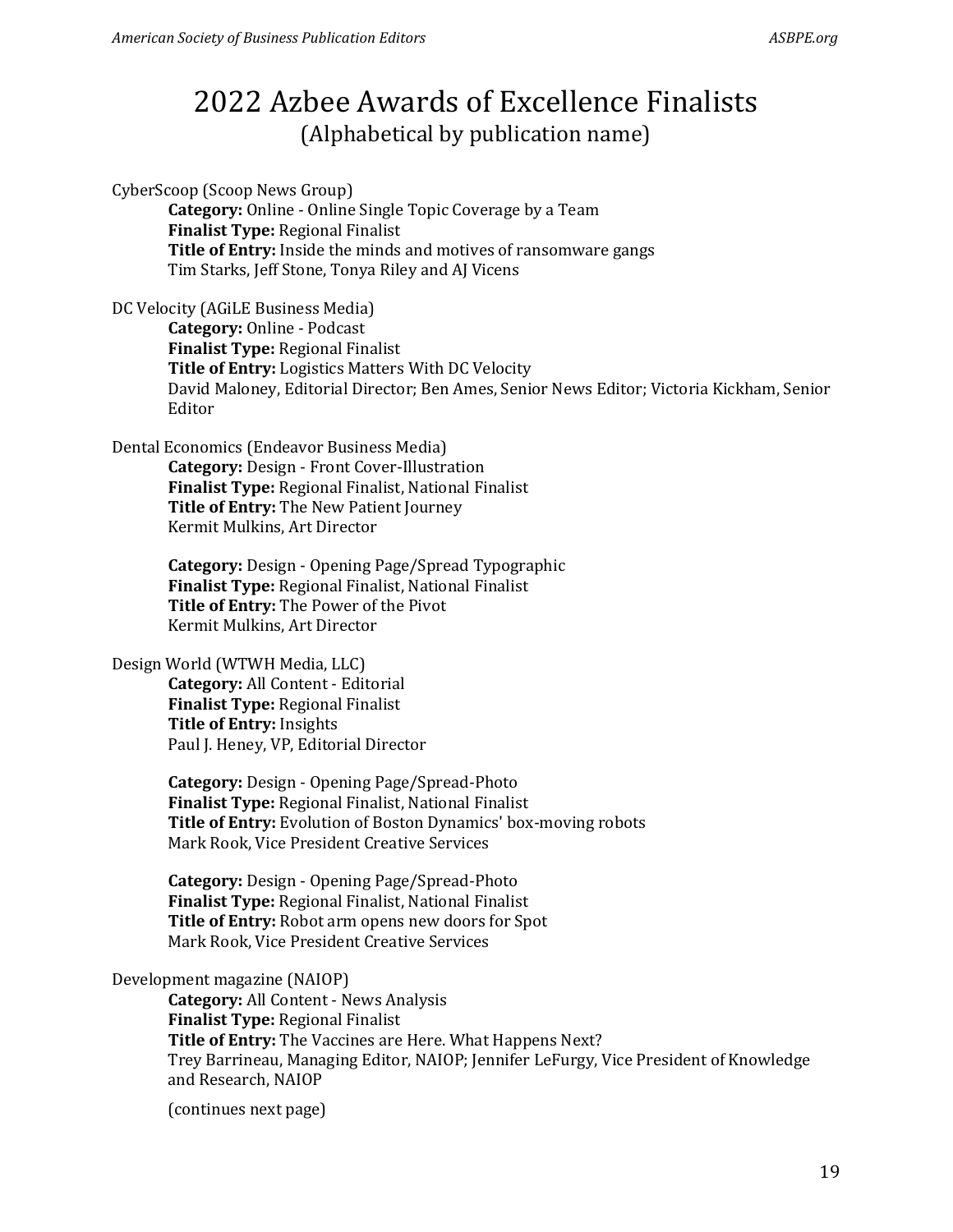Development magazine (NAIOP)

**Category:** All Content - Q&A **Finalist Type:** Regional Finalist **Title of Entry:** Suburbs, Edge Cities and Santa Fe: A Conversation with Joel Garreau Gerard C.S. Mildner. Ph.D., Portland State University; Trey Barrineau, Managing Editor, NAIOP; Jennifer LeFurgy, Ph.D., Vice President for Knowledge and Research, NAIOP

Directors & Boards (MLR Media)

**Category:** Design - Front Cover-Illustration **Finalist Type:** Regional Finalist **Title of Entry:** Cover, Directors & Boards Second Quarter 2021 Monica McLaughlin, Creative Director; David Shaw, Publishing Director

[DWM] Magazine (Key Media & Research)

**Category:** Design - Front Cover-Photo Illustration **Finalist Type:** Regional Finalist **Title of Entry:** [DWM] 2021 Green Awards Cover Dawn Campbell, Art Director/Managing Editor; Drew Vass, Editor

**Category:** Print - State of the Industry **Finalist Type:** Regional Finalist **Title of Entry:** 2021 Outlook Drew Vass, Editor

#### EdSurge (ISTE)

**Category:** Online - Podcast **Finalist Type:** Regional Finalist, National Finalist **Title of Entry:** Is It Still Teaching When the Professor Is Dead? Jeffrey R. Young, Managing Editor and Podcast Producer

**Category:** Online - Web Feature Article **Finalist Type:** Regional Finalist **Title of Entry:** We Wondered If NFTs Could Change Education, So We Decided to Sell This Article on the Blockchain Jeffrey R. Young, Managing Editor, EdSurge

EdWeek Market Brief (Education Week)

**Category:** All Content - Data Journalism **Finalist Type:** Regional Finalist **Title of Entry:** Inside School District Struggles With "Learning Loss" During COVID Sean Cavanagh, Managing Editor; Brian Bradley, Staff Writer; Jolie Radunich, Contributing Writer; Laura Baker, Creative Director; Liz Yap, Designer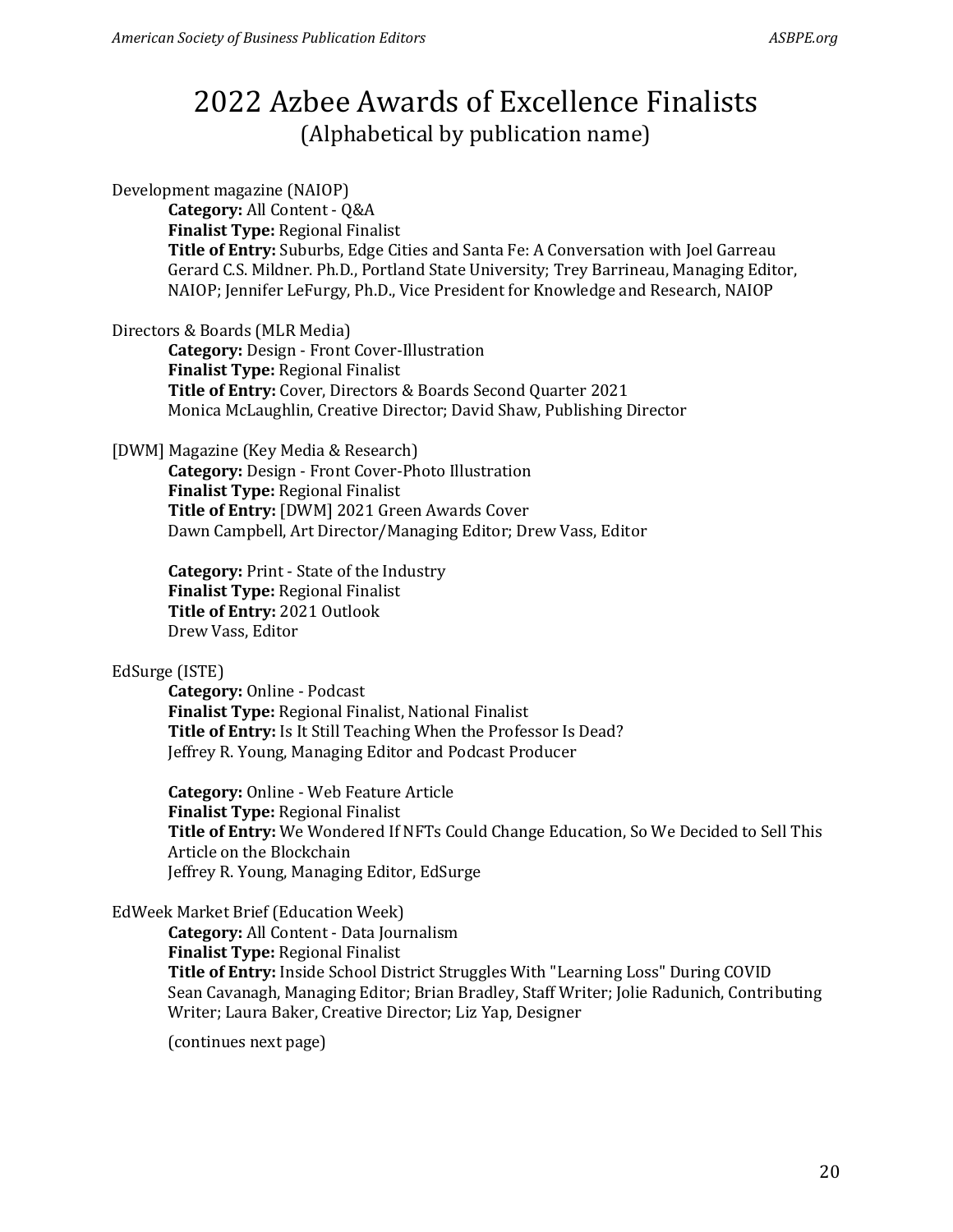EdWeek Market Brief (Education Week)

**Category:** Online - Online State of the Industry **Finalist Type:** Regional Finalist, National Finalist **Title of Entry:** How the Pandemic Upended the Education Industry David Saleh Rauf, Staff Writer; Emma Kate Fittes, Staff Writer; Brian Bradley, Staff Writer; Laura Baker, Creative Director; Liz Yap, Designer; Frank Sheehan, Designer; Maurice Bakley, Publisher.

### EMS World (HMP Global)

**Category:** Print - Feature Article, 12 or More Issues per Year **Finalist Type:** Regional Finalist **Title of Entry:** Mobile ECMO Comes to Minnesota Demetri Yannopoulos, MD; Jason A. Bartos, MD, PhD; on behalf of the Minnesota Mobile Resuscitation Consortium

**Category:** Print - Special Supplement **Finalist Type:** Regional Finalist, National Finalist **Title of Entry:** 9/11: 20 Years Later Joshua Hartman, Senior Vice President; Nicholas Miller, Senior Content and Program Director; Jonathan Bassett, Editorial Director; John Erich, Senior Editor; Carol Brzozowski, Writer

### EMS1 (Lexipol)

**Category:** Online - Online State of the Industry **Finalist Type:** Regional Finalist, National Finalist **Title of Entry:** 2021 EMS Trend Report: Redefining Adaptability, Resilience and Growth Jon Hughes, VP of Content; Greg Friese, Editorial Director; Kerri Hatt, Editor-in-Chief; Rachel Engel, Sr. Associate Editor; Jessie Forand, Assistant Editor; Ariel Shumar, Graphic Designer

### Engineering News-Record (BNP Media Inc.)

**Category:** All Content - Case History **Finalist Type:** Regional Finalist **Title of Entry:** Empowering Flight 93's Tower Of Voices Memorial to Speak Tom Sawyer, Editor; Janice Tuchman, Editor-In-Chief

**Category:** All Content - Company Profile **Finalist Type:** Regional Finalist **Title of Entry:** Global Life Support Nadine M. Post, Editor-at-Large

**Category:** All Content - Government Coverage **Finalist Type:** Regional Finalist **Title of Entry:** Landmark Infrastructure Act: Endgame and Follow-Through Pam McFarland, Senior Editor; Aileen Cho, Senior Editor; Debra K. Rubin, Editor-at-Large; Tom Ichniowski, Washington, D.C. Bureau Chief; James Leggate, Editor Online News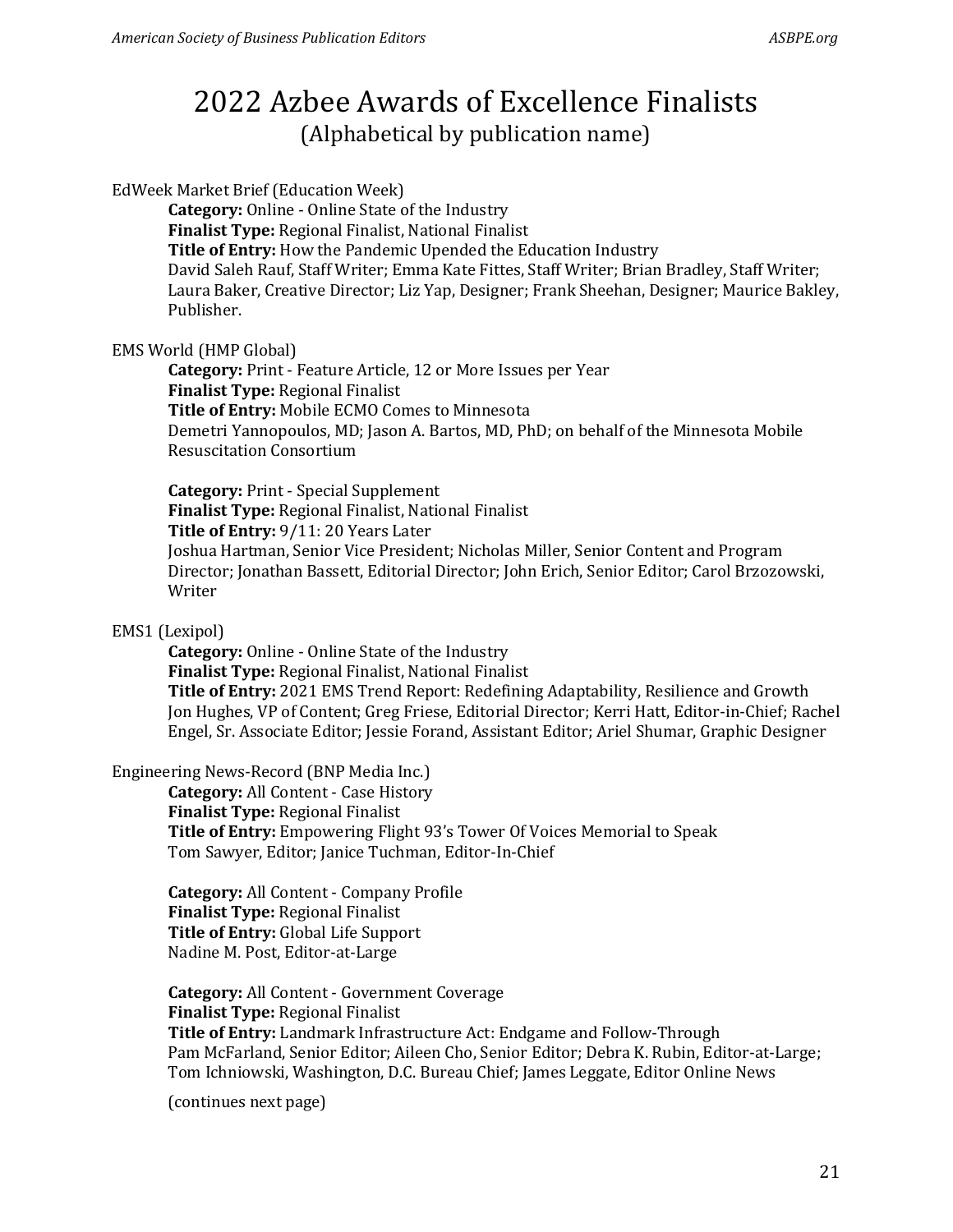Engineering News-Record (BNP Media Inc.) **Category:** All Content - Impact/Investigative **Finalist Type:** Regional Finalist **Title of Entry:** Hydrogen: The Color of Cleaner Debra K. Rubin, Editor-at-Large; Mary Powers, Editor; Michael Dumiak, Editor; Pam Radtke Russell, Deputy Editor, National News

**Category:** Design - Front Cover-Photo Illustration **Finalist Type:** Regional Finalist **Title of Entry:** Top 600 Specialty Contractors' construction kaleidoscope Scott Hilling, Art Director

**Category:** Online - Online Breaking News Coverage **Finalist Type:** Regional Finalist, National Finalist **Title of Entry:** Champlain Towers South Partial Building Collapse Coverage Scott Judy, Deputy Editor, Regions Editor, ENR Southeast; Nadine M. Post, Editor-at-Large; Stephanie Loder, Editor; Jim Parsons, Editor

**Category:** Online - Video - News and Feature **Finalist Type:** Regional Finalist **Title of Entry:** Conducting a Crisis Intervention Nadine M. Post, Editor-At-Large; Scott Blair, Managing Editor; Luke Abaffy, Editor

**Category:** Overall Excellence - Website of the Year **Finalist Type:** Overall Excellence Finalist **Title of Entry:** ENR.com's Compelling Coverage ENR Editorial Staff

**Category:** Print - Feature Article, 12 or More Issues per Year **Finalist Type:** Regional Finalist, National Finalist **Title of Entry:** Strength in Numbers: A Growing Effort to Combat Suicide and Substance Misuse Scott Blair, Managing Editor; Bruce Buckley, Editor

**Category:** Print - Feature Series **Finalist Type:** Regional Finalist, National Finalist **Title of Entry:** Engineering Justice Pam Radtke Russell, Aileen Cho, Eydie Cubarrubia, Debra K. Rubin, Mary B. Powers, Bruce Buckley, Corinne Grinapol, James Leggate and Stephanie Loder, Editors

### eSecurityPlanet (TechnologyAdvice)

**Category:** All Content - Technical Article **Finalist Type:** Regional Finalist **Title of Entry:** The State of Blockchain Applications in Cybersecurity Sam Ingalls, Marketing Content Writer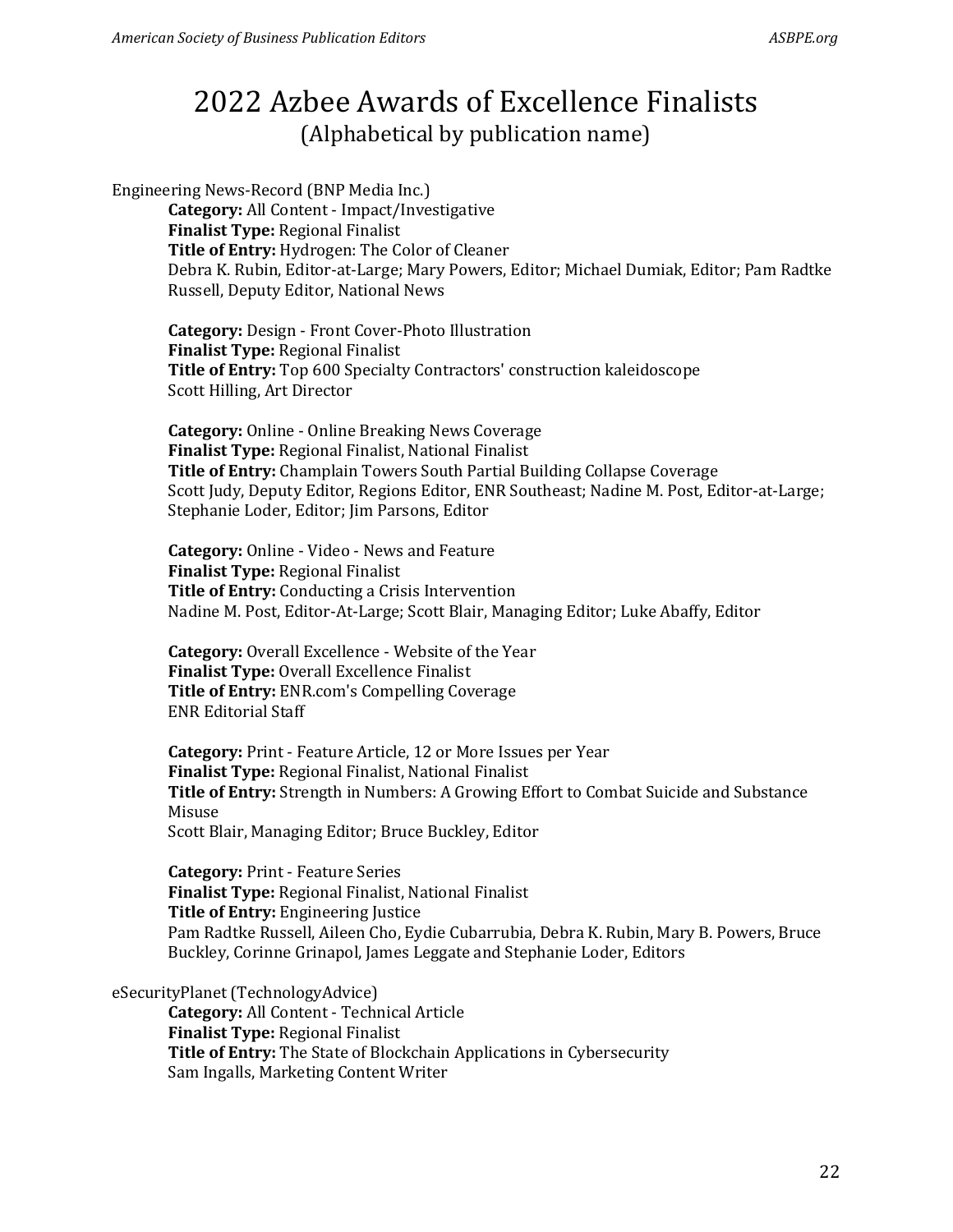#### Eye on Tech (TechTarget, Inc.)

**Category:** Online - Video - Tutorial **Finalist Type:** Regional Finalist, National Finalist **Title of Entry:** 7 Steps to Building a Disaster Recovery Plan Sabrina Polin, Associate Editor; Jamison Cush, Senior Executive Editor; Chris Seero, Digital Media Editor; Brendan Crewe, Videographer; Paul Crocetti, Senior Site Editor; Erin Sullivan, Site Editor.

**Category:** Online - Video - Tutorial **Finalist Type:** Regional Finalist **Title of Entry:** 7 Steps to Build a Machine Learning Model Sabrina Polin, Associate Editor; Jamison Cush, Senior Executive Editor; Linda Tucci, Editor at Large; Chris Seero, Digital Media Editor; Brendan Crewe, Videographer

#### Fierce Biotech (Questex)

**Category:** Online - Online State of the Industry **Finalist Type:** Regional Finalist **Title of Entry:** Fierce Biotech Special Reports Ben Adams, Senior Editor; Annalee Armstrong, Senior Editor; Amirah Al Idrus, Senior Writer; Phil Taylor, Contributing Writer; Querida Anderson, Managing Editor; Tracy Staton, Editor-in-Chief

**Category:** Online - Web Feature Series **Finalist Type:** Regional Finalist, National Finalist **Title of Entry:** Forced into a Virtual World Annalee Armstrong, Senior Editor

**Category:** Online - Web Feature Series **Finalist Type:** Regional Finalist, National Finalist **Title of Entry:** LGBTQ+ in biotech Kyle LaHucik, Staff Writer

#### Fierce Pharma (Questex)

**Category:** Online - Online Breaking News Coverage **Finalist Type:** Regional Finalist **Title of Entry:** Biogen's Aduhelm approval Fierce Pharma staff; Eric Sagonowsky, Senior Editor; Tracy Staton, Editor in Chief

**Category:** Online - Online Single Topic Coverage by a Team **Finalist Type:** Regional Finalist, National Finalist **Title of Entry:** Biogen's Aduhelm Launch Eric Sagonowsky, Senior Editor; Angus Liu, Senior Writer; Ben Adams, Senior Writer; Fraiser Kansteiner, Staff Writer, Kevin Dunleavy, Staff Writer; Noah Higgins-Dunn, Staff Writer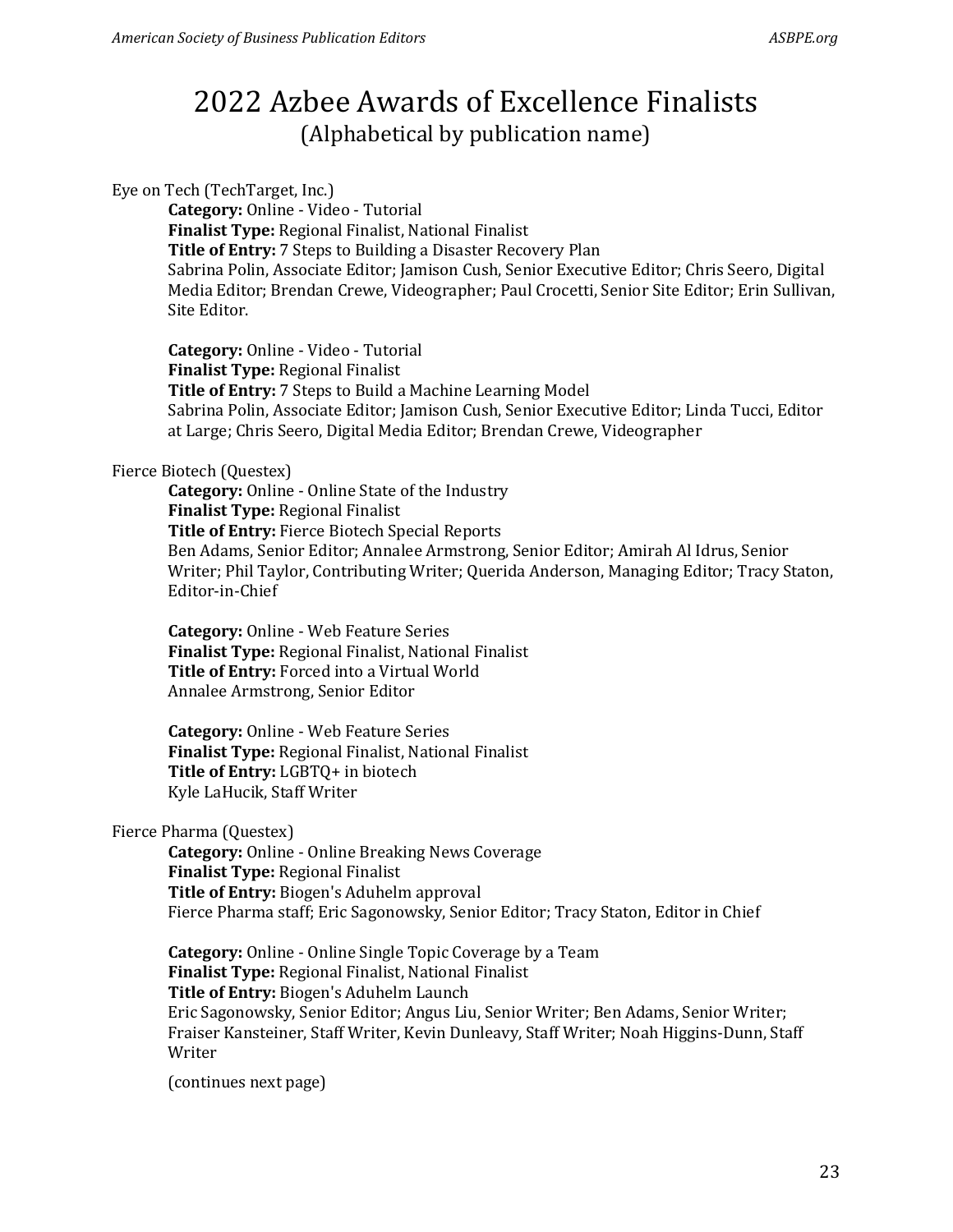Fierce Pharma (Questex) **Category:** Online - Online State of the Industry **Finalist Type:** Regional Finalist **Title of Entry:** Fierce Pharma Special Reports Eric Sagonowsky, Senior Editor; Angus Liu, Senior Editor; Fraiser Kansteiner, Staff Writer; Arlene Weintraub, Contributing Writer, Querida Anderson, Managing Editor; Tracy Staton, Editor-in-Chief

Financial Crime Matters (ACAMS)

**Category:** Online - Podcast **Finalist Type:** Regional Finalist **Title of Entry:** Exposing the American Kleptocracy Kieran Beer, Chief Analyst/Director of Editorial Content

#### Financial Planning (Arizent)

**Category:** All Content - Impact/Investigative **Finalist Type:** Regional Finalist **Title of Entry:** A black eye for FINRA? Brokers with checkered histories cast doubt on enforcement efforts Tobias Salinger, Chief Correspondent

#### Firehouse (Endeavor Business Media)

**Category:** Design - Front Cover-Photo **Finalist Type:** Regional Finalist, National Finalist **Title of Entry:** 343 Never Forget Marianne McIntyre, Art Director; Peter Matthews, Editor in Chief

**Category:** Design - Opening Page/Spread-Photo **Finalist Type:** Regional Finalist **Title of Entry:** The 343 Marianne McIntyre, Art Director; Peter Matthews, Editor in Chief

Florida Trend (Trend Magazines)

**Category:** All Content - Individual Profile **Finalist Type:** Regional Finalist **Title of Entry:** Alberto Carvalho Mike Vogel

**Category:** Overall Excellence - Magazine of the Year, 12 or More Issues per Year **Finalist Type:** Overall Excellence Finalist **Title of Entry:** Florida Trend magazine Florida Trend editorial staff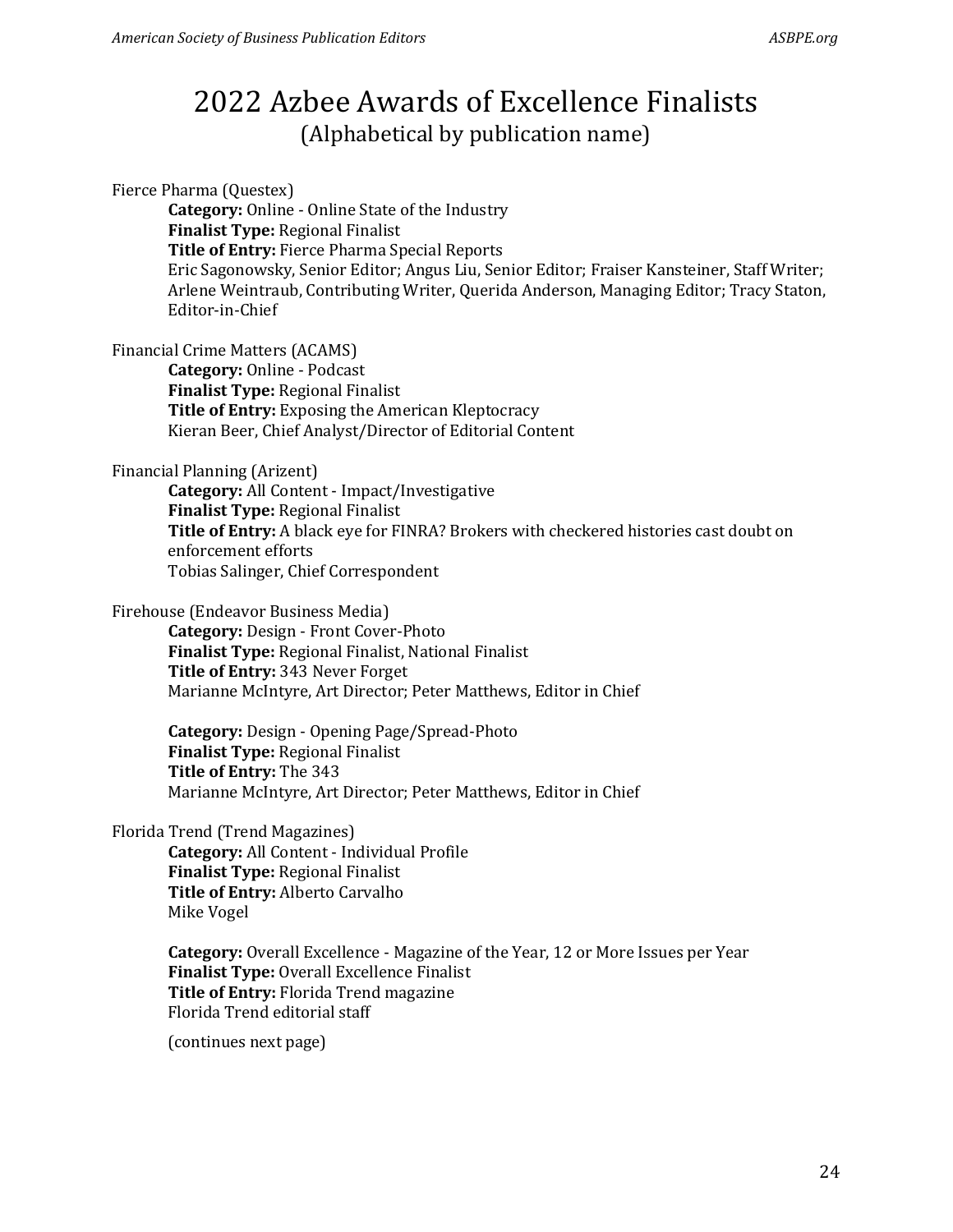Florida Trend (Trend Magazines)

**Category:** Print - Feature Article, 12 or More Issues per Year **Finalist Type:** Regional Finalist **Title of Entry:** Bitcoin Amy Keller

Food Technology (Institute of Food Technologists) **Category:** Design - Magazine/Newspaper Redesign **Finalist Type:** Regional Finalist, National Finalist **Title of Entry:** Food Technology Magazine Redesign Leslie Pappas, Director of Publications Production; Brian MacKenzie, Publications Production Coordinator

Foodservice Equipment & Supplies (Zoomba Group)

**Category:** All Content - Case History **Finalist Type:** Regional Finalist **Title of Entry:** Transitioning A Kitchen Space From Antiquated to Optimal Maureen Slocum, CEO & Publisher; Joe Carbonara, Editorial Director; Renee Pas, Managing Editor

**Category:** Design - Opening Page/Spread-Illustration **Finalist Type:** Regional Finalist, National Finalist **Title of Entry:** Ghost Kitchens and Virtual Brands Anne LoCascio, Creative Director; Jean Tuttle, Illustrator

**Category:** Design - Opening Page/Spread-Photo **Finalist Type:** Regional Finalist, National Finalist **Title of Entry:** Tabletop Trends Anne LoCascio, Creative Director; Maureen Slocum, Publisher; Joseph M. Carbonara, Editorial Director

**Category:** Print - Feature Article, 12 or More Issues per Year **Finalist Type:** Regional Finalist **Title of Entry:** Ghost Kitchens & Virtual Brands Maureen Slocum, CEO & Publisher; Joe Carbonara, Editorial Director; Renee Pas, Managing Editor; Dana Tanyeri, Contributing Editor

**Category:** Print - Regular Department **Finalist Type:** Regional Finalist, National Finalist **Title of Entry:** Facility Design Project of the Month Maureen Slocum, CEO & Publishers; Joe Carbonara, Editorial Director; Renee Pas, Managing Editor; Donna Boss, Contributing Editor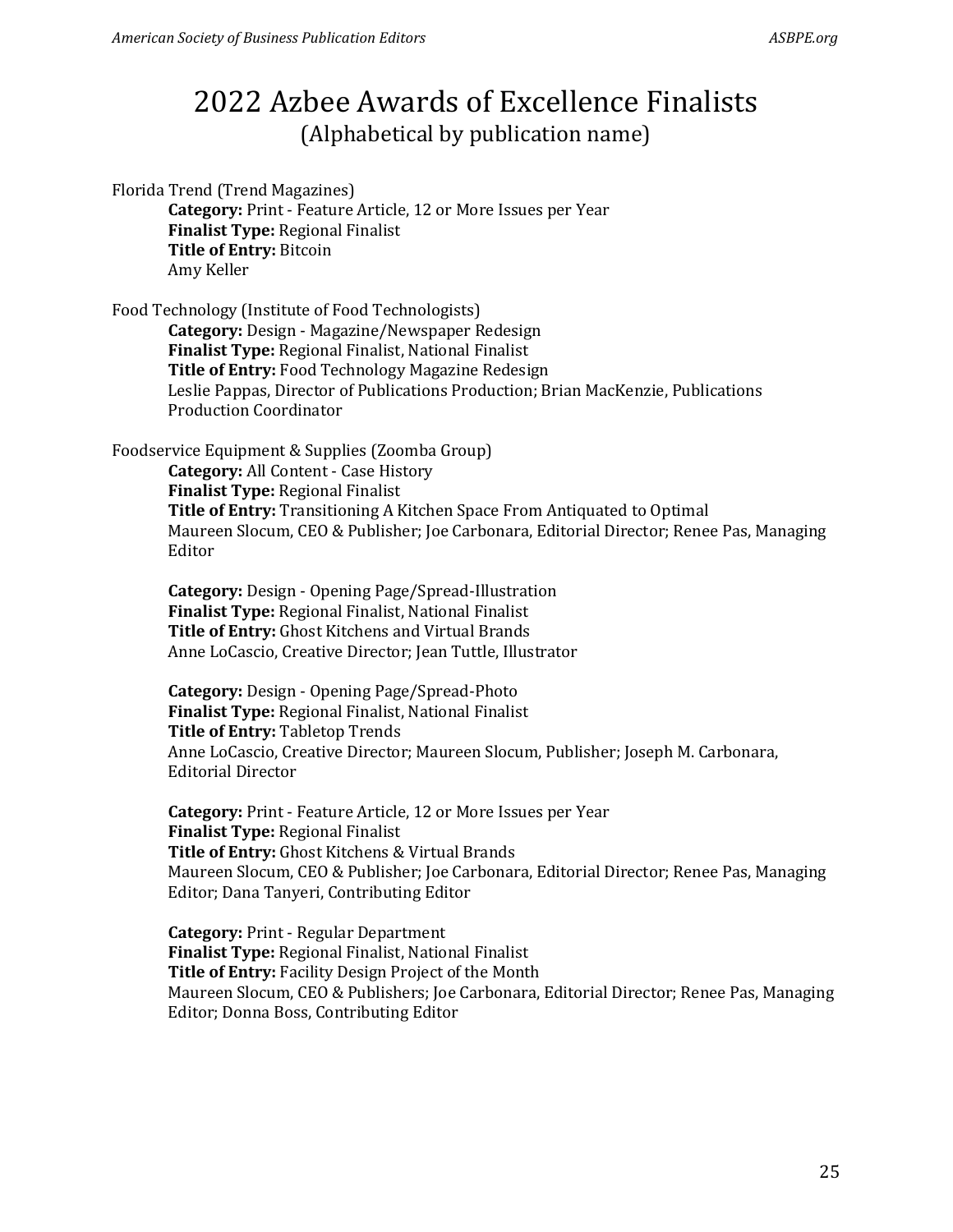Frozen & Refrigerated Buyer (CT Media)

**Category:** All Content - Company Profile **Finalist Type:** Regional Finalist, National Finalist **Title of Entry:** A Fresh Approach Denise Leathers, Editor

**Category:** All Content - Company Profile **Finalist Type:** Regional Finalist **Title of Entry:** Deep in the Heart of Texas Denise Leathers, Editor

**Category:** All Content - Editorial **Finalist Type:** Regional Finalist **Title of Entry:** Technology & Survival; What'll We Do About Inflation?; 10 Rules That Haven't Changed Warren Thayer, Editorial Director, Managing Partner

**Category:** All Content - Regular Column, Contributed **Finalist Type:** Regional Finalist **Title of Entry:** Here's How to Fix Flow & Adjacencies; Let's Go Back to Earning Profits! Bob Anderson, Contributing Editor

**Category:** All Content - Regular Column, Contributed **Finalist Type:** Regional Finalist **Title of Entry:** How to Harvest More Plant-Based Growth; Where, Oh Where, Are My Plant-Based Foods Don Stuart

**Category:** Design - Front Cover-Photo Illustration **Finalist Type:** Regional Finalist **Title of Entry:** Holy Plant-Based! Betty Vandenberg, Art Director

#### Garden Center (GIE Media, Inc.)

**Category:** All Content - Case History **Finalist Type:** Regional Finalist, National Finalist **Title of Entry:** Changing the conversation Kate Spirgen, Editor

**Category:** All Content - Company Profile **Finalist Type:** Regional Finalist **Title of Entry:** Eyes on the horizon Kate Spirgen, Editor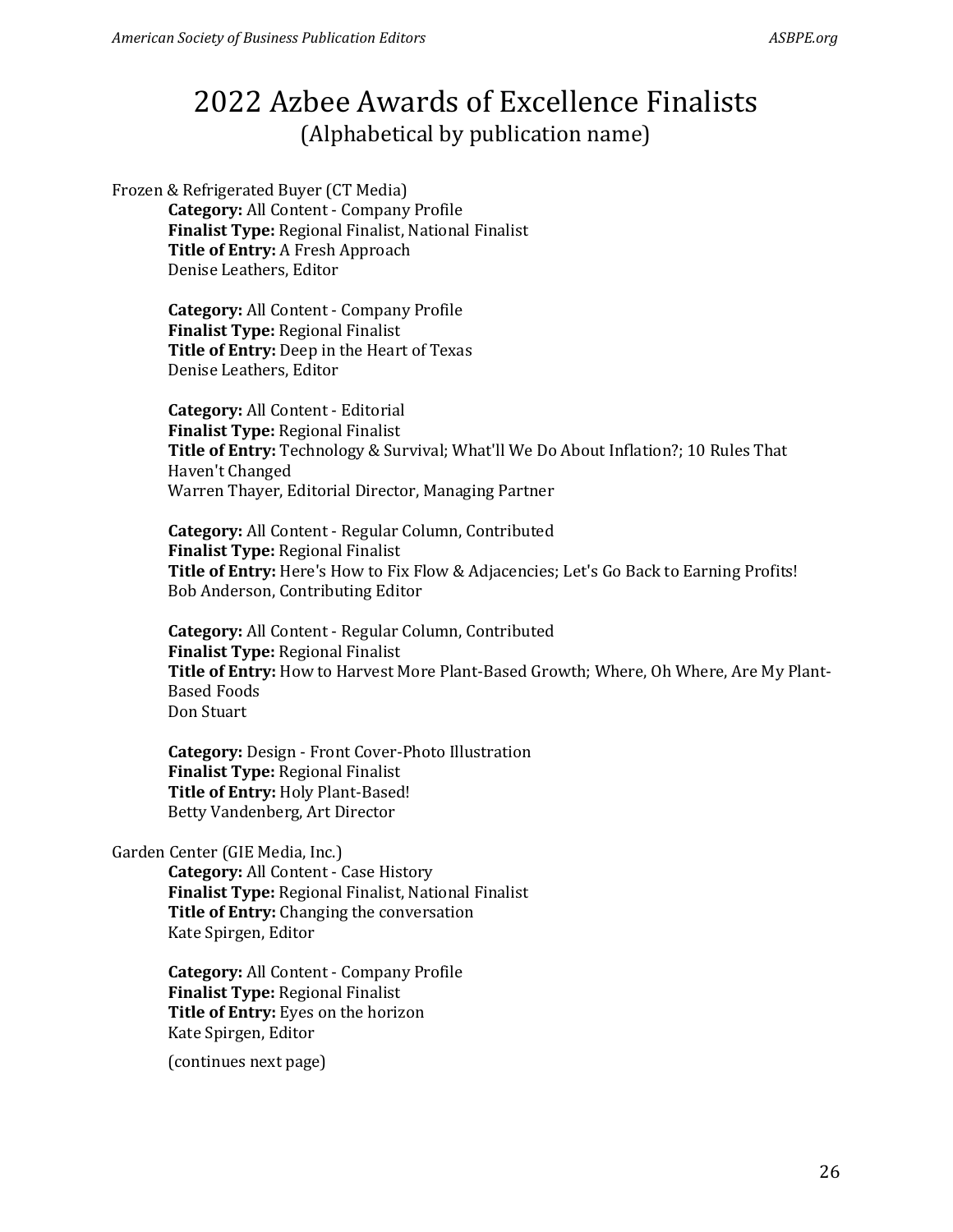Garden Center (GIE Media, Inc.)

**Category:** Design - Infographics **Finalist Type:** Regional Finalist, National Finalist **Title of Entry:** Last Look Stephanie Antal, Art Director

**Category:** Design - Opening Page/Spread - Photo Illustration **Finalist Type:** Regional Finalist **Title of Entry:** 2021 State of the Industry: Pivot to Profit Stephanie Antal, Art Director

**Category:** Print - Single Topic Coverage by a Team **Finalist Type:** Regional Finalist, National Finalist **Title of Entry:** 2021 Houseplant Report Kate Spirgen, Editor; Julianne Mobilian, Associate Editor; Sierra Allen, Assistant Editor

**Category:** Print - State of the Industry **Finalist Type:** Regional Finalist **Title of Entry:** Garden Center's 2021 State of the Industry Report Kate Spirgen, Editor; Julianne Mobilian, Associate Editor; Jolene Hansen, Contributing Writer

Gastroenterology Data Trends 2021 (WebMD)

**Category:** Print - Special Supplement **Finalist Type:** Regional Finalist, National Finalist **Title of Entry:** Gastroenterology Data Trends 2021 John I. Allen, MD, MBA, Editor in Chief; Jillian L. Schweitzer, Managing Editor; Kerry Hanisch, Editorial Director; Adam Segal-Issacson, Assistant Managing Editor; Louise A. Koenig; Melissa L. Watkins

Golfdom (North Coast Media, LLC)

**Category:** All Content - Editor's Letter **Finalist Type:** Regional Finalist **Title of Entry:** Keeping up with Jones Seth Jones, Editor-in-Chief

**Category:** Design - Front Cover-Photo **Finalist Type:** Regional Finalist **Title of Entry:** Behind the Beauty Pete Seltzer, Art Director

Grocery Dive (Industry Dive)

**Category:** All Content - Regular Column, Staff-Written **Finalist Type:** Regional Finalist, National Finalist **Title of Entry:** Pardon the disruption Jeff Wells, Lead Editor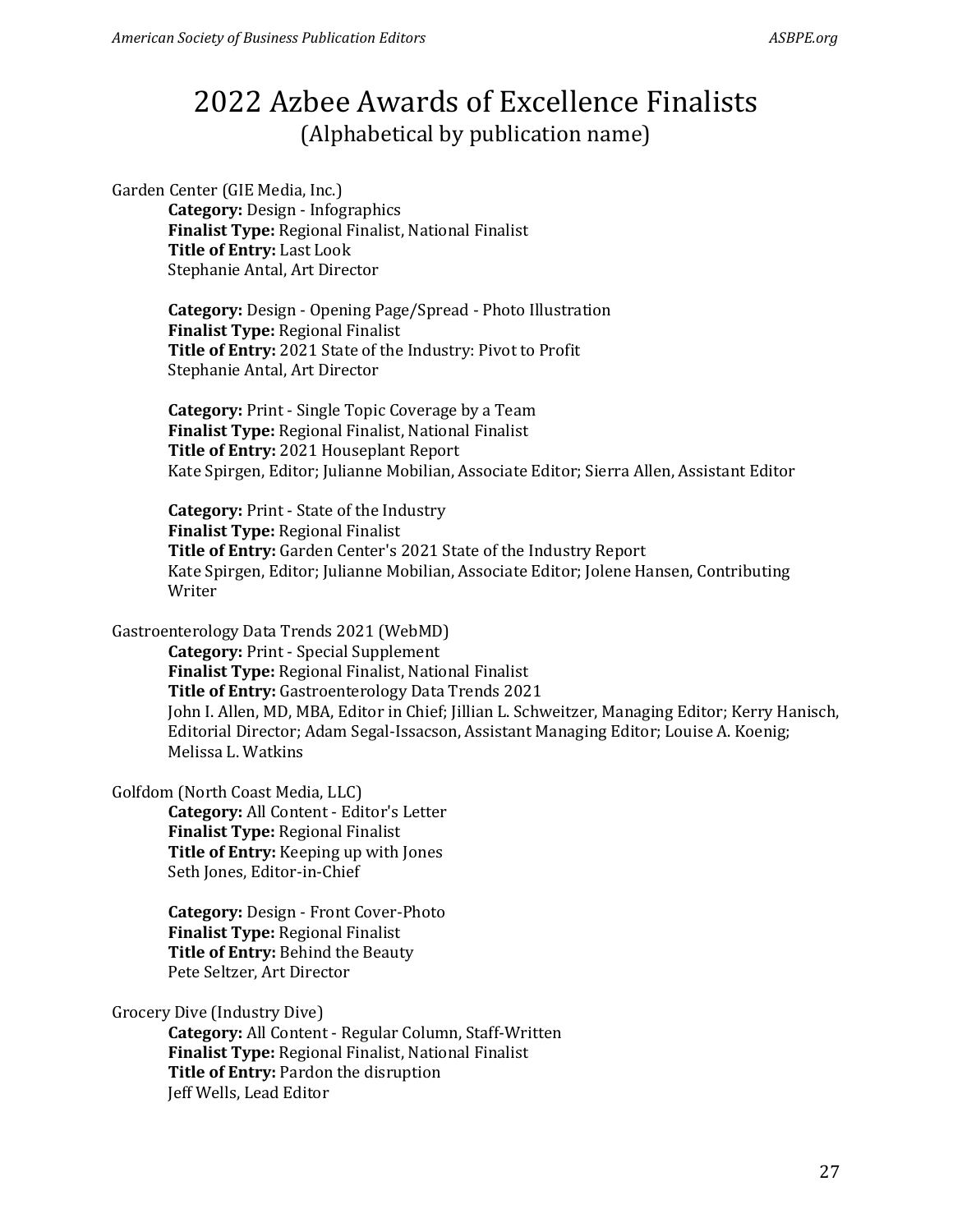Healthcare Dive (Industry Dive)

**Category:** All Content - Data Journalism **Finalist Type:** Regional Finalist, National Finalist **Title of Entry:** Hospitals lift curtain on prices, revealing giant swings in pricing by procedure Samantha Liss, Senior Reporter; Nami Sumida, News Graphics Developer; Shannon Muchmore, Senior Editor; Kim Dixon, Lead Editor

**Category:** Online - Online Breaking News Coverage **Finalist Type:** Regional Finalist **Title of Entry:** Healthcare Dive covers Kaiser strike decisions in real time Samantha Liss, Senior Reporter; Shannon Muchmore, Senior Editor

#### Heavy Duty Trucking (Bobit Business Media)

**Category:** All Content - Editorial **Finalist Type:** Regional Finalist **Title of Entry:** Deborah Lockridge Editorials Deborah Lockridge, Editor in Chief

**Category:** Online - Podcast **Finalist Type:** Regional Finalist **Title of Entry:** HDT Talks Trucking: Is the Real World Ready for Driverless Trucks? Jim Park, Equipment Editor; Deborah Lockridge, Editor in Chief

#### Hemp Grower (GIE Media, Inc.)

**Category:** All Content - Enterprise News Story **Finalist Type:** Regional Finalist **Title of Entry:** Overcoming Hemp Oversupply Jodi Helmer, Author; Jim Gilbride, Publisher; Noelle Skodzinski, Editorial Director; Theresa Bennett, Editor; Patrick Williams, Managing Editor

**Category:** All Content - Impact/Investigative **Finalist Type:** Regional Finalist **Title of Entry:** Hemp's Cannabinoid Quandary Jolene Hansen, Author; Jim Gilbride, Publisher; Noelle Skodzinski, Editorial Director; Theresa Bennett, Editor; Patrick Williams, Managing Editor

**Category:** Online - Online Single Topic Coverage by a Team **Finalist Type:** Regional Finalist **Title of Entry:** The Rise of Delta-8 THC Theresa Bennett, Editor; Patrick Williams, Managing Editor; Andriana Ruscitto, Assistant Editor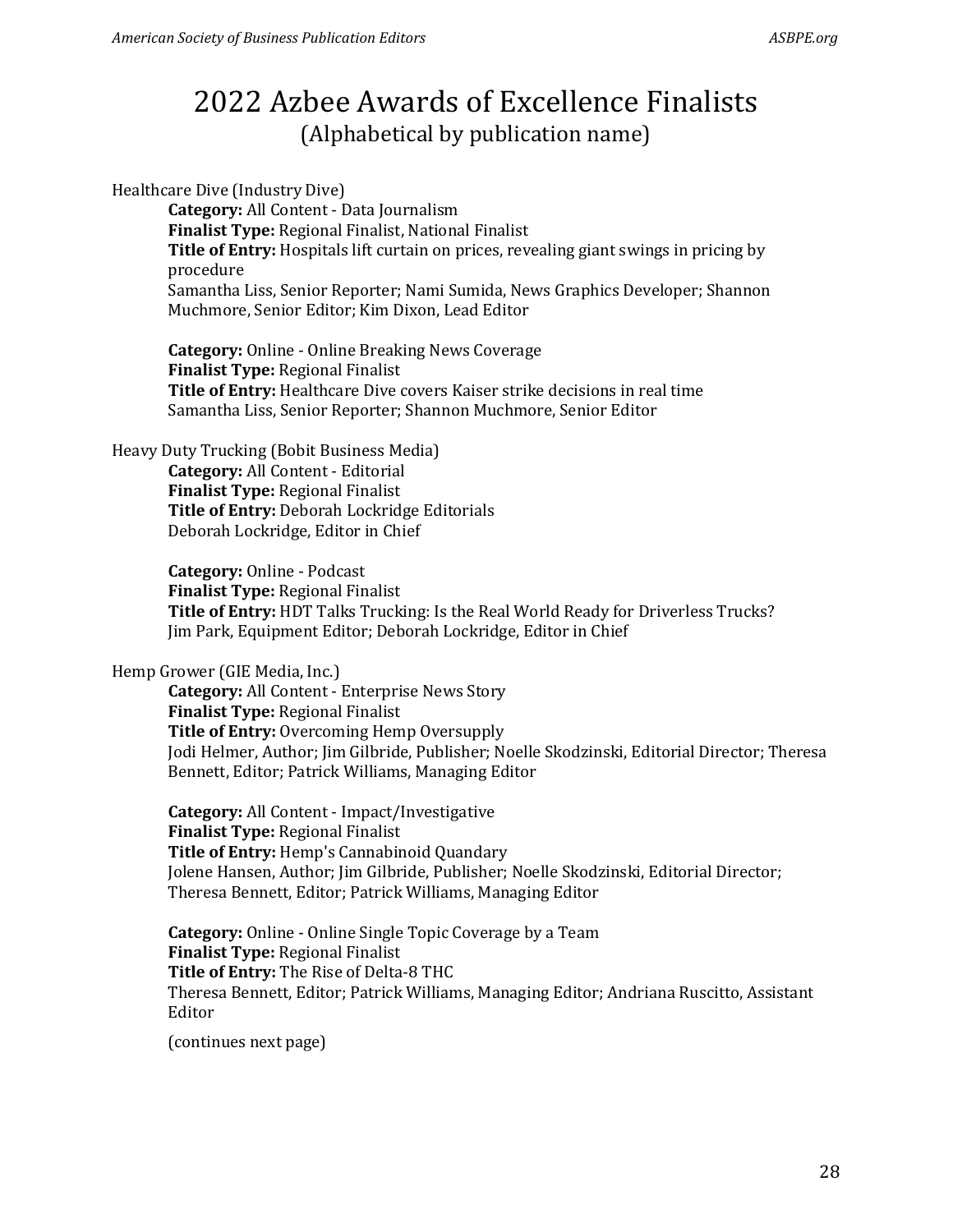#### Hemp Grower (GIE Media, Inc.)

**Category:** Print - Feature Article, 12 or More Issues per Year **Finalist Type:** Regional Finalist, National Finalist **Title of Entry:** Hemp Grain: A Powerhouse With Potential Jolene Hansen, Author; Jim Gilbride, Publisher; Noelle Skodzinski, Editorial Director; Theresa Bennett, Editor; Patrick Williams, Managing Editor; Andriana Ruscitto, Associate Editor

### hfm (HFMA)

**Category:** All Content - Regular Column, Contributed **Finalist Type:** Regional Finalist, National Finalist **Title of Entry:** Leadership Column Jill Geisler, Leadership Columnist; Brad Dennison, Executive Editor; Crystal Milazzo, Senior Editor; Eric Reese, Managing Editor and Linda Chandler, Designer

**Category:** Design - Magazine/Newspaper Design **Finalist Type:** Regional Finalist, National Finalist **Title of Entry:** Summer 2021 issue and September 2021 issue Brad Dennison, Executive Editor; Eric Reese, Managing Editor; Marshall Clarke, Photographer; Brian Goins, Designer

**Category:** Print - Feature Article, 11 or Fewer Issues per Year **Finalist Type:** Regional Finalist **Title of Entry:** Soaring Labor Costs Test Providers Nick Hut, Senior Editor; Brad Dennison, Executive Editor; Eric Reese, Managing Editor; Marshall Clarke, Photographer and Brian Goins, Designer

#### Hotel News Now (CoStar Group)

**Category:** Online - Web Feature Article **Finalist Type:** Regional Finalist **Title of Entry:** From Supply Shortages to Employee Burnout, Hotel Operators Cope with Ongoing Challenges Dana Miller, Senior Reporter

**Category:** Online - Web Feature Article **Finalist Type:** Regional Finalist **Title of Entry:** The Lost Year: How COVID-19 Has Altered the Hotel Industry Sean McCracken, News Editor

**Category:** Online - Web Feature Series **Finalist Type:** Regional Finalist **Title of Entry:** The Impact of COVID-19 Vaccine Mandates on Hotels Hotel News Now Editorial Staff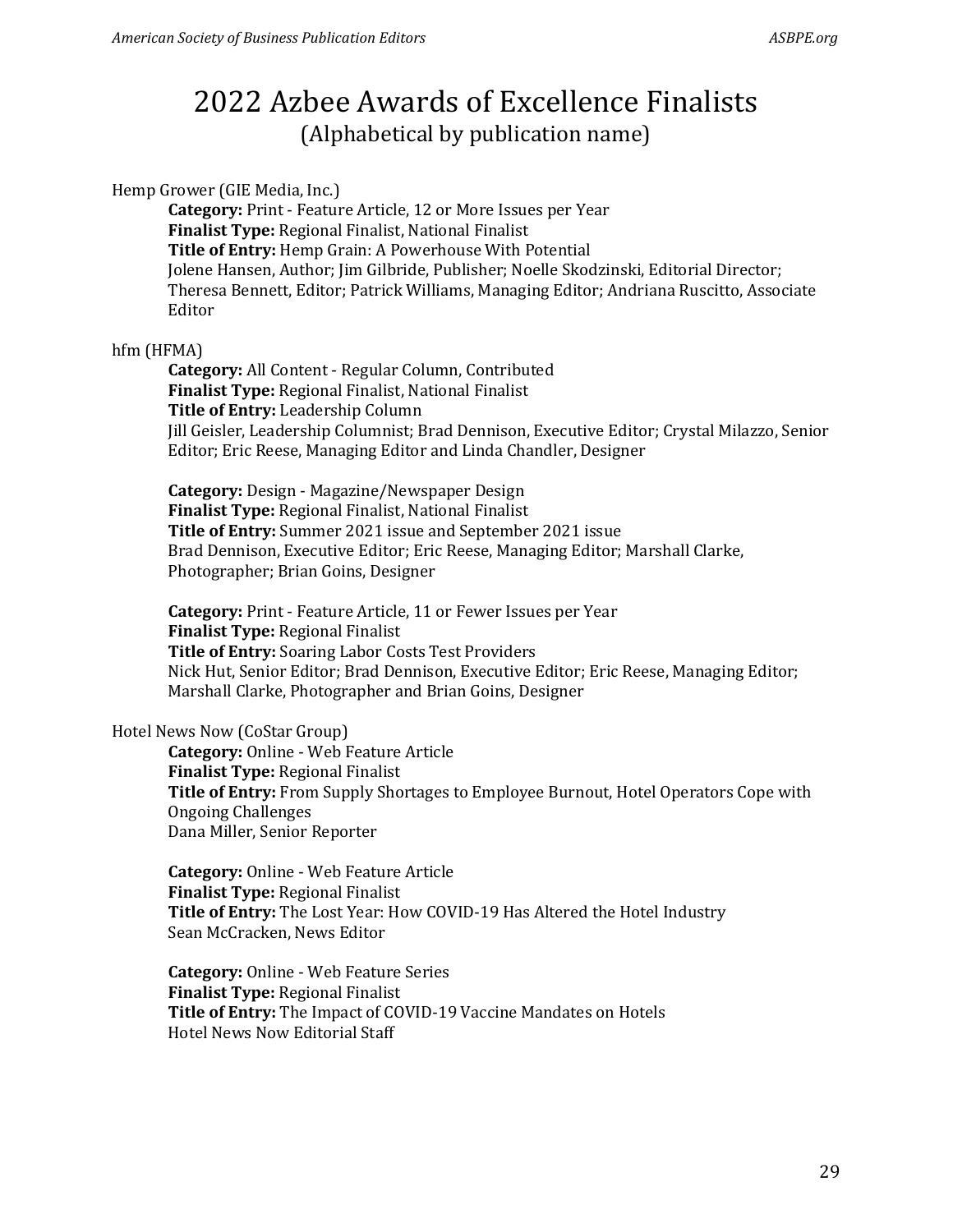#### HousingWire (HW Media)

**Category:** All Content - Case History **Finalist Type:** Regional Finalist **Title of Entry:** HousingWire: Inside Figure and Homebridge's massive bet on blockchain James Kleimann, Managing Editor

**Category:** All Content - Company Profile **Finalist Type:** Regional Finalist **Title of Entry:** HousingWire: Warren Buffett's boring, dominant resi brokerage Matthew Blake, Senior Real Estate Reporter

**Category:** All Content - Diversity, Equity and Inclusion **Finalist Type:** Regional Finalist **Title of Entry:** Why there are so few real estate agents of color Matthew Blake, Senior Real Estate Reporter

**Category:** All Content - Enterprise News Story **Finalist Type:** Regional Finalist **Title of Entry:** Why brokerages and mortgage lenders are rushing into JVs Matthew Blake, Senior Real Estate Reporter and Maria Volkova, Mortgage Reporter

**Category:** All Content - Government Coverage **Finalist Type:** Regional Finalist, National Finalist **Title of Entry:** 3 parts: Frozen out, career HUD official sounds the alarm; Top CFPB official "hates" QM rules, jeopardizing safe harbor; Behind the executive exodus at Fannie Mae Georgia Kromrei, Senior Mortgage Reporter, HousingWire

**Category:** All Content - Q&A **Finalist Type:** Regional Finalist **Title of Entry:** HousingWire: A candid interview with RE/MAX executive Nick Bailey Matthew Blake, Senior Real Estate Reporter

**Category:** Online - Online Single Topic Coverage by a Team **Finalist Type:** Regional Finalist **Title of Entry:** A Look at Appraisal in Housing Matthew Blake, Senior Real Estate Reporter and Georgia Kromrei, Senior Mortgage Reporter

### HR Dive (Industry Dive)

**Category:** Online - Online State of the Industry **Finalist Type:** Regional Finalist **Title of Entry:** The 2021 Identity of HR Survey Katie Clarey, Editor; Kate Tornone, Lead Editor; Kathryn Moody, Senior Editor; Ryan Golden, Reporter; Sheryl Estrada, Reporter; Aman Kidwai, Reporter; Adeline Kon & Danielle Ternes, Graphic Designers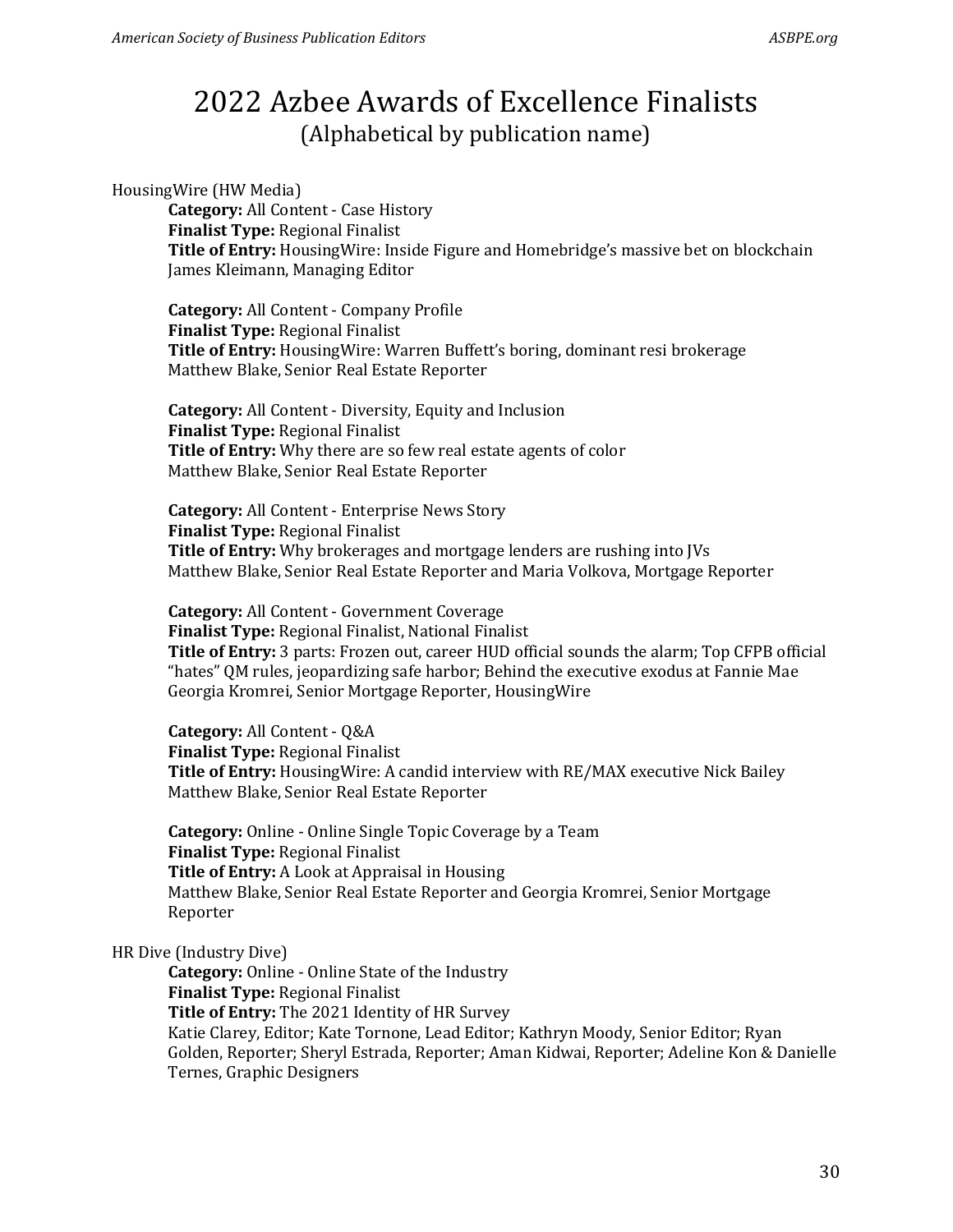### HR Magazine (SHRM)

**Category:** All Content - Diversity, Equity and Inclusion **Finalist Type:** Regional Finalist, National Finalist **Title of Entry:** A Sense of Belonging HR Magazine

**Category:** All Content - Enterprise News Story **Finalist Type:** Regional Finalist **Title of Entry:** The New World of Work HR Magazine

**Category:** Print - Feature Article, 11 or Fewer Issues per Year **Finalist Type:** Regional Finalist, National Finalist **Title of Entry:** The Color of Money HR Magazine

#### Human Resource Executive (LRP Media)

**Category:** All Content - Individual Profile **Finalist Type:** Regional Finalist **Title of Entry:** How the HR Executive of the Year rebooted Microsoft's culture Kathryn Mayer, Benefits Editor

**Category:** Online - Online Single Topic Coverage by a Team **Finalist Type:** Regional Finalist **Title of Entry:** HRE's COVID-19 vaccine coverage Elizabeth Clarke, Executive Editor; Kathryn Mayer, Benefits Editor; Jen Colletta, Managing Editor; Phil Albinus, HR Tech Editor; Nick Otto, Digital Editor

Imaging 3.0 Case Studies (American College of Radiology) **Category:** All Content - Case History **Finalist Type:** Regional Finalist **Title of Entry:** Improving Care for Patients Living with Disabilities Kerri Reeves, Freelance Writer

Imaging 3.0 Changemakers (American College of Radiology) **Category:** All Content - Individual Profile **Finalist Type:** Regional Finalist **Title of Entry:** Bridging Disparities Through Health Equity Brooke Bilyj, Freelance Writer

Imaging 3.0 In Practice (American College of Radiology) **Category:** Print - Special Supplement **Finalist Type:** Regional Finalist, National Finalist **Title of Entry:** A Challenge for Our Times: Delivering Equitable Care For All Elizabeth Bleu, Jenny Jones, Lyndsee Cordes, Chris Hobson, Linda Sowers, Lisa Pampillonia, Lynn Riley; Imaging 3.0 Team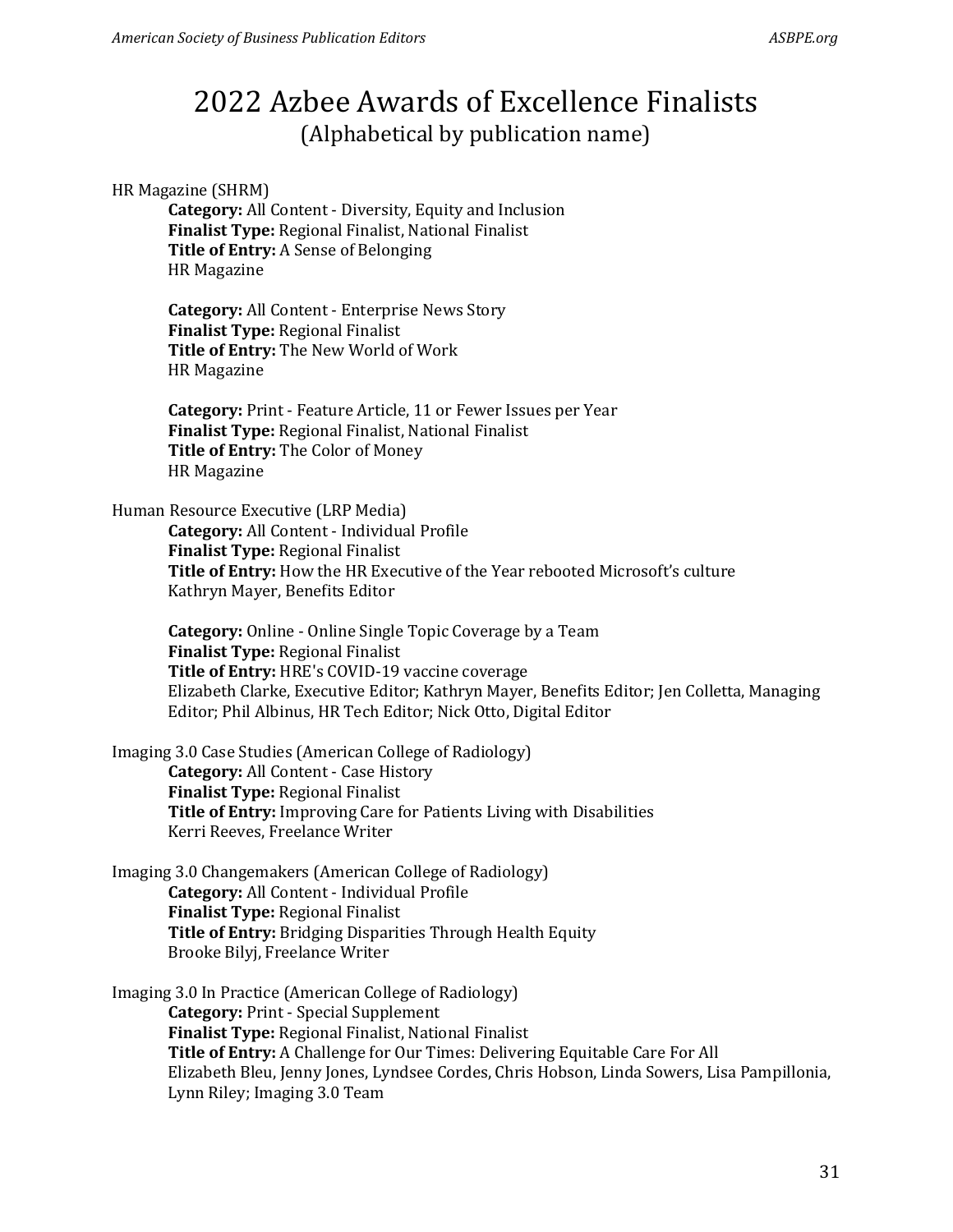Imaging Technology News (Wainscot Media) **Category:** All Content - Trade Show/Conference Coverage **Finalist Type:** Regional Finalist **Title of Entry:** Coverage of Largest Medical Industry Show Post-COVID Melinda Taschetta-Millane, Editorial Director; Dave Fornell, Editor

**Category:** Online - Photo Gallery/Slide Show **Finalist Type:** Regional Finalist, National Finalist **Title of Entry:** PHOTO GALLERY: How COVID-19 Appears on Medical Imaging Melinda Taschetta-Millane, Editorial Director; Dave Fornell, Editor

Infectious Disease Special Edition (McMahon Group)

**Category:** All Content - News Analysis **Finalist Type:** Regional Finalist **Title of Entry:** Delta Blues Marie Rosenthal, Managing Editor; Matthew White, Art Director; Betty Zhong, Copy Editor

**Category:** All Content - News Analysis **Finalist Type:** Regional Finalist **Title of Entry:** The Hunt for SARS-CoV-2 Marie Rosenthal, Managing Editor; Matthew White, Art Director; Kristin Jannacone, Copy Editor

**Category:** Print - Feature Article, 11 or Fewer Issues per Year **Finalist Type:** Regional Finalist, National Finalist **Title of Entry:** 40 Years of HIV: Seperating the Signal From the Noise Marie Rosenthal, Managing Editor; Matthew White, Art Director; Betty Zhong, Copy Editor

### Information Display (Wiley)

**Category:** All Content - Q&A **Finalist Type:** Regional Finalist **Title of Entry:** Brian Berkeley Reflects on His Career at Apple, Samsung, and SID Stephen P. Atwood, Executive Editor; Ken Werner, Contributor

**Category:** All Content - Trade Show/Conference Coverage **Finalist Type:** Regional Finalist, National Finalist **Title of Entry:** Industry Advances Shine at Display Week Stephen P. Atwood, Executive Editor; Lori A. Wilson, Managing Editor; Tom Fiske, Contributor; Karlheinz Blankenbach, Contributor; Lu Lu, Contributor; Bob Raikes, Contributor; Ken Werner, Contributor

InfoSecurity Professional ((ISC)2 & Twirling Tiger Media) **Category:** All Content - Technical Article **Finalist Type:** Regional Finalist, National Finalist **Title of Entry:** Oh G! Maintaining 5G security as rollouts speed along Anne Saita, Editor in Chief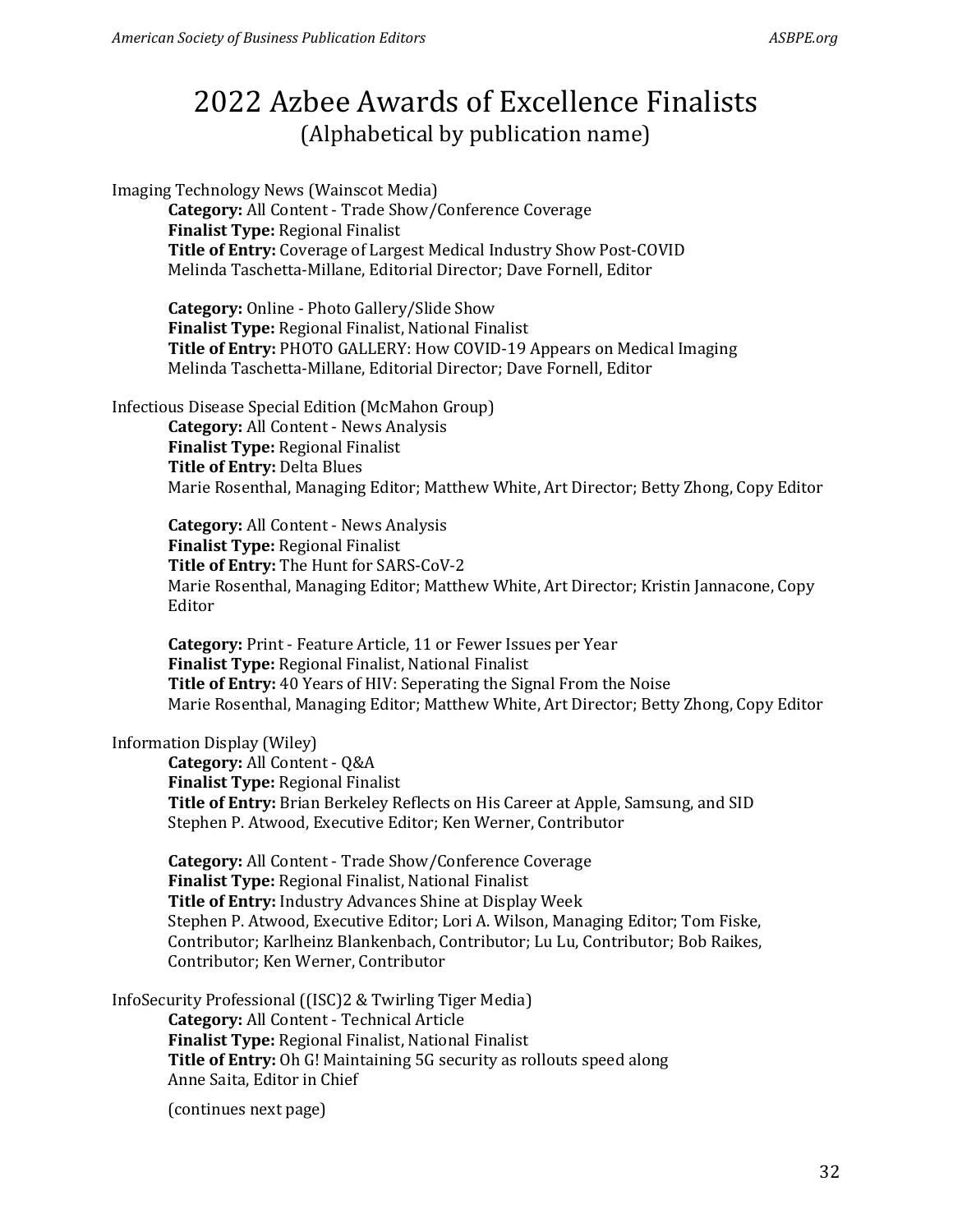InfoSecurity Professional ((ISC)2 & Twirling Tiger Media) **Category:** Design - Opening Page/Spread - Photo Illustration **Finalist Type:** Regional Finalist **Title of Entry:** The Threat and Promise of Quantum Cybersecurity Maureen Joyce, Art Director; John Kuczala, Photo Illustrator; Anne Saita, Editor-in-Chief

### InfoWorld (IDG Communications, Inc.)

**Category:** All Content - Case History **Finalist Type:** Regional Finalist **Title of Entry:** How Docker broke in half Scott Carey, UK Group Editor; Galen Gruman, Executive Editor; Doug Dineley, Executive Editor

**Category:** All Content - Regular Column, Contributed **Finalist Type:** Regional Finalist **Title of Entry:** Matt Asay's regular column Matt Asay, Contributor; Doug Dineley, Executive Editor

### Inside Dental Hygiene (Aegis Dental Network)

**Category:** Design - Opening Page/Spread - Photo Illustration **Finalist Type:** Regional Finalist **Title of Entry:** Shaping the Future Jennifer Barlow, Designer

Inside Dentistry (Aegis Dental Network)

**Category:** Design - Opening Page/Spread - Photo Illustration **Finalist Type:** Regional Finalist, National Finalist **Title of Entry:** As Mother Nature Intended Jennifer Barlow, Designer; Craig Bowman, Illustrator

Insurance Journal (Wells Media Group Inc.)

**Category:** Online - Online Single Topic Coverage by a Team **Finalist Type:** Regional Finalist **Title of Entry:** Cyber Risk and Insurance Coverage Elizabeth Blosfield, East Editor; L.S. Howard, International Editor; Andrew Simpson, National Editor

**Category:** Online - Webinar **Finalist Type:** Regional Finalist, National Finalist **Title of Entry:** Webinar- Cyber Insurance: Is This the Beginning, Middle or End? Elizabeth Blosfield, East Editor; Bobbie Dodge, VP New Media

ISE Magazine (Institute of Industrial & Systems Engineers)

**Category:** All Content - Case History **Finalist Type:** Regional Finalist **Title of Entry:** ISE students help deliver a shot in the arm Keith Albertson, Managing Editor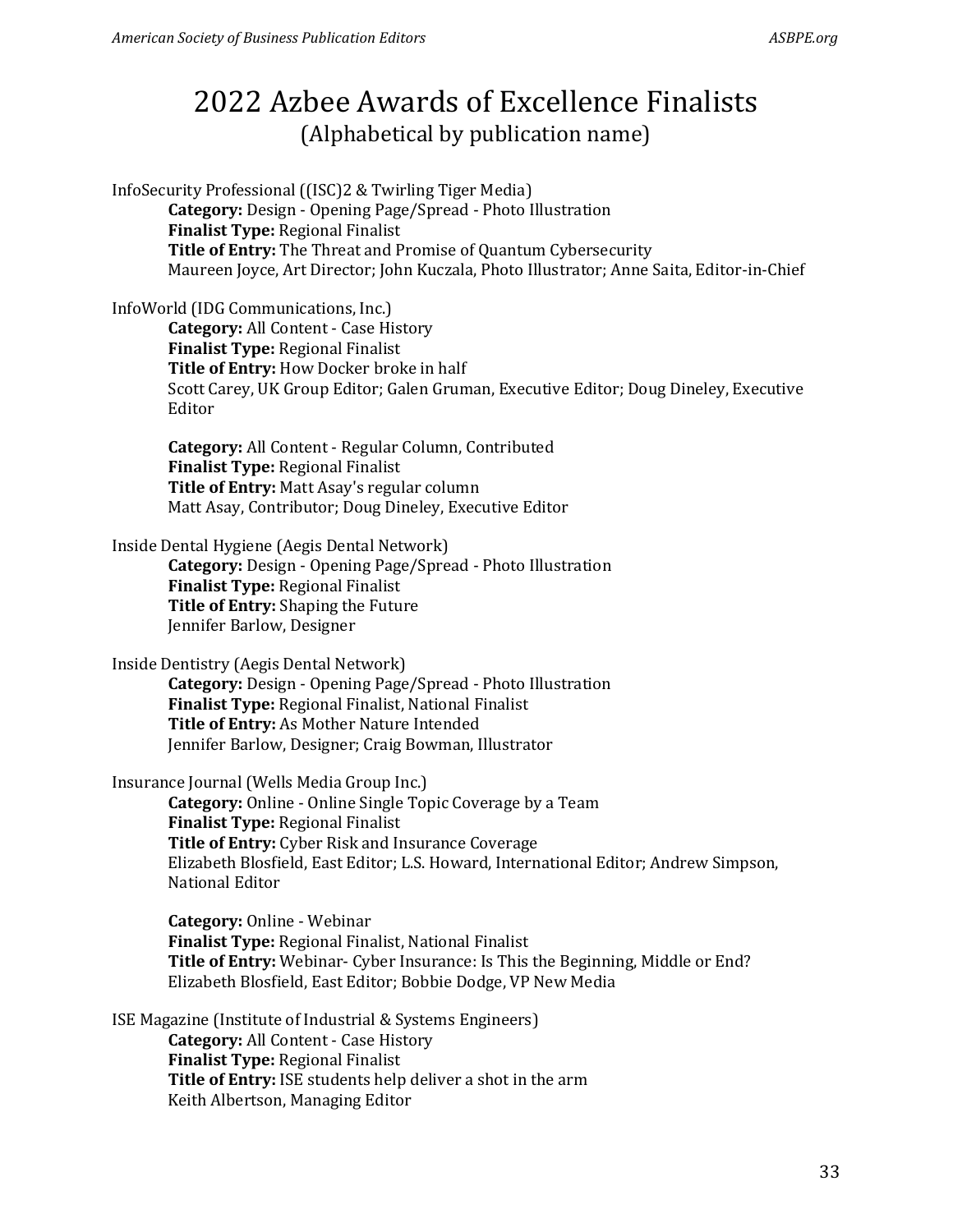IT Business Edge (TechnologyAdvice)

**Category:** All Content - Diversity, Equity and Inclusion **Finalist Type:** Regional Finalist **Title of Entry:** AI Suffers from Bias—But It Doesn't Have To Jennifer Fulmer, Marketing Content Writer; Aubri Ziegler, Graphic Designer

### K-12 Dive (Industry Dive)

**Category:** Online - Web Feature Article **Finalist Type:** Regional Finalist, National Finalist **Title of Entry:** Being Black in Education: Where is the system going wrong? Naaz Modan, Reporter; Roger Riddell, Editor; Julia Himmel, News Graphics Developer; Annie Fu, News Graphics Developer; Marcy Levin-Epstein, Managing Editor

Landscape Management (North Coast Media, LLC)

**Category:** Print - Feature Article, 12 or More Issues per Year **Finalist Type:** Regional Finalist **Title of Entry:** Women in Landscaping Sarah Webb, Managing Editor, Landscape Management

### Law360 (Portfolio Media)

**Category:** All Content - Data Journalism **Finalist Type:** Regional Finalist, National Finalist **Title of Entry:** Law360's Data Journalism Kerry Benn, Director of Series, Surveys and Data; Jacqueline Bell, Research & Data Editor; Pamela Wilkinson, Editor; John Campbell, Editor; Chris Yates, Art Director; Jonathan Hayter, Graphics Chief

**Category:** Design - Infographics **Finalist Type:** Regional Finalist **Title of Entry:** Law360 Infographics Chris Yates, Art Director; Jonathan Hayter, Graphics Chief; Ben Jay, Graphics Editor; Rachel Reimer, Data Analyst; Jacqueline Bell; Gerald Schifman; Ben Zigterman

**Category:** Online - Online Single Topic Coverage by a Team **Finalist Type:** Regional Finalist, National Finalist **Title of Entry:** Law360: Opioids on Trial Jeff Overly, Editor-at-Large; Cara Salvatore, Senior Trials Reporter; Emily Sides, Reporter; Erin Coe, Assistant Managing Editor

**Category:** Online - Podcast **Finalist Type:** Regional Finalist, National Finalist **Title of Entry:** Law360 Explores "The Fall of Tom Girardi: The Thief In Shining Armor" Brandon Lowrey, Senior Reporter; Steven Trader, Senior Producer; Amber McKinney, Managing Editor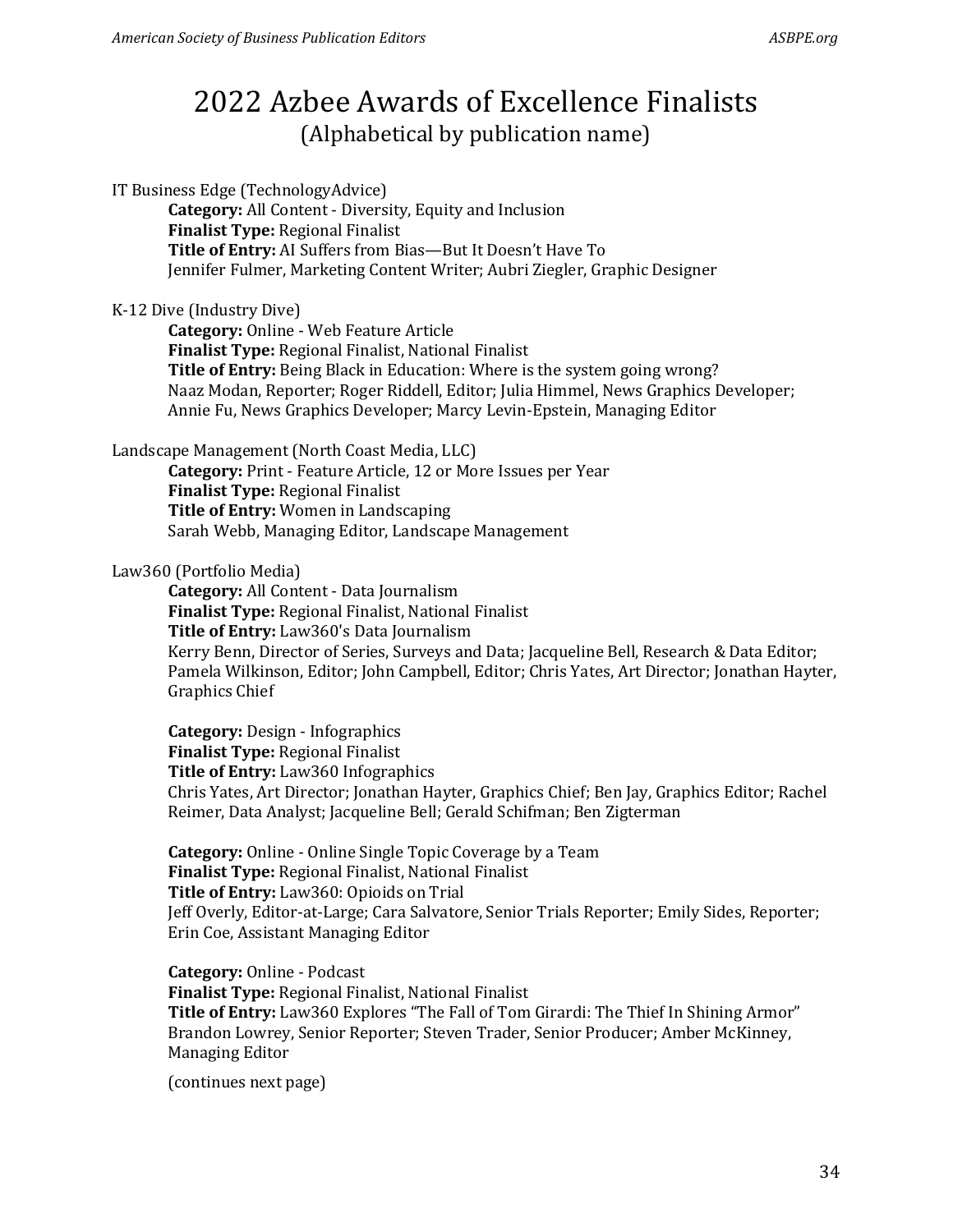Law360 (Portfolio Media) **Category:** Overall Excellence - Website of the Year **Finalist Type:** Overall Excellence Finalist **Title of Entry:** Law360 Law360 Staff

LossPrevention magazine (LossPrevention magazine) **Category:** Design - Feature Article Design, 11 or Fewer Issues per Year **Finalist Type:** Regional Finalist, National Finalist **Title of Entry:** Winning the Talent Wars Feature SPARK Publications Creative Team; Jack Trlica, Executive Editor

LP Gas (North Coast Media, LLC) **Category:** Design - Front Cover-Illustration **Finalist Type:** Regional Finalist **Title of Entry:** In the Game Kim Traum, Art Director

MACS ACTION Magazine (Mobile Air Climate Systems Association) **Category:** All Content - Regular Column, Contributed **Finalist Type:** Regional Finalist **Title of Entry:** Cooling Corner Columns Chris Holley Contributing Editor

> **Category:** All Content - Technical Article **Finalist Type:** Regional Finalist **Title of Entry:** Electric Cooling Fan Analytics Peter Orlando, MACS Contributing Editor

Market Share (NAIOP)

**Category:** All Content - Trade Show/Conference Coverage **Finalist Type:** Regional Finalist **Title of Entry:** NAIOP's I.CON: Industrial Real Estate and Supply Chain Concerns Marie Ruff, Editor, Market Share; Kathryn Hamilton, CAE, Vice President for Marketing and Communications; Jessica Spaulding, The Spaulding Agency

Mass Transit (Endeavor Business Media)

**Category:** Design - Infographics **Finalist Type:** Regional Finalist **Title of Entry:** 2021 Mobility Outlook; Snapshot of U.S. Bus Fleets; Passenger Rail Stat Snapshot Erin Brown, Art Director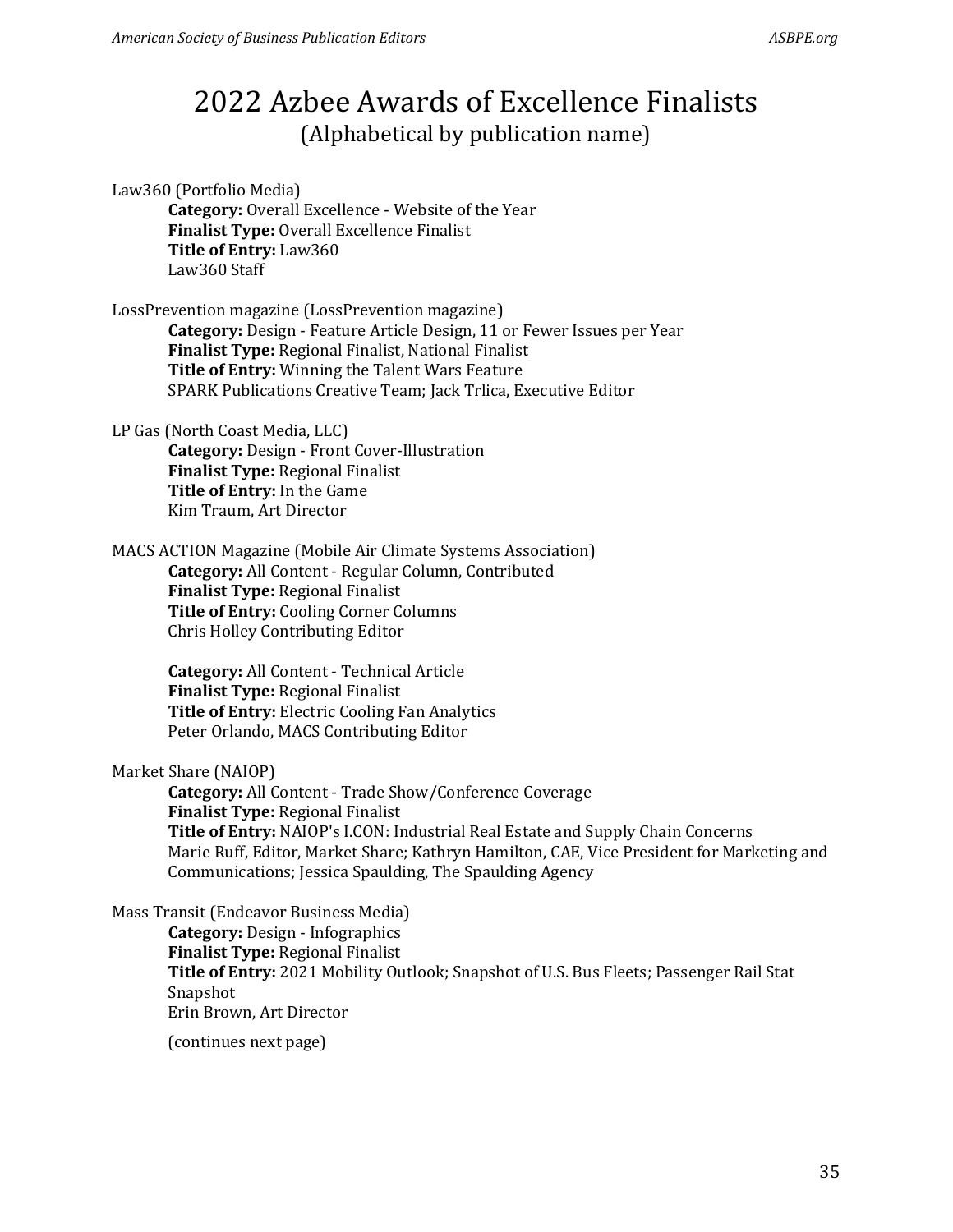Mass Transit (Endeavor Business Media) **Category:** Online - Online Breaking News Coverage **Finalist Type:** Regional Finalist **Title of Entry:** The Bipartisan Infrastructure Deal's Big Impact on the Transit Industry Mischa Wanek-Libman, Executive Editor; Megan Perrero, Assistant Editor

**Category:** Print - Single Topic Coverage by a Team **Finalist Type:** Regional Finalist **Title of Entry:** Transit agencies transition to mobility integrators Mischa Wanek-Libman, Executive Editor; Megan Perrero, Assistant Editor

McKinsey Quarterly (McKinsey Global Publishing)

**Category:** Overall Excellence - Magazine of the Year, 11 or Fewer Issues per Year **Finalist Type:** Overall Excellence Finalist **Title of Entry:** McKinsey Quarterly McKinsey Global Publishing

McKnight's Home Care Daily Pulse (Haymarket Media Inc.) **Category:** Online - E-Newsletter - General Excellence **Finalist Type:** Regional Finalist **Title of Entry:** Healthy helpings of daily news Diane Eastabrook, Staff Writer; Liza Berger, Editor; Aminah Beg, Graphic Designer

**Category:** Online - Web Feature Series **Finalist Type:** Regional Finalist, National Finalist **Title of Entry:** Spotlight on loneliness Diane Eastabrook, Staff Writer; Aminah Beg, Graphic Designer; Liza Berger, Editor

McKnight's Long-Term Care News (Haymarket Media Inc.) **Category:** All Content - Original Research **Finalist Type:** Regional Finalist, National Finalist **Title of Entry:** McKnight's Mood of the Market Survey James M. Berklan, Executive Editor; Mark Speakman, Art Director

> **Category:** Online - Online Breaking News Coverage **Finalist Type:** Regional Finalist **Title of Entry:** Staff vaccine mandates rock industry Danielle Brown, Staff Writer; Kimberly Marselas, Senior Editor; James M. Berklan, Executive Editor

**Category:** Print - News Section **Finalist Type:** Regional Finalist, National Finalist **Title of Entry:** McKnight's Long-Term Care News - News Section Danielle Brown, Staff Writer; Kimberly Marselas, Senior Editor; Mark Speakman, Art Director; James M. Berklan, Executive Editor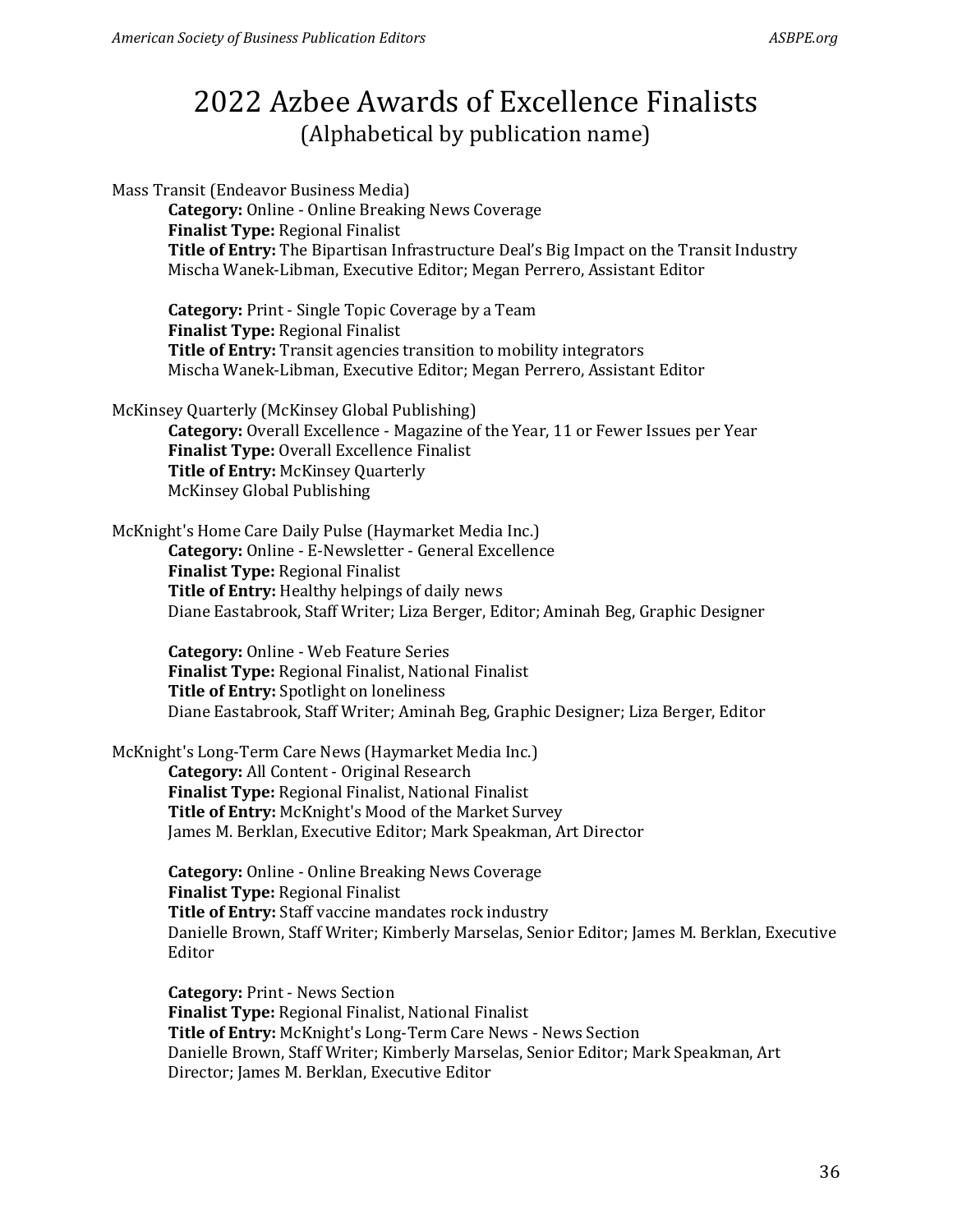McKnight's Senior Living (Haymarket Media Inc.)

**Category:** Online - Web News Section **Finalist Type:** Regional Finalist, National Finalist **Title of Entry:** McKnightsSeniorLiving.com News Section Lois A. Bowers, Editor; Kimberly Bonvissuto, Content Editor; John O'Connor, Editorial Director; Kathleen Steele Gaivin; Caroline Szachnowski; Amy Novotney; Mark Speakman; Aminah Beg

**Category:** Online - Webinar **Finalist Type:** Regional Finalist **Title of Entry:** Finding success in increasing diversity and inclusion Lois A. Bowers, Editor, McKnight's Senior Living; Haymarket Media Events Team

**Category:** Print - News Section **Finalist Type:** Regional Finalist, National Finalist **Title of Entry:** McKnight's Senior Living Magazine News Section Lois A. Bowers, Editor; John O'Connor, Editorial Director; Kimberly Bonvissuto, Content Editor; Amy Novotney, Writer; Mark Speakman, Art Director

**Category:** Print - Special Supplement **Finalist Type:** Regional Finalist **Title of Entry:** Technology Supplement Lois A. Bowers, Editor; Mark Speakman, Art Director; Kimberly Bonvissuto, Content Editor; Amy Novotney, Writer; Rachael Zimlich, Writer; John O'Connor, Editorial Director

mcknightshomecare.com (Haymarket Media Inc.) **Category:** Online - Web News Section **Finalist Type:** Regional Finalist **Title of Entry:** A home for daily news Liza Berger, Editor; Diane Eastabrook, Staff Writer; Aminah Beg, Graphic Designer

MDedge (WebMD)

**Category:** Print - Special Supplement **Finalist Type:** Regional Finalist **Title of Entry:** Rare Neurological Disease Special Report (an annual supplement to Neurology Reviews) Glenn Williams, VP, Group Editor; Elizabeth Katz, Publisher; Naina Lal, Art Director

Medical Design & Outsourcing (WTWH Media, LLC)

**Category:** All Content - Diversity, Equity and Inclusion **Finalist Type:** Regional Finalist **Title of Entry:** Women in Medtech Danielle Kirsh, Senior Editor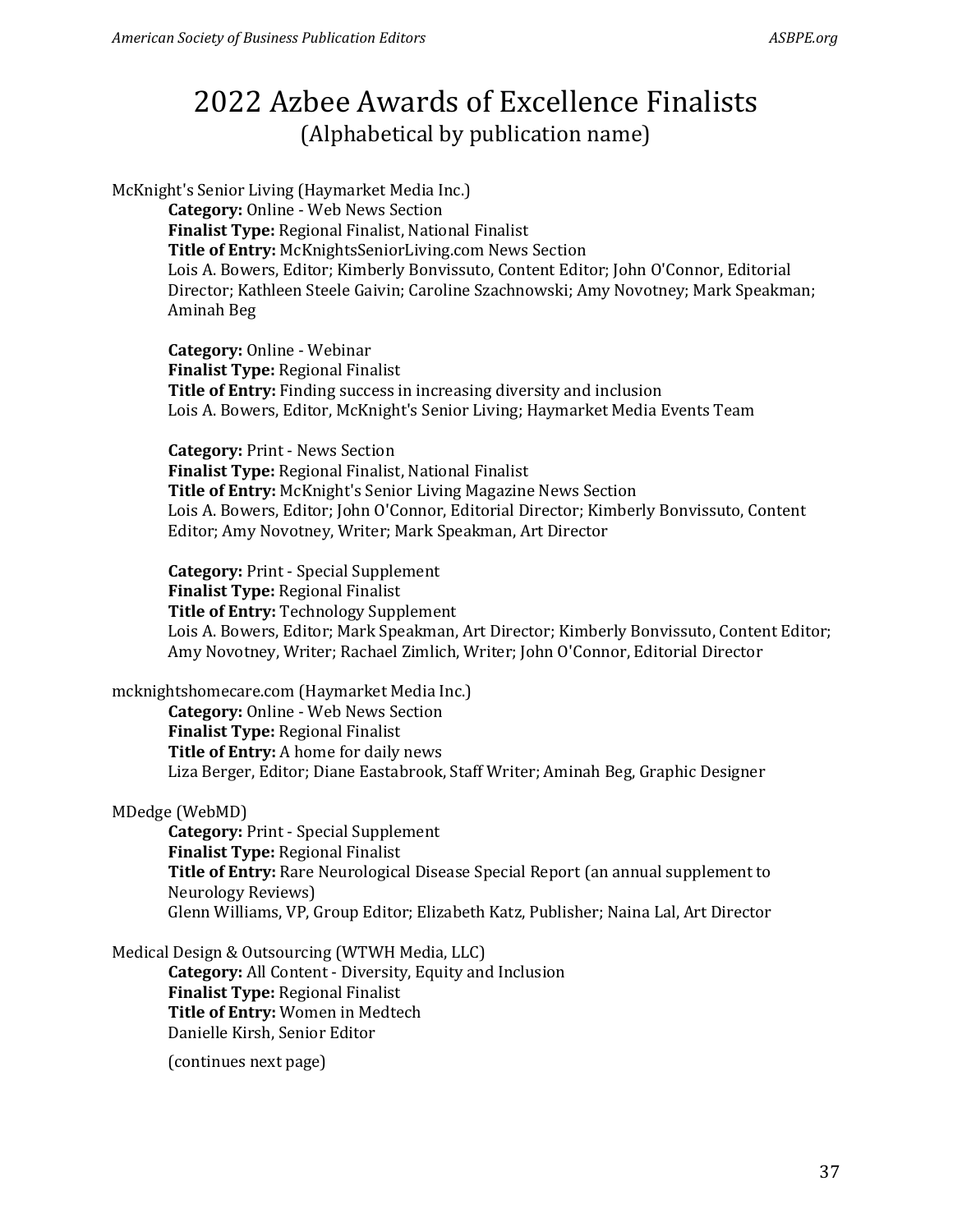Medical Design & Outsourcing (WTWH Media, LLC) **Category:** Design - Magazine/Newspaper Design **Finalist Type:** Regional Finalist, National Finalist **Title of Entry:** Medical Design & Outsourcing – Magazine Design Matthew Claney, Art Director

Medscape (WebMD)

**Category:** All Content - Individual Profile **Finalist Type:** Regional Finalist **Title of Entry:** ED Doc Fired for COVID Tweets Talks to Biden, Returns to Job Eleanor Cummins, Writer; Ryan Syrek, Editor

**Category:** All Content - Individual Profile **Finalist Type:** Regional Finalist, National Finalist **Title of Entry:** How Dr Glaucomflecken Overcame Death to Get Internet Laughs Eleanor Cummins, Writer; Ryan Syrek, Editor

**Category:** All Content - Individual Profile **Finalist Type:** Regional Finalist **Title of Entry:** Resident Doctor Who Attempted Suicide Three Times Fights for Change Jillian Mock, Writer; Ryan Syrek, Editor; Roni Robbins, Editor

**Category:** All Content - Individual Profile **Finalist Type:** Regional Finalist **Title of Entry:** Rock Musician Turned Med Student Takes Aim at Ovarian Cancer Maria Turner, Writer; Ryan Syrek, Editor

**Category:** All Content - Q&A **Finalist Type:** Regional Finalist, National Finalist **Title of Entry:** Do Trans Women Athletes Have Advantages? Tricia Ward, Executive Editor

**Category:** All Content - Regular Column, Contributed **Finalist Type:** Regional Finalist, National Finalist **Title of Entry:** Heartfelt Melissa Walton Shirley, MD, Author

**Category:** Online - E-Newsletter - General Excellence **Finalist Type:** Regional Finalist **Title of Entry:** Medscape Oncology Weekly Briefing Gabriel Miller, Senior Editorial Director; Kristin Jenkins, Contributing Writer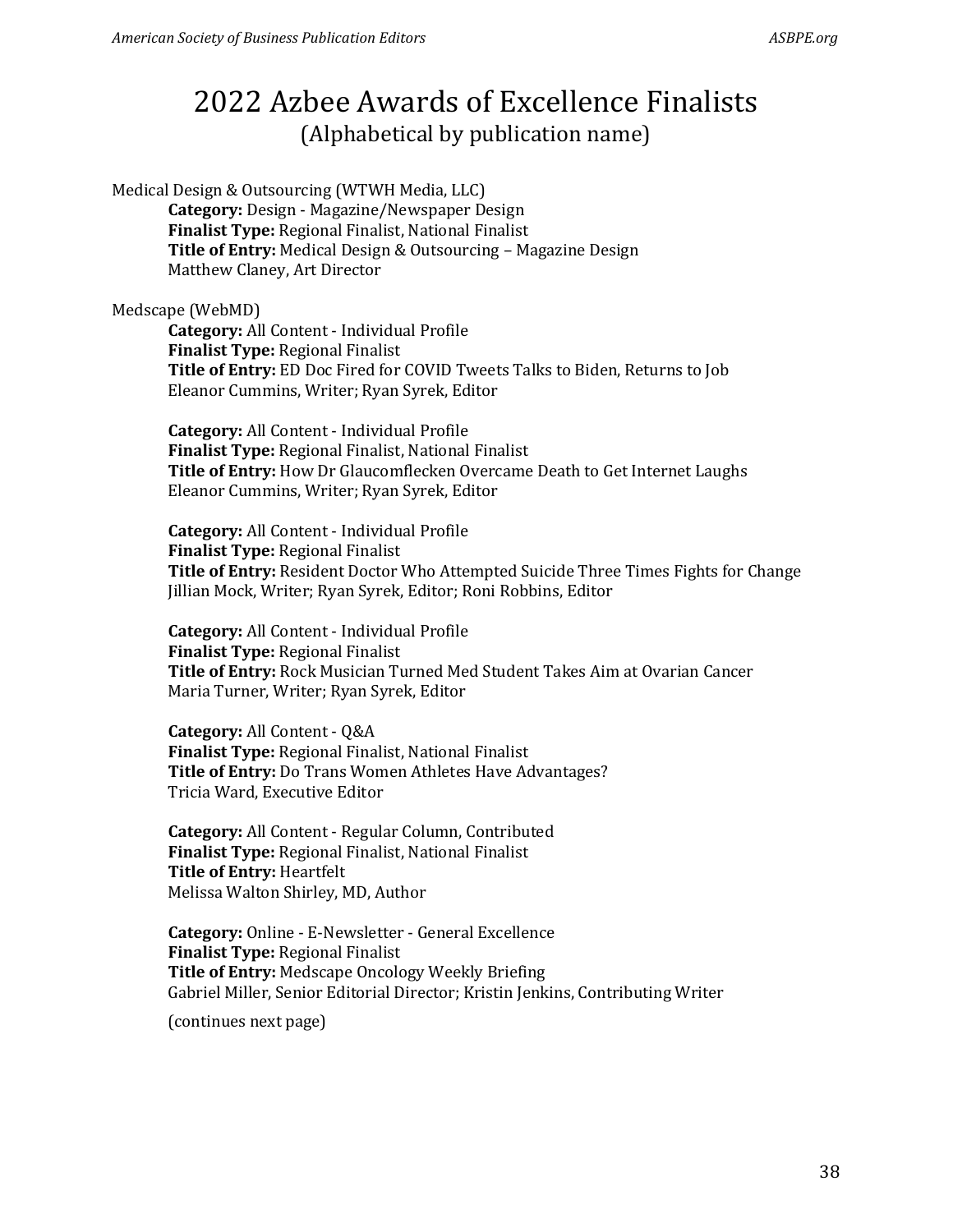#### Medscape (WebMD)

**Category:** Online - Online Single Topic Coverage by a Team **Finalist Type:** Regional Finalist, National Finalist **Title of Entry:** At Home Cancer Treatment Gabriel Miller, Senior Editorial Director; Justin Weinstein, Editorial Director, Video; Emily Berry, Senior Graphic Designer; Kim Rohrer, Director, Web Production

### Medscape Cardiology/theheart.org (WebMD)

**Category:** All Content - Enterprise News Story **Finalist Type:** Regional Finalist **Title of Entry:** Which Patients With Type 2 Diabetes Need SGLT2 Inhibitors? Mitchel L. Zoler, Reporter; Catherine Hackett, Editor

**Category:** All Content - Enterprise News Story **Finalist Type:** Regional Finalist **Title of Entry:** FDA Blazes Path for 'Real-World' Evidence as Proof of Efficacy Mitchel L. Zoler, Reporter; Susan Jeffrey, Editor

### Medscape Oncology (WebMD)

**Category:** Online - Video - News and Feature **Finalist Type:** Regional Finalist **Title of Entry:** A Pivotal Moment in Cancer Surgery, Captured on Film Jeffrey B. Teitler, MFA/Envision Films, Director; Lauri Graham, Producer; Gabriel Miller, Producer

### Modern Healthcare (Crain Communications, Inc.)

**Category:** Design - Infographics **Finalist Type:** Regional Finalist **Title of Entry:** Data Points/Data Dive Pat Fanelli, Creative Services Director; Rodolfo Jimenez, Graphic Designer

**Category:** Design - Magazine/Newspaper Redesign **Finalist Type:** Regional Finalist, National Finalist **Title of Entry:** Modern Healthcare Redesign Pat Fanelli, Creative Services Director; Rodolfo Jimenez, Graphic Designer

#### Motor Age (Endeavor Business Media)

**Category:** Online - Video - Tutorial **Finalist Type:** Regional Finalist **Title of Entry:** Tech Tip: Preventing Battery Woes Pete Meier, Director of Training

**Category:** Print - How-To Article **Finalist Type:** Regional Finalist, National Finalist **Title of Entry:** Carbon Calamities: GDI engines can quickly suffer from carbon deposits. We examine their cause, symptoms, and prevention Brandon Steckler, Technical Editor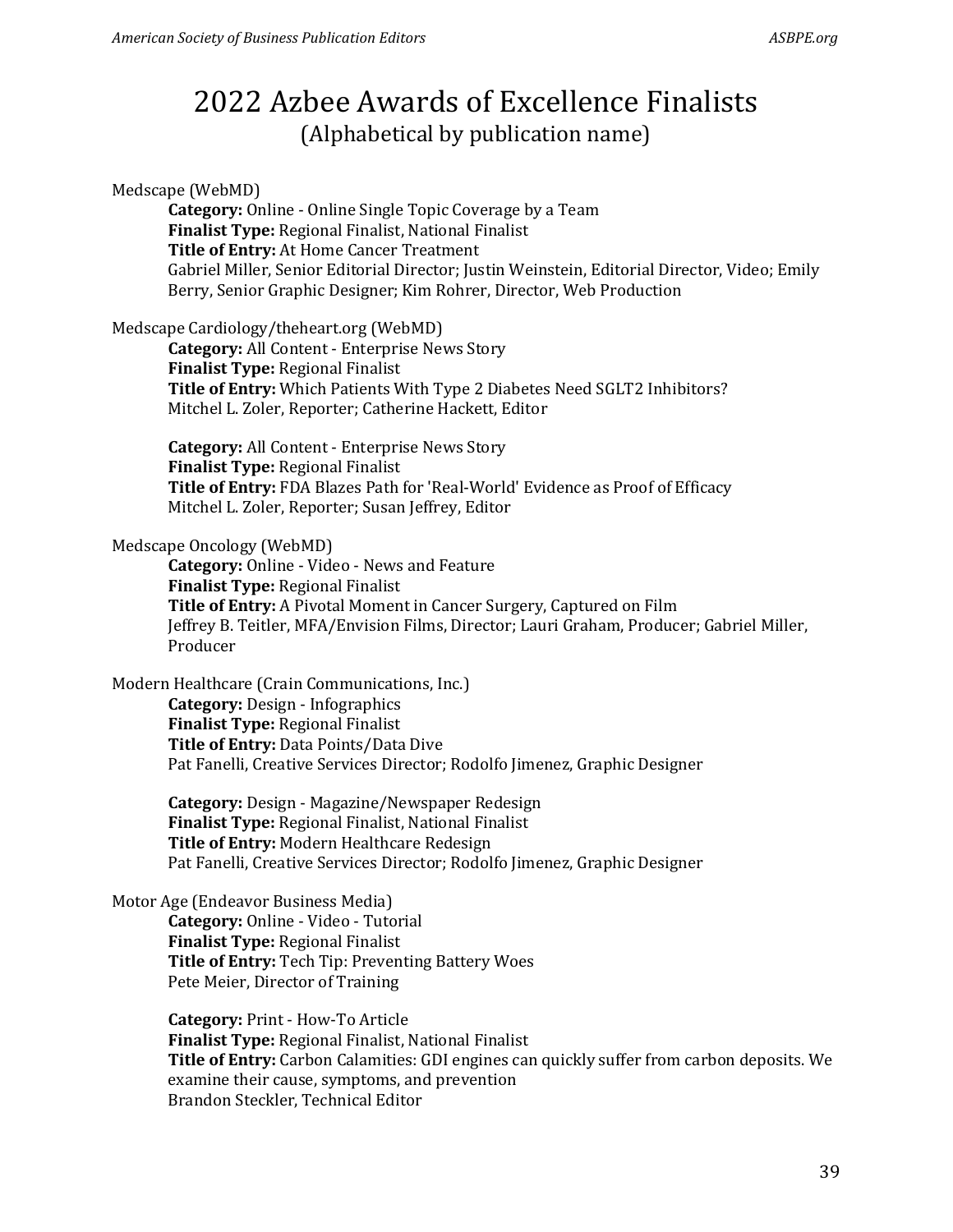Multifamily Executive (Zonda Media)

**Category:** All Content - Company Profile **Finalist Type:** Regional Finalist, National Finalist **Title of Entry:** High Impact: Turner Impact Capital Profile Jennifer Lash, Editor-in-Chief; Christine Serlin, Editor; Tina Tabibi, Design Director; Carolyn Sewell, Art Director

Network World (IDG Communications, Inc.) **Category:** All Content - Company Profile

**Finalist Type:** Regional Finalist **Title of Entry:** AMD is the phoenix of tech Andy Patrizio, Contributing Writer

**Category:** All Content - Regular Column, Contributed **Finalist Type:** Regional Finalist **Title of Entry:** Reality Check Tom Nolle, Contributing Writer

**Category:** All Content - Technical Article **Finalist Type:** Regional Finalist **Title of Entry:** What is network as a service (NaaS)? Michael Cooney, Senior Editor

**Category:** Online - Web Feature Series **Finalist Type:** Regional Finalist **Title of Entry:** What to ask before buying IT technology Neal Weinberg, Contributing Writer; Jeff Rochlin, Contributing Writer; Tim Ferrill, Contributing Writer; Eric Geier, Contributing Writer

New Equipment Digest (Endeavor Business Media)

**Category:** Design - Opening Page/Spread-Illustration **Finalist Type:** Regional Finalist, National Finalist **Title of Entry:** The Next Level of Mechantronics Paves the Way to the Factory of the Future Timothy Driver, Art Director; Laura Davis, Editor in Chief

New Perspectives (Association of Healthcare Internal Auditors) **Category:** All Content - Regular Column, Contributed **Finalist Type:** Regional Finalist **Title of Entry:** Ethics at Work Marianne Jennings, Author; Michael Fabrizius, Editor in Chief; Leslie Shivers, Editor; Steve Dunn, Layout and Graphics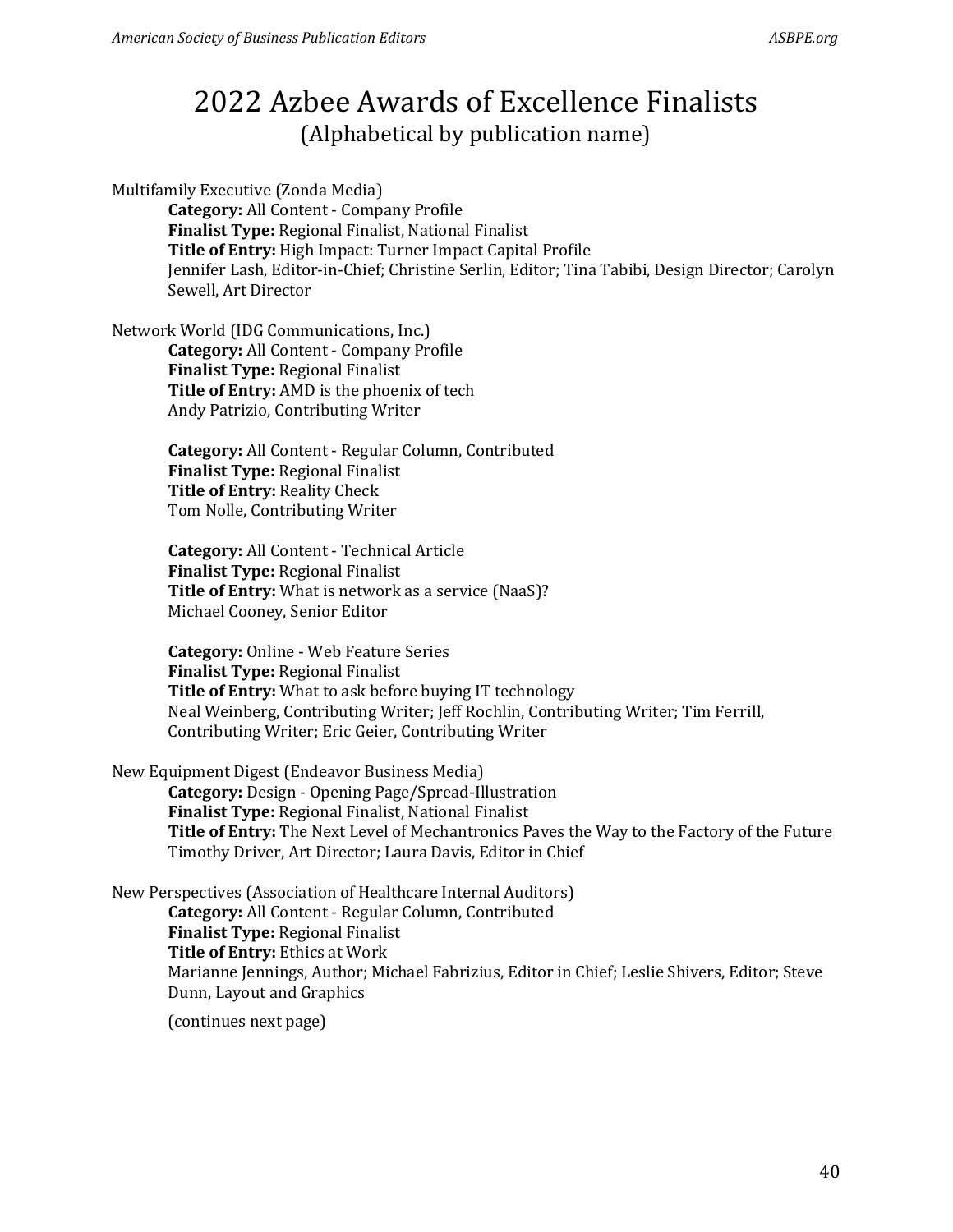New Perspectives (Association of Healthcare Internal Auditors) **Category:** All Content - Regular Column, Contributed **Finalist Type:** Regional Finalist **Title of Entry:** Controlled Substance Security Kimberly New, Columnist; Michael Fabrizius, Editor in Chief; Leslie Shivers, Editor; Steve Dunn, Layout and Graphics

**Category:** All Content - Technical Article **Finalist Type:** Regional Finalist **Title of Entry:** Cloud Computing David Sems, Author; Michael Fabrizius, Editor in Chief; Leslie Shivers, Editor; Steve Dunn, Layout and Graphics

NutraIngredients-USA (William Reed)

**Category:** Online - Web Feature Series **Finalist Type:** Regional Finalist **Title of Entry:** Amazon's sweeping new quality specifications for dietary supplements Stephen Daniells, Editor in Chief

Opera America Magazine (OPERA America)

**Category:** All Content - Diversity, Equity and Inclusion **Finalist Type:** Regional Finalist **Title of Entry:** A New Center Gabrielle Bruney, Contributor; Fred Cohn, Editor; Nicholas Wise, Associate Editor; Michael Wilson, Made Visible Studio, Art Direction

Outsourcing-Pharma (William Reed)

**Category:** Online - Web Feature Series **Finalist Type:** Regional Finalist **Title of Entry:** The Future of Clinical Trials Jenni Spinner, Editor

P.I. Process Instrumentation (Endeavor Business Media) **Category:** Design - Best Use of Color **Finalist Type:** Regional Finalist, National Finalist **Title of Entry:** How a Remote Monitoring System Improves AODD Pump Capability Ryan Carlson, Art Director; Jesse Osborn, Editor in Chief; Molly Rogers, Managing Editor

Paint Protection Film Magazine (Key Media & Research) **Category:** All Content - Group Profile **Finalist Type:** Regional Finalist **Title of Entry:** Installers Assemble: PPF Veterans Rally Rookies Forward Chris Collier, Assistant Editor; Dawn Campbell, Art Director/Managing Editor; Saundra Hutchison, Art Director; Tara Taffera, Editorial Director.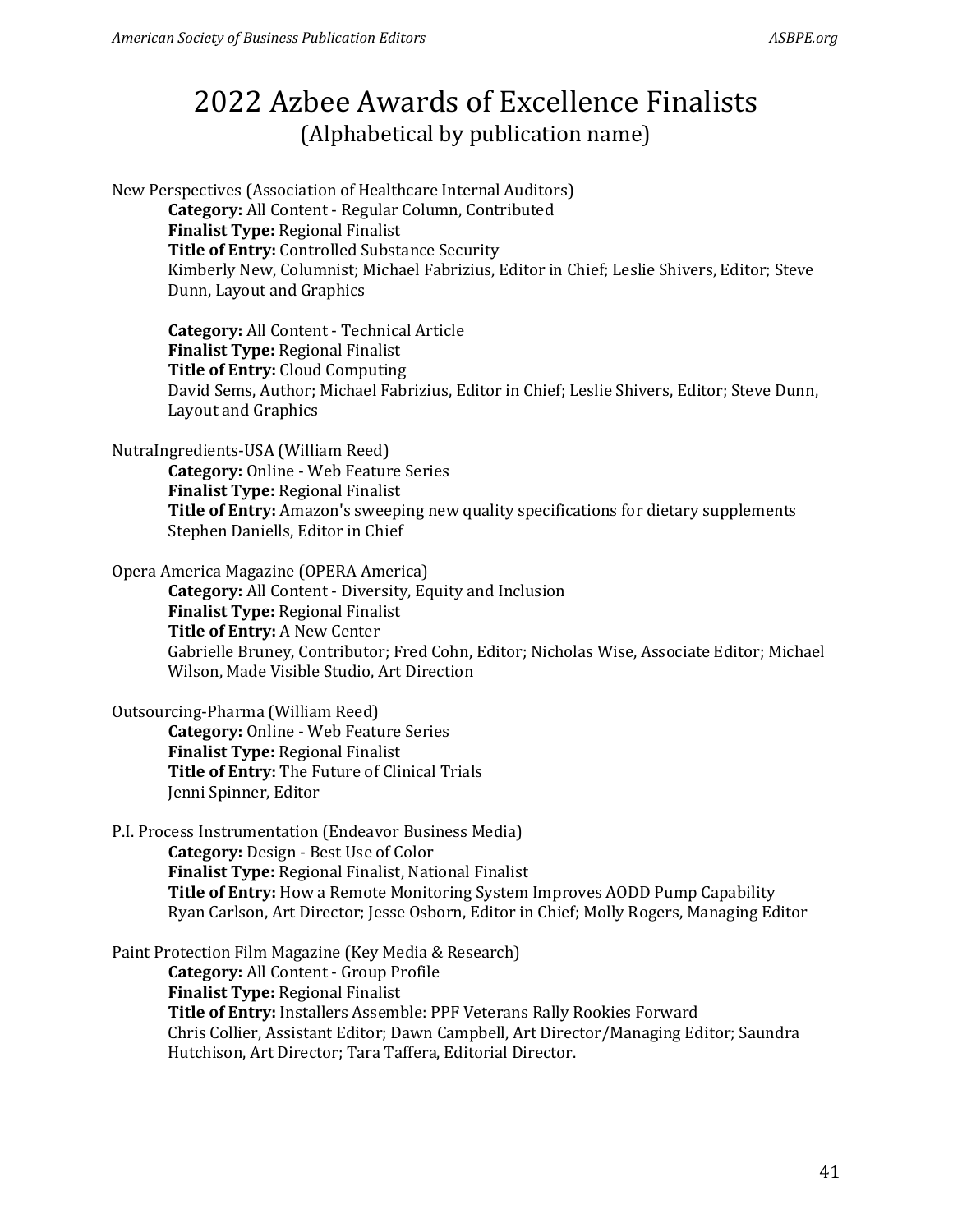Payments Dive (Industry Dive) **Category:** All Content - News Analysis **Finalist Type:** Regional Finalist, National Finalist **Title of Entry:** How a digital dollar could create a cashless future — and why one lawmaker is fighting back Lynne Marek, Senior Editor; Annie Fu, News Graphics Developer; Saied Sartipzadeh, Managing Editor Pensions & Investments (Crain Communications, Inc.) **Category:** Online - Web Microsite/Special Section (Non-Trade Show/Conference) **Finalist Type:** Regional Finalist, National Finalist **Title of Entry:** Best Places to Work in Money Management Elizabeth Davis, Web Designer; Patrick Roth, Web Producer; Gregg A. Runburg; Art Director Pest Management Professional (North Coast Media, LLC) **Category:** Design - Front Cover-Illustration **Finalist Type:** Regional Finalist, National Finalist **Title of Entry:** Bed Bug Horror Stories Marty Whitford, Pete Seltzer, Tracie Martinez and Mike Right **Category:** Design - Front Cover-Special Issue or Supplement **Finalist Type:** Regional Finalist, National Finalist **Title of Entry:** State of the Industry Report Marty Whitford, Pete Seltzer, Tracie Martinez and Mike Right **Category:** Print - Feature Article, 12 or More Issues per Year **Finalist Type:** Regional Finalist **Title of Entry:** Dog Fight Heather Gooch, Editor-in-Chief; Diane Sofranec, Senior Editor; Tracie Martinez, Art Director **Category:** Print - Single Topic Coverage by a Team **Finalist Type:** Regional Finalist **Title of Entry:** 2021 Game Planning Heather Gooch, Editor-in-Chief; Diane Sofranec, Senior Editor; Tracie Martinez, Art Director

**Category:** Print - Special Supplement **Finalist Type:** Regional Finalist **Title of Entry:** Intel on Invasives Diane Sofranec, Senior Editor; Tracie Martinez, Art Director; Courtney Townsend, Graphic Designer

Pharma Manufacturing (Putman Media, Inc.) **Category:** All Content - Editor's Letter **Finalist Type:** Regional Finalist, National Finalist **Title of Entry:** From the editor Karen Langhauser, Chief Content Director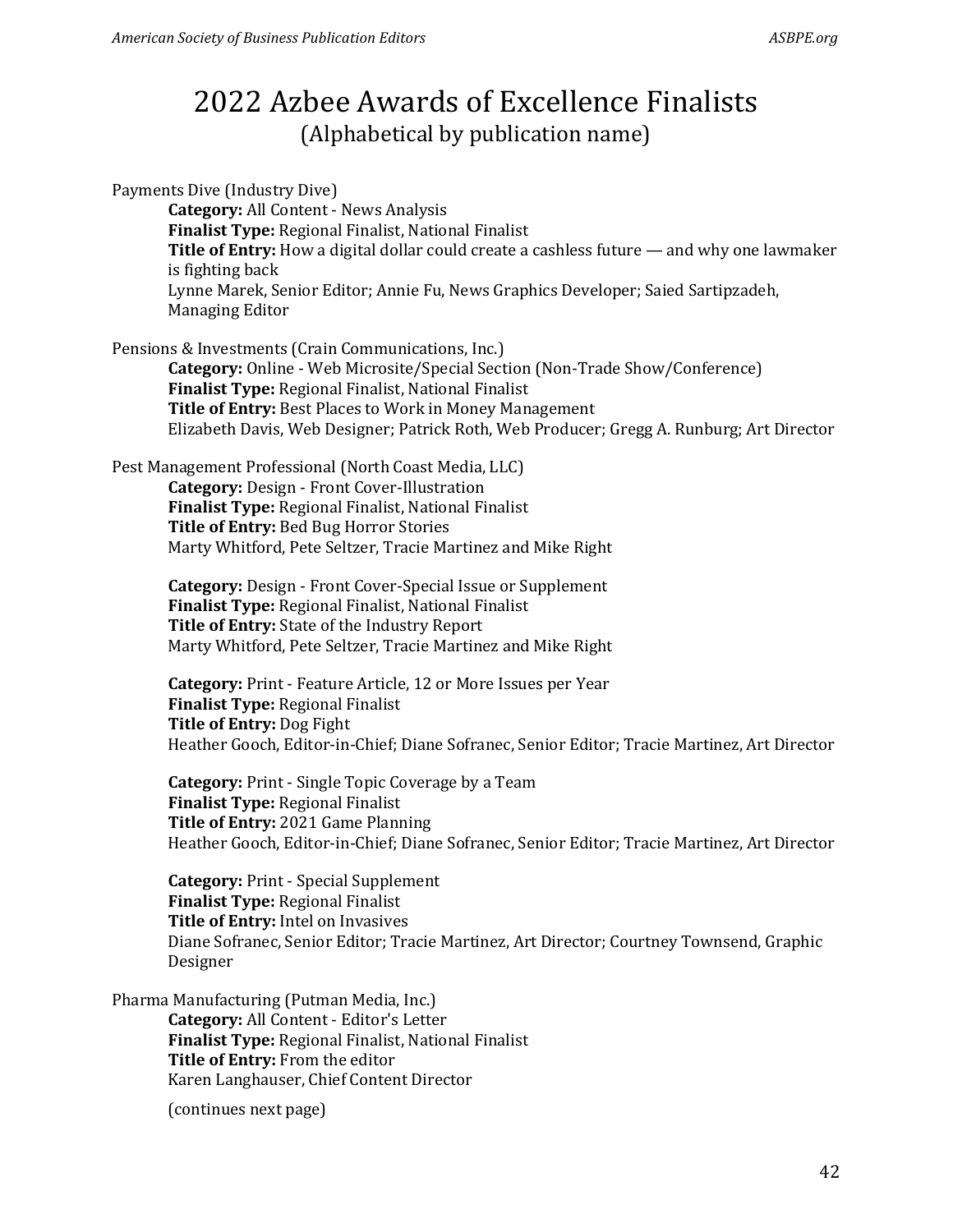Pharma Manufacturing (Putman Media, Inc.) **Category:** Design - Front Cover-Photo Illustration **Finalist Type:** Regional Finalist, National Finalist **Title of Entry:** mRNA Takes Off Michael Annino, Art Director

> **Category:** Design - Opening Page/Spread - Photo Illustration **Finalist Type:** Regional Finalist, National Finalist **Title of Entry:** The Next Phase of Drug Creation Michael Annino, Art Director

> **Category:** Design - Opening Page/Spread - Photo Illustration **Finalist Type:** Regional Finalist **Title of Entry:** Rising Tides of Orphan Drugs Michael Annino, Art Director

> **Category:** Print - Feature Article, 11 or Fewer Issues per Year **Finalist Type:** Regional Finalist **Title of Entry:** Cyber scares Karen Langhauser, Chief Content Director

Pharmacy Practice News (McMahon Group)

**Category:** All Content - Case History **Finalist Type:** Regional Finalist **Title of Entry:** Replacing Lost Revenue During the Pandemic Bruce Buckley, Correspondent; Karen Blum, Correspondent; David Bronstein, Editorial Director; Frank Tagarello, Senior Art Director; Betty Zhong, Copy Editor

Plant Services (Putman Media, Inc.)

**Category:** Design - Front Cover-Illustration **Finalist Type:** Regional Finalist **Title of Entry:** Push the needle Jennifer Dakas

POWER magazine (Access Intelligence)

**Category:** All Content - Data Journalism **Finalist Type:** Regional Finalist, National Finalist **Title of Entry:** ERCOT Lists Generators Forced Offline During Texas Extreme Cold Event Sonal Patel, Senior Associate Editor

**Category:** All Content - Technical Article **Finalist Type:** Regional Finalist **Title of Entry:** Rediscovering Fire: Advancements in Gas Turbine Combustion Sonal Patel, Senior Associate Editor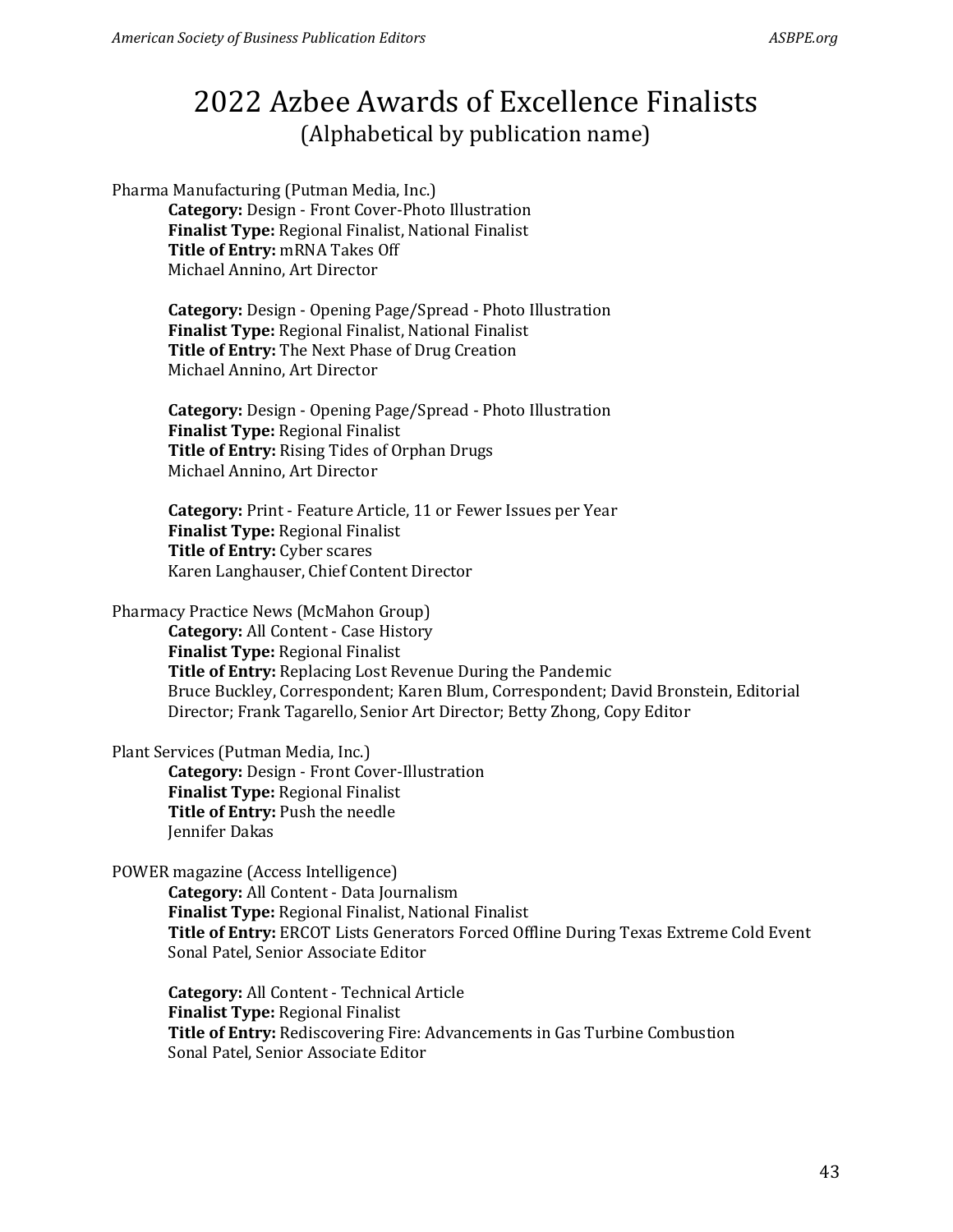PracticeLink Magazine (PracticeLink)

**Category:** Print - How-To Article **Finalist Type:** Regional Finalist, National Finalist **Title of Entry:** The Timeline of a Physician Job Search Ken Allman, Founder & CEO; Laura Hammond, Editor; Jack Brannen, Art Director

**Category:** Print - How-To Article **Finalist Type:** Regional Finalist **Title of Entry:** The ABCs of CVs Ken Allman, Founder & CEO; Laura Hammond, Editor; Jack Brannen, Art Director

Protradecraft.com (SGC Horizon)

**Category:** Online - Webinar **Finalist Type:** Regional Finalist, National Finalist **Title of Entry:** CEUs for Contractors: The What, How and Why of Thermal Envelope Improvements Daniel Morrison, ProTradeCraft, John Miller, Northstar Associates; Bill Black, SGC Horizon

PTEN (Professional Tool & Equipment News) (Endeavor Business Media) **Category:** Design - Infographics **Finalist Type:** Regional Finalist **Title of Entry:** 2021 Aftermarket Profile Eric Van Egeren, Art Director; Kylie Hirko, Vice-President/Group Publisher

### R&D World (WTWH Media, LLC)

**Category:** Design - Opening Page/Spread-Illustration **Finalist Type:** Regional Finalist **Title of Entry:** Facing Sustainability Mariel Evans, Graphic Designer

**Category:** Online - Podcast **Finalist Type:** Regional Finalist **Title of Entry:** R&D 100 – The Podcast Paul J. Heney, VP, Editorial Director; Aimee Kalnoskas, Senior Editor; Brad Voyten, Video Manager

**Category:** Print - State of the Industry **Finalist Type:** Regional Finalist **Title of Entry:** Global R&D Funding Forecast Tim Studt, Contributing Editor; Paul J. Heney, VP, Editorial Director; Lee Teschler, Executive Editor; Heather Hall, Associate Editor; Mariel Evans, Graphic Designer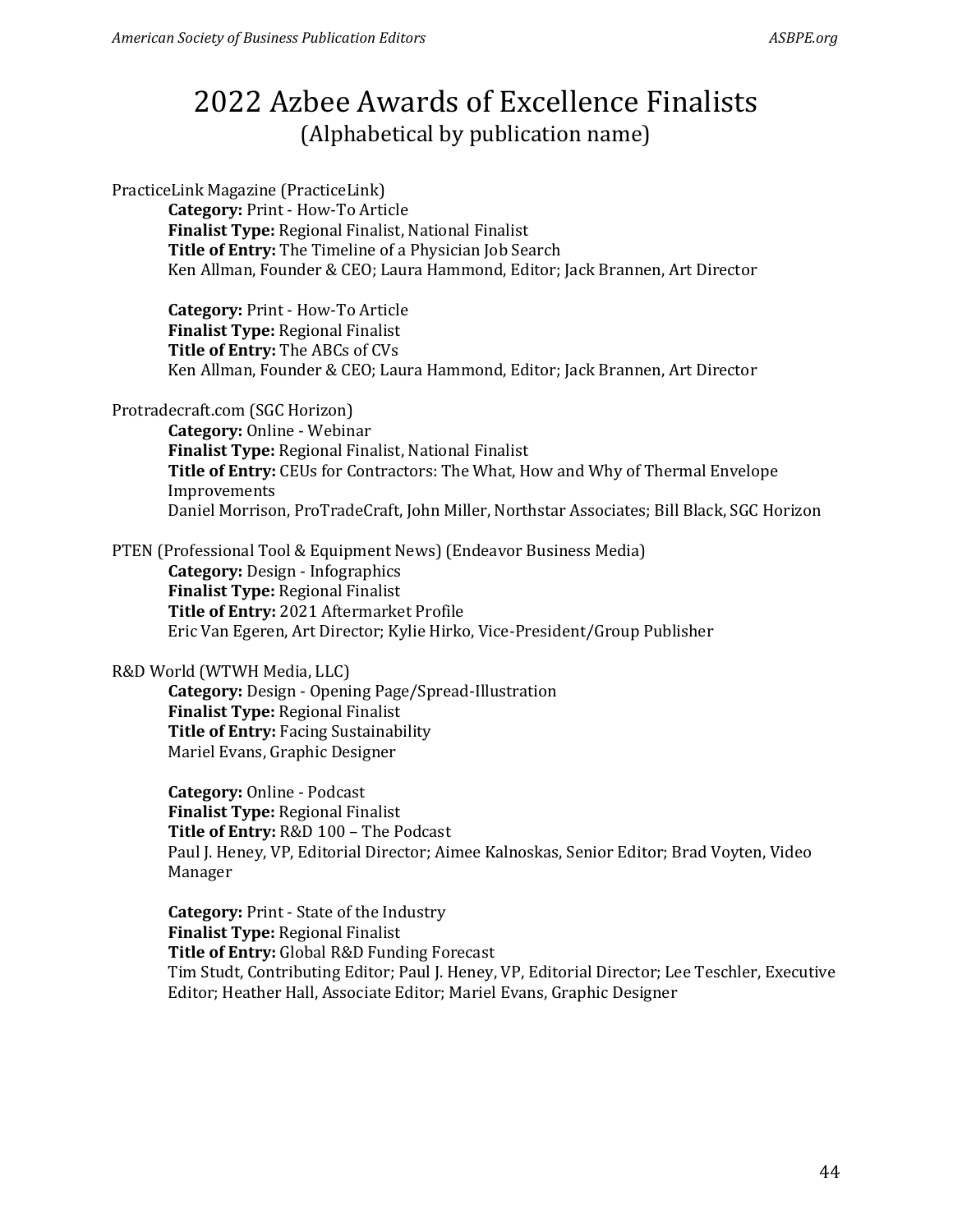RatingsDirect (S&P Global Inc.)

**Category:** All Content - Diversity, Equity and Inclusion **Finalist Type:** Regional Finalist **Title of Entry:** Leadership In Turbulent Times: Women CEOs During COVID-19 Rose Marie Burke, Writer; Victoria Schumacher, Digital Designer; Daniela Brandazza, Senior Director

**Category:** All Content - Editorial **Finalist Type:** Regional Finalist, National Finalist **Title of Entry:** A Food Industry Reset Can Cut At Least 10% Of Global Emissions Bernadette Stroeder, Writer; Joe Carrick-Varty, Digital Design; Tom Lowenstein, Digital Design; Rose Marie Burke, Writer; Christa Corrigan, Editor

**Category:** All Content - News Analysis **Finalist Type:** Regional Finalist, National Finalist **Title of Entry:** Digitalization Of Markets - Framing The Emerging Ecosystem Charles Mount, CIO, Alexandre Birry, CAO, Jennie Brookman, Editor, Madeleine Corcoran, Editor, Joe Carrick-Varty, Digital, Jack Karonika, Digital, Tom Lowenstein, Digital, Victoria Schumacher, Digital

**Category:** All Content - Trade Show/Conference Coverage **Finalist Type:** Regional Finalist **Title of Entry:** COVID, China Risks Won't Pass For Years, Say Panelists Cathy Holcombe, Senior Writer; Evy Cheung, Digital Content Producer; Charles Chang, Country Lead Corporate Ratings, Greater China

REALTOR® AE (National Association of REALTORS®) **Category:** All Content - Regular Column, Staff-Written **Finalist Type:** Regional Finalist, National Finalist **Title of Entry:** Need to Know Carole Kaptur

REALTOR® Magazine (National Association of REALTORS®) **Category:** All Content - Diversity, Equity and Inclusion **Finalist Type:** Regional Finalist **Title of Entry:** Repairers of the Breach Alexia Smokler

> **Category:** All Content - Enterprise News Story **Finalist Type:** Regional Finalist **Title of Entry:** Tackling Buyer Remorse Graham Wood and Wendy Cole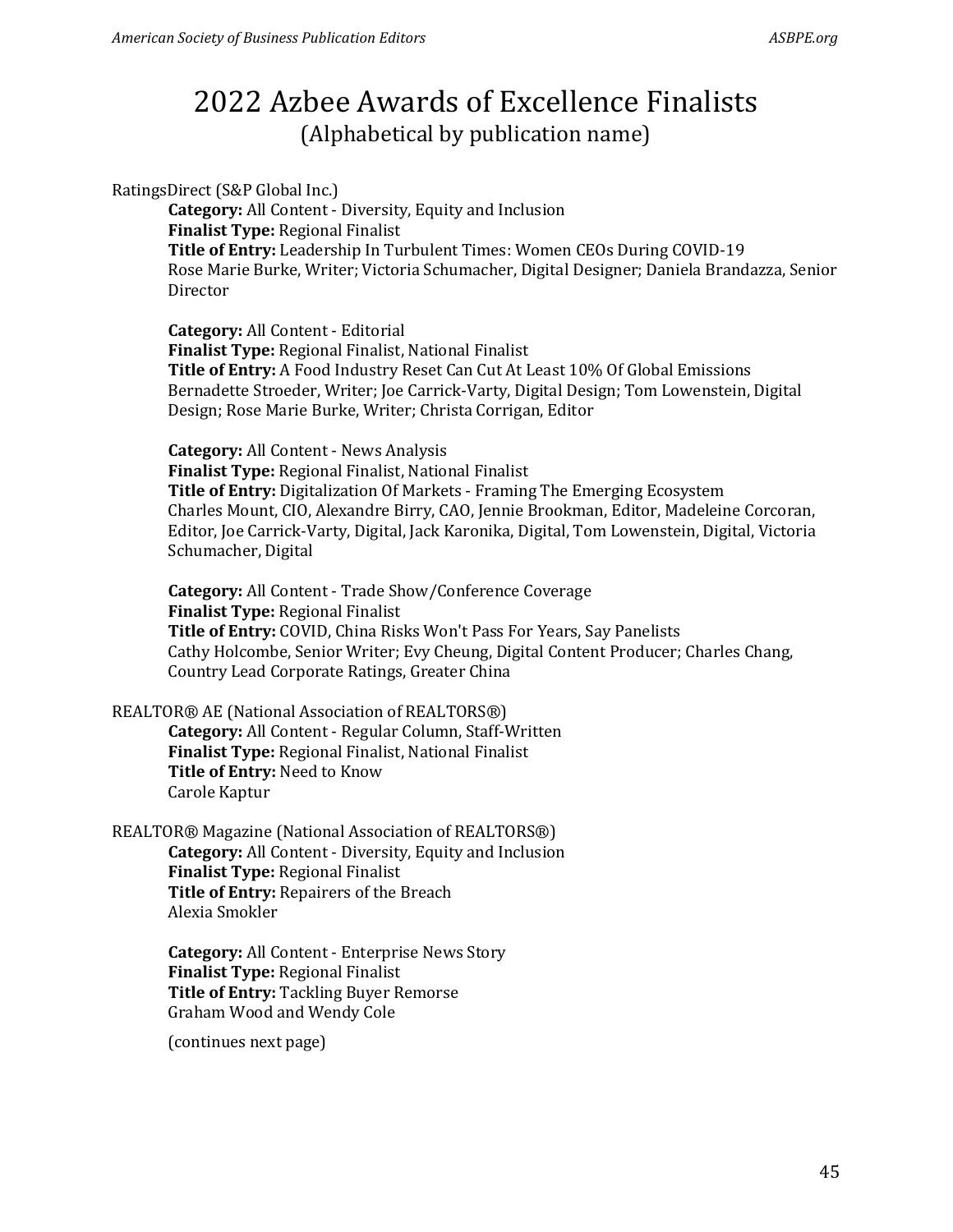REALTOR® Magazine (National Association of REALTORS®) **Category:** All Content - Individual Profile **Finalist Type:** Regional Finalist, National Finalist **Title of Entry:** Big Heart, Big Dreams Janelle Brevard

REALTOR® Magazine (National Association of REALTORS®) **Category:** All Content - Technical Article **Finalist Type:** Regional Finalist **Title of Entry:** Behind the Hype: What 5G Means for Real Estate Melissa Dittmann Tracey

RealTrends (HW Media)

**Category:** Online - E-Newsletter - General Excellence **Finalist Type:** Regional Finalist **Title of Entry:** Newsletters: BrokerSource Tracey Velt, Managing Editor, RealTrends

**Category:** Online - Podcast **Finalist Type:** Regional Finalist **Title of Entry:** Sherry Chris on what real estate brokers must do to combat margin compression Tracey Velt, Managing Editor, RealTrends

Recycling Today (GIE Media, Inc.)

**Category:** All Content - Impact/Investigative **Finalist Type:** Regional Finalist, National Finalist **Title of Entry:** The new normal? Megan Smalley, Managing Editor, Recycling Today; DeAnne Toto, Editor, Recycling Today

restaurant development + design (Zoomba Group)

**Category:** Design - Feature Article Design, 11 or Fewer Issues per Year **Finalist Type:** Regional Finalist, National Finalist **Title of Entry:** The Psychology of Color Maureen Slocum, CEO & Publisher; Rebecca Kilbreath, Editor in Chief; Anne LoCascio, Creative Director and Production Manager; Eric Uhl, Art, Production Assistant and Full Stack Developer

**Category:** Design - Front Cover-Photo **Finalist Type:** Regional Finalist **Title of Entry:** September/October Cover Maureen Slocum, CEO & Publisher; Rebecca Kilbreath, Editor in Chief; Anne LoCascio, Creative Director and Production Manager; Eric Uhl, Art, Production Assistant and Full Stack Developer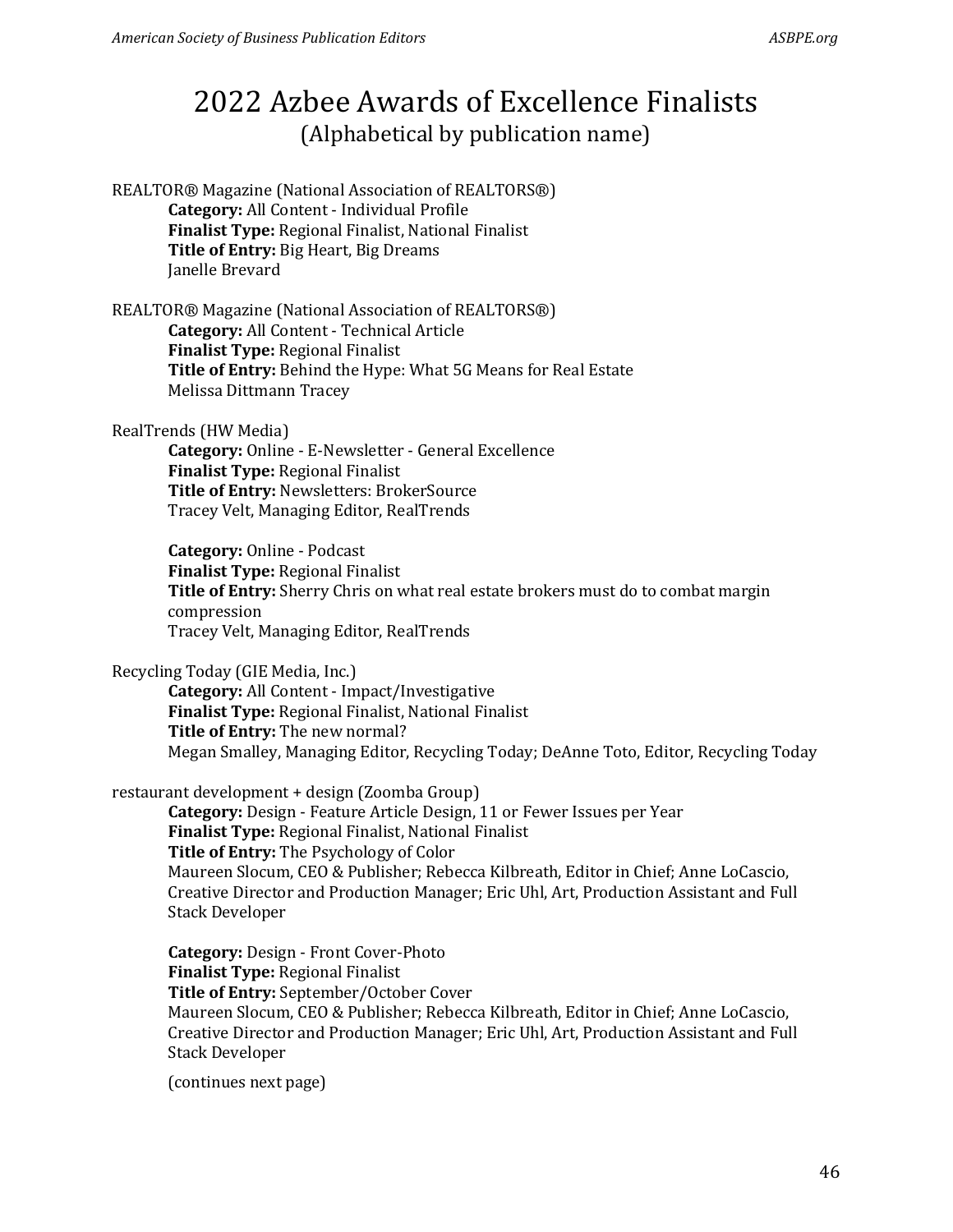restaurant development + design (Zoomba Group)

**Category:** Overall Excellence - Magazine of the Year, 11 or Fewer Issues per Year **Finalist Type:** Overall Excellence Finalist **Title of Entry:** restaurant development + design Magazine of the Year Maureen Slocum, CEO & Publisher; Joe Carbonara, Editorial Director; Rebecca Kilbreath, Editor in Chief

Restaurant Dive (Industry Dive)

**Category:** Online - Web Feature Series

**Finalist Type:** Regional Finalist

**Title of Entry:** 1 year later: How the pandemic impacted 6 major restaurant cities Emma Liem Beckett, Senior Editor; Julie Littman, Reporter; Thai Phi Le, Managing Editor

#### Retail Dive (Industry Dive)

**Category:** All Content - Company Profile **Finalist Type:** Regional Finalist, National Finalist **Title of Entry:** Reebok was meant to be a 'Nike killer.' How the brand lost its No. 1 spot Cara Salpini, Senior Editor; Adeline Kon, Illustrator; Julia Himmel, News Graphics Developer; Ben Unglesbee, Senior Reporter; Kaarin Vembar, Editor; Liza Casabona, Deputy Editor

**Category:** All Content - Impact/Investigative **Finalist Type:** Regional Finalist **Title of Entry:** Is Best Buy undermining its storybook turnaround? Ben Unglesbee, Senior Reporter; Cara Salpini, Senior Editor; Liza Casabona, Deputy Editor

**Category:** Overall Excellence - Website of the Year **Finalist Type:** Overall Excellence Finalist **Title of Entry:** RetailDive.com Staff, Industry Dive

#### S&P Global Market Intelligence (S&P Global Inc.)

**Category:** Online - Online Single Topic Coverage by a Team **Finalist Type:** Regional Finalist **Title of Entry:** Texas winter freeze Justin Horwath, Reporter; Nephele Kirong, Assistant Editor; Markham Watson, Senior Editor, Platts; Garrett Hering, Senior Reporter

**Category:** Online - Web Feature Series **Finalist Type:** Regional Finalist **Title of Entry:** The rise of cyberrisk Peter Brennan, Tom DiChristopher, Morgan Frey, Anser Haider, Camilla Naschert, Garrett Hering and Lauren Seay, Reporters; Alex Blackburne and Sarah Barry James, Editors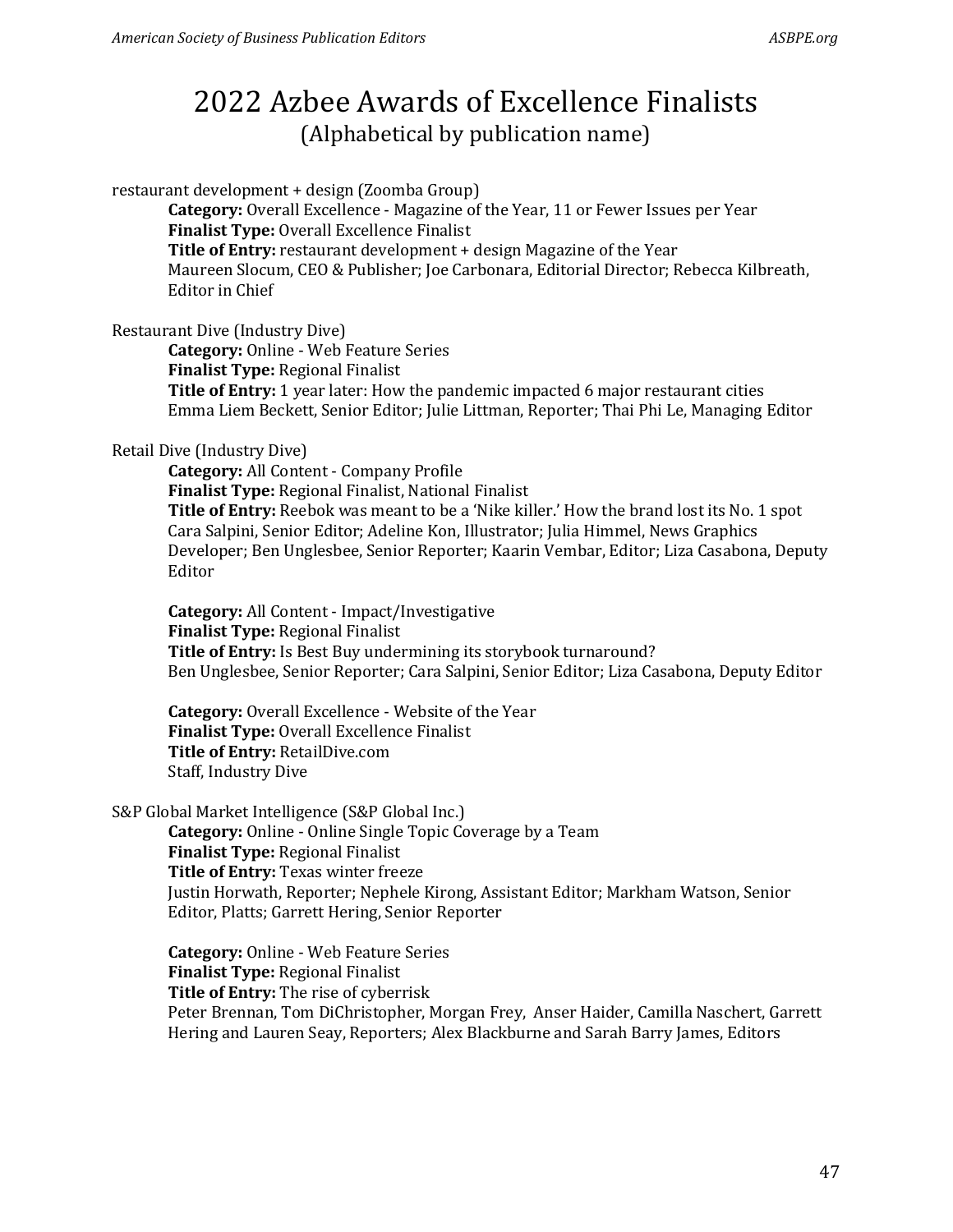#### SC Media (CyberRisk Alliance)

**Category:** All Content - Editor's Letter **Finalist Type:** Regional Finalist, National Finalist **Title of Entry:** From the cyber gold rush, to reframing gender diversity Jill Aitoro, Editor in Chief

**Category:** All Content - Government Coverage **Finalist Type:** Regional Finalist, National Finalist **Title of Entry:** Government's cyber problem Derek B. Johnson, Senior Reporter

**Category:** Online - Web Feature Series **Finalist Type:** Regional Finalist **Title of Entry:** Cyber and healthcare: A whole other pandemic Jessica Davis, Senior Editor, Health

**Category:** Online - Web Feature Series **Finalist Type:** Regional Finalist **Title of Entry:** Women in IT Security Jill Aitoro, Editor in Chief; Stephen Weigand, Digital Editor; Bradley Barth, Deputy Editor; Joe Uchill, Senior Reporter; Derek Johnson, Senior Reporter

**Category:** Overall Excellence - Multi-Platform Package of the Year **Finalist Type:** Overall Excellence Finalist **Title of Entry:** Cybersecurity Awareness Month Jill Aitoro, Editor in Chief; Stephen Weigand, Managing Editor; Bradley Barth, Deputy Editor; Joe Uchill, Senior Reporter; Derek Johnson, Senior Reporter; Jessica Davis, Senior Editor

Scotsman Guide Commercial Edition (Scotsman Guide, Inc.)

**Category:** Design - Opening Page/Spread - Photo Illustration **Finalist Type:** Regional Finalist **Title of Entry:** The Paperless Revolution Andie Becker, Designer

**Category:** Design - Opening Page/Spread - Photo Illustration **Finalist Type:** Regional Finalist **Title of Entry:** Into the Fog Chuck Howard, Senior Designer

**Category:** Overall Excellence - Magazine of the Year, 12 or More Issues per Year **Finalist Type:** Overall Excellence Finalist **Title of Entry:** Scotsman Guide Commercial Edition Jeffrey Sabourin, Chief Product Officer; Neil Pierson, Editor in Chief; Victor Whitman, Commercial Editor; Chuck Howard, Senior Designer; Andie Becker, Designer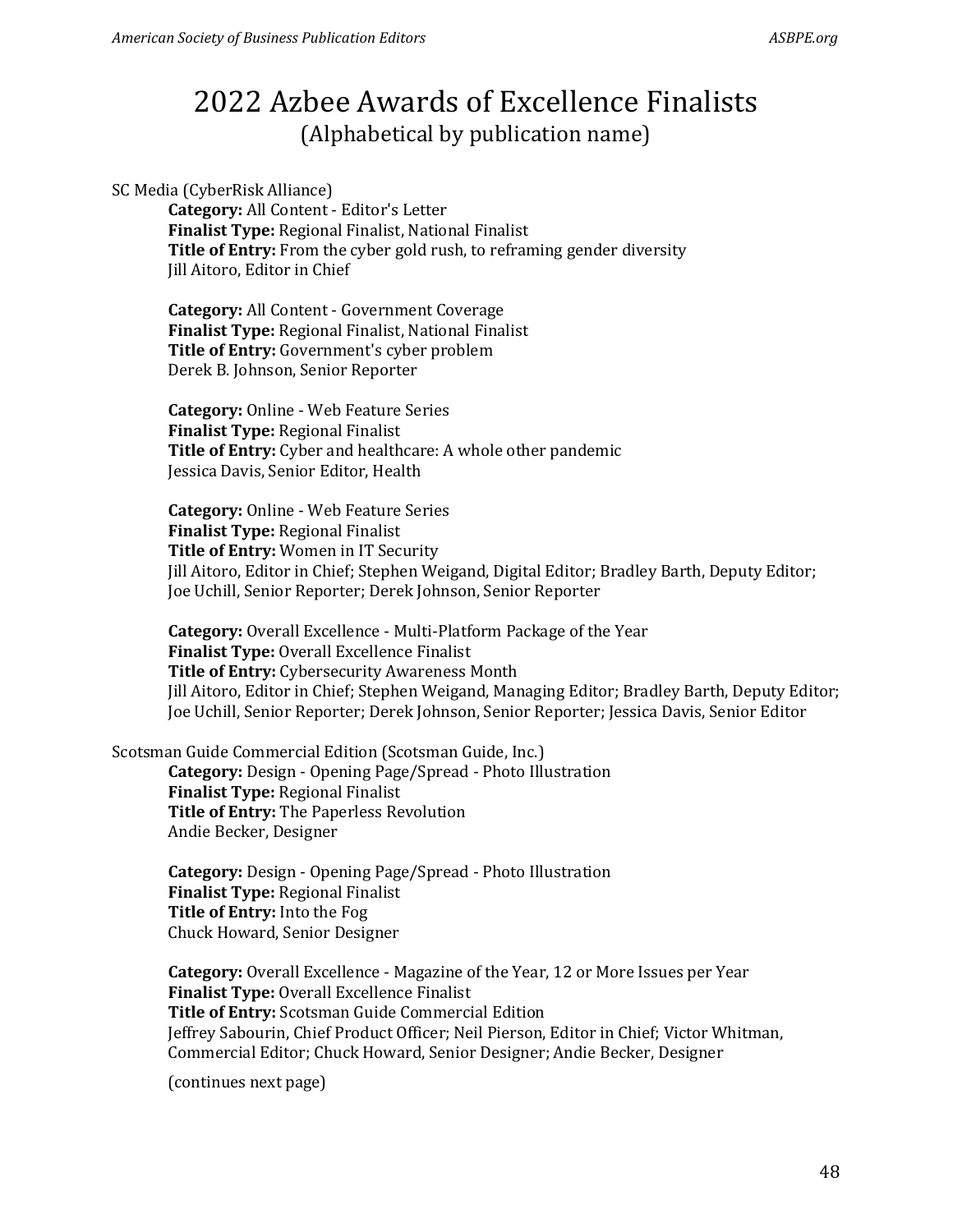Scotsman Guide Commercial Edition (Scotsman Guide, Inc.) **Category:** Print - News Section **Finalist Type:** Regional Finalist, National Finalist **Title of Entry:** News Roundup Arnie Aurellano, Website Content Editor

> **Category:** Print - Regular Department **Finalist Type:** Regional Finalist **Title of Entry:** Spotlight Victor Whitman, Commercial Editor; Neil Pierson, Editor in Chief

Scotsman Guide Residential Edition (Scotsman Guide, Inc.)

**Category:** Design - Feature Article Design, 12 or More Issues per Year **Finalist Type:** Regional Finalist, National Finalist **Title of Entry:** The Condo Conundrum Chuck Howard, Senior Designer

**Category:** Design - Feature Article Design, 12 or More Issues per Year **Finalist Type:** Regional Finalist, National Finalist **Title of Entry:** Fighting Shape Paula Douglass, Senior Designer

**Category:** Design - Opening Page/Spread - Photo Illustration **Finalist Type:** Regional Finalist, National Finalist **Title of Entry:** A Villain with a Thousand Faces Paula Douglass, Senior Designer

### SearchCIO (TechTarget, Inc.)

**Category:** All Content - Diversity, Equity and Inclusion **Finalist Type:** Regional Finalist, National Finalist **Title of Entry:** Racial, gender diversity in tech improving at a glacial pace Bridget Botelho, Editorial Director; Jacqui Biscobing, Managing Editor; Jess Primavera, Copy Editor; Linda Koury, Director Online Design

**Category:** Online - Web Microsite/Special Section (Non-Trade Show/Conference) **Finalist Type:** Regional Finalist

**Title of Entry:** Ultimate guide to digital transformation for enterprise leaders Linda Tucci, Editor at large-Strategic Initiatives; David Essex, Editor at large; Ron Karjian, Managing Editor; Katherine Murray, Assoc. Managing Ed., E-Products; Linda Koury, Dir. of Online Design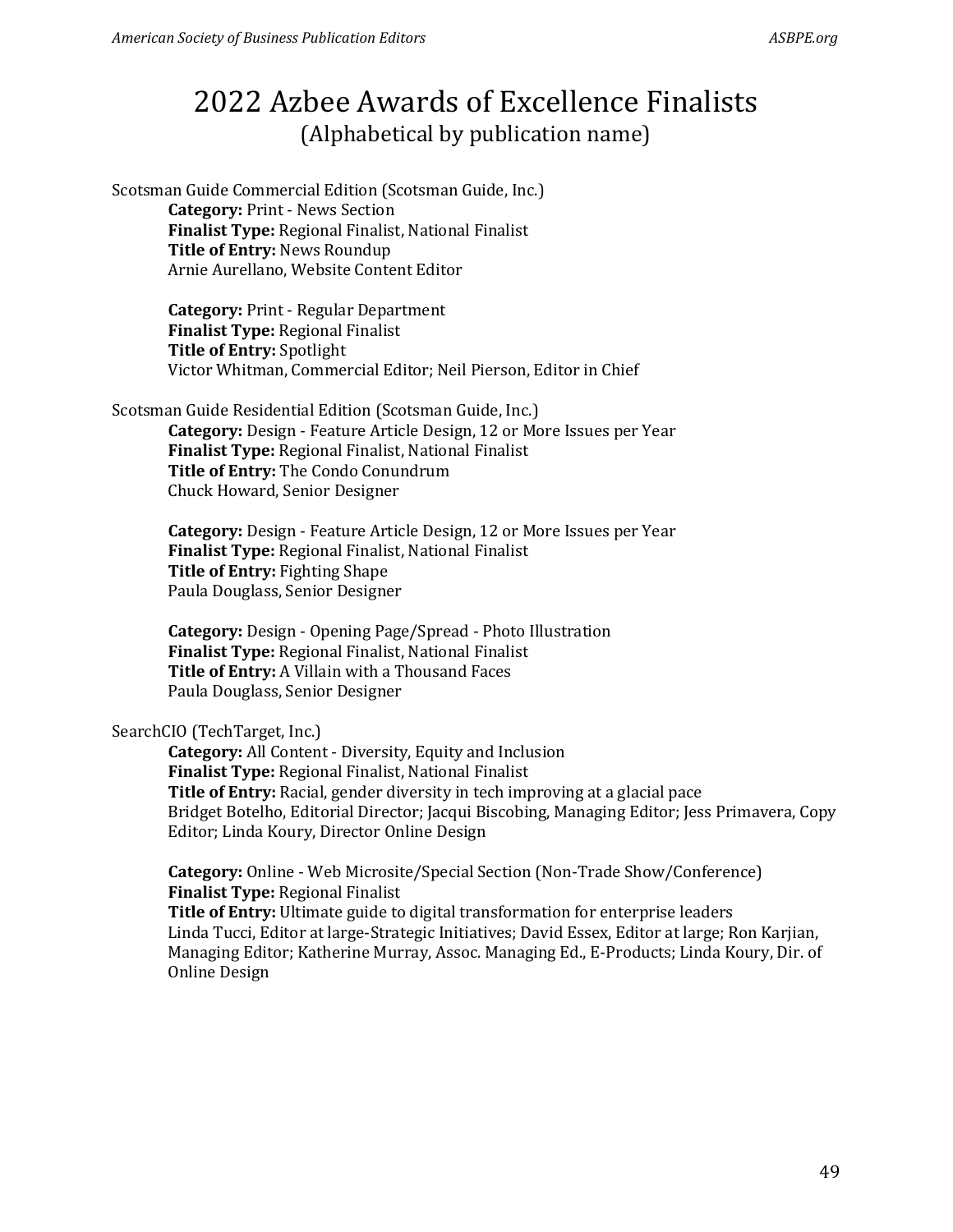#### SearchHRSoftware (TechTarget, Inc.)

**Category:** All Content - Impact/Investigative **Finalist Type:** Regional Finalist **Title of Entry:** Employee background check errors harm thousands of workers Patrick Thibodeau, Senior News Writer; Makenzie Holland, News Writer; Nicole Laskowski, Senior News Director; Bridget Botelho, Editorial Director; Anita Koury, Designer; Jessica Primavera, Copy Editor

**Category:** Online - Web Feature Article **Finalist Type:** Regional Finalist **Title of Entry:** Why algorithmic auditing can't fully cope with AI bias in hiring David Essex, Editor at Large; Craig Stedman, Editor at Large; Linda Koury, Director of Online Design

#### SearchITOperations (TechTarget, Inc.)

**Category:** All Content - Case History **Finalist Type:** Regional Finalist **Title of Entry:** Nordic bank fights money launderers with log analytics Beth Pariseau, Senior News Writer; Chris Kanaracus, News Director

**Category:** Online - Web Feature Article **Finalist Type:** Regional Finalist **Title of Entry:** Spurred by pandemic, BizDevOps becomes a reality Beth Pariseau, Senior News Writer; Chris Kanaracus, News Director

### SearchSecurity (TechTarget, Inc.)

**Category:** All Content - Enterprise News Story **Finalist Type:** Regional Finalist **Title of Entry:** Bug bounty programs in 2021: High payouts, higher stakes Alexander Culafi, News Writer

**Category:** All Content - Enterprise News Story **Finalist Type:** Regional Finalist, National Finalist **Title of Entry:** Cyber insurance premiums, costs skyrocket as attacks surge Arielle Waldman, News Writer

**Category:** All Content - Impact/Investigative **Finalist Type:** Regional Finalist **Title of Entry:** Burned by Apple, researchers mull selling zero days to brokers Alexander Culafi, News Writer

**Category:** All Content - News Analysis **Finalist Type:** Regional Finalist **Title of Entry:** Timeline of Microsoft Exchange Server attacks raises questions Arielle Waldman, News Writer; Rob Wright, News Director; Alexander Culafi, News Writer; Linda Koury, Design Director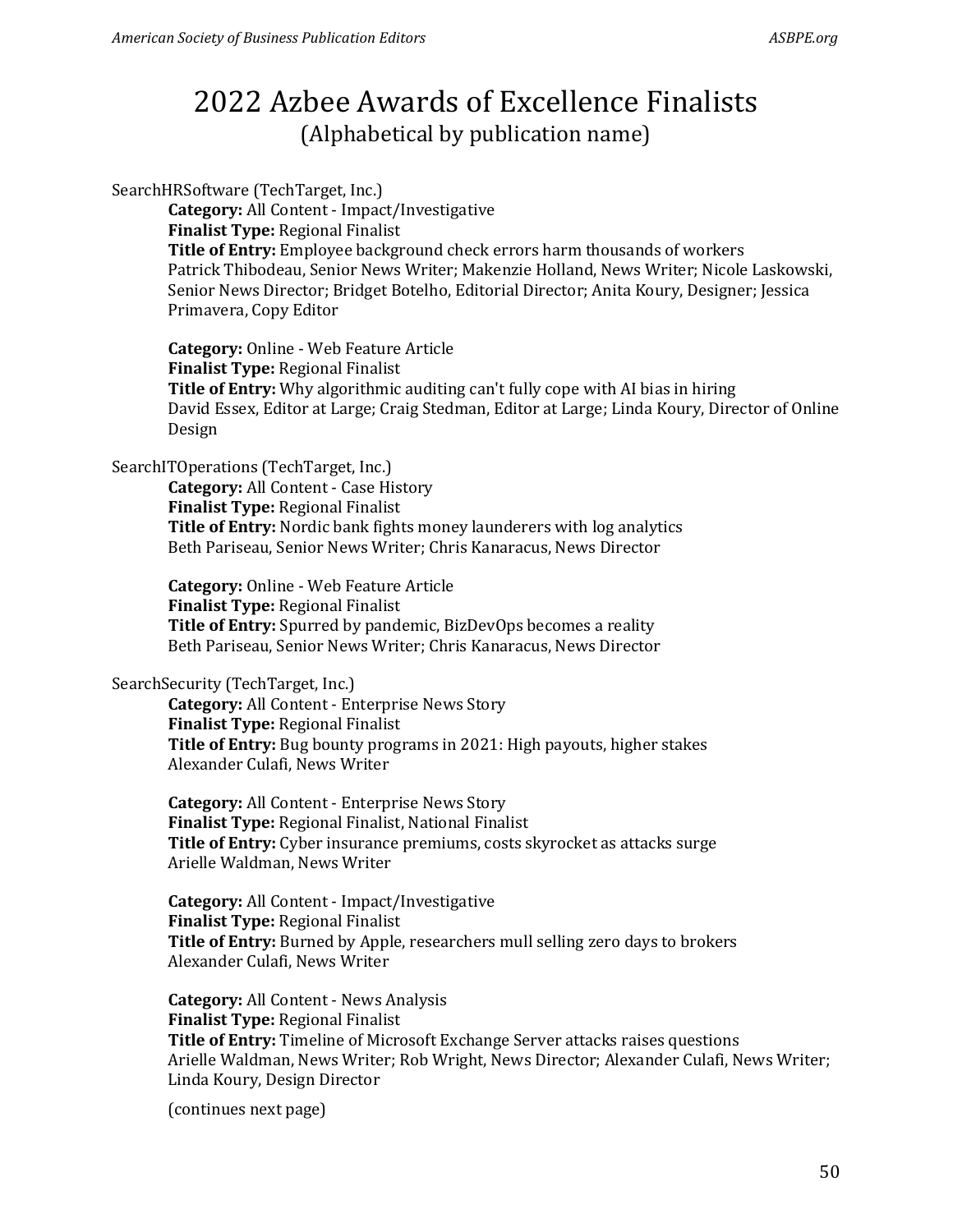SearchSecurity (TechTarget, Inc.)

**Category:** All Content - Q&A **Finalist Type:** Regional Finalist, National Finalist **Title of Entry:** SolarWinds CEO: Breach transparency 'painful' but necessary Rob Wright, Security News Director; Bridget Botelho, Editorial Director

**Category:** All Content - Trade Show/Conference Coverage **Finalist Type:** Regional Finalist, National Finalist **Title of Entry:** RSA Conference 2021: Focus on resilience Sharon Shea, Executive Editor; Alexander Culafi, Newswriter; Shaun Nichols, Newswriter; Arielle Waldman, Newswriter; Alissa Irei, Senior Writer; Rob Wright, News Director; Kate Gerwig, Ed. Director

**Category:** Design - Infographics **Finalist Type:** Regional Finalist **Title of Entry:** SearchSecurity Site Infographics Linda Koury, Director of Online Design

**Category:** Online - Online Single Topic Coverage by a Team **Finalist Type:** Regional Finalist **Title of Entry:** Ransomware news coverage Rob Wright, News Director; Arielle Waldman, News Writer; Alexander Culafi, News Writer; Shaun Nichols, News Writer; Linda Koury, Design Director

#### SearchServerVirtualization (TechTarget, Inc.)

**Category:** All Content - Trade Show/Conference Coverage **Finalist Type:** Regional Finalist **Title of Entry:** VMworld 2021 conference coverage Maggie Jones, Executive Editor; Jess Lulka, Site Editor; Shammara Humphrey, Associate Director; Hayes Taylor; Esther Ajao, News Writer; Antone Gonsalves, News Director; Beth Pariseau, Sr News Writer

Seaside Retailer (Breakwall Publishing)

**Category:** All Content - Editor's Letter **Finalist Type:** Regional Finalist **Title of Entry:** Seaside Retailer Editor's Letters Kristin Ely, Executive Editor, Seaside Retailer

**Category:** Design - Feature Article Design, 11 or Fewer Issues per Year **Finalist Type:** Regional Finalist **Title of Entry:** Going Further for the Planet Karen Carr, Publisher and Creative Director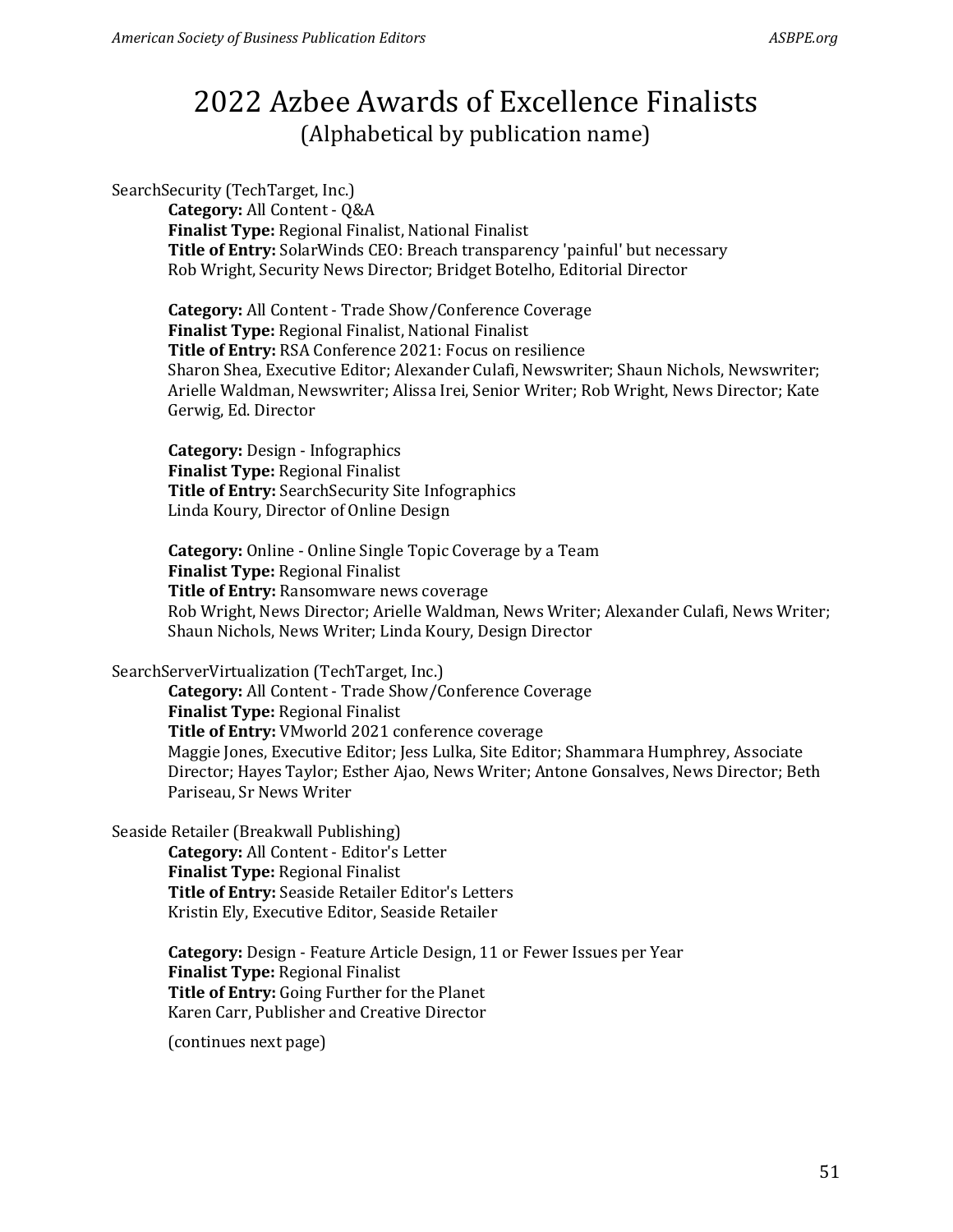Seaside Retailer (Breakwall Publishing) **Category:** Design - Magazine/Newspaper Design **Finalist Type:** Regional Finalist **Title of Entry:** Seaside Retailer magazine Karen Carr, Publisher and Creative Director

### Security (BNP Media Inc.)

**Category:** All Content - Regular Column, Contributed **Finalist Type:** Regional Finalist **Title of Entry:** Leadership & Management Michael Gips, Contributing Columnist

Security Business magazine (Endeavor Business Media)

**Category:** Print - State of the Industry **Finalist Type:** Regional Finalist **Title of Entry:** 2021 State of the Industry Report Paul Rothman, Editor-in-Chief; Bruce Zedler, Art Director; Eric Van Egeren, Contributing Artist; Steve Lasky, Editorial Director; Nancy Levenson-Brokamp, Group Publisher

#### Security Management (ASIS International)

**Category:** All Content - Overall Headline Writing **Finalist Type:** Regional Finalist, National Finalist **Title of Entry:** Security Management Teresa Anderson, Editor in Chief; Nello Caramat, Publisher; Claire Meyer, Managing Editor;

Tyler Stone, Art Director; Megan Gates, Senior Editor; Sara Mosqueda, Assistant Editor

**Category:** All Content - Trade Show/Conference Coverage **Finalist Type:** Regional Finalist, National Finalist **Title of Entry:** GSX Daily Scott Briscoe, Content Development Director; Megan Gates, Senior Editor; Claire Meyer, Managing Editor; Sara Mosqueda, Assistant Editor; Caitlin Printup, Assistant Art Director

**Category:** Design - Best Use of Color **Finalist Type:** Regional Finalist, National Finalist **Title of Entry:** The Charge for Climate Proofing Tyler Stone, Art Director; Egle Plytnikaite, Illustrator; Caitlin Donohue, Assistant Art Director; Claire Meyer, Managing Editor; Teresa Anderson, Editor-in-Chief; Nello Caramat, Publisher

**Category:** Design - Feature Article Design, 11 or Fewer Issues per Year **Finalist Type:** Regional Finalist **Title of Entry:** The Threat Remains: September/October 2021 Feature Article Design Caitlin Donohue, Assistant Art Director; Tyler Stone, Art Director; Claire Meyer, Managing Editor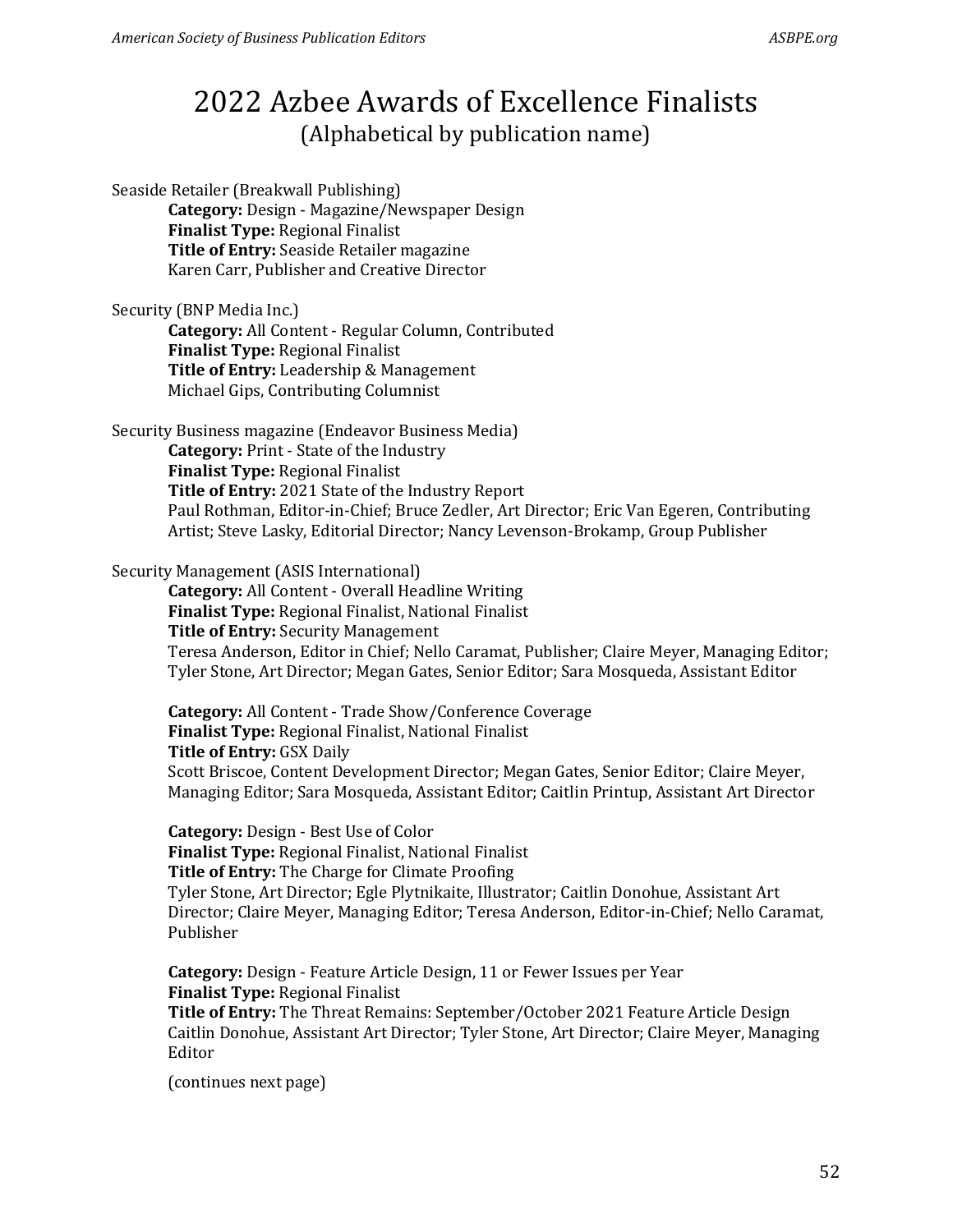Security Management (ASIS International)

**Category:** Design - Front Cover-Illustration **Finalist Type:** Regional Finalist, National Finalist **Title of Entry:** Security Management May/June 2021 Cover Tyler Stone, Art Director; Caitlin Donohue, Assistant Art Director; Mariah Bartz, Senior Graphic Designer; Keith Schilling, Production Manager; Nello Caramat, Publisher

**Category:** Design - Infographics **Finalist Type:** Regional Finalist **Title of Entry:** Security Management Infographics 2021 Mariah Bartz, Senior Graphic Designer; Tyler Stone, Art Director; Claire Meyer, Managing Editor; Nello Caramat, Publisher

**Category:** Design - Magazine/Newspaper Design **Finalist Type:** Regional Finalist, National Finalist **Title of Entry:** Security Management Tyler Stone, Art Director; Caitlin Donohue, Assistant Art Director; Mariah Bartz, Senior Graphic Designer; Keith Schilling, Production Manager; Claire Meyer, Managing Editor; Nello Caramat, Publisher

**Category:** Design - Magazine/Newspaper Redesign **Finalist Type:** Regional Finalist, National Finalist **Title of Entry:** Security Management Redesign Tyler Stone, Art Director; Caitlin Donohue, Assistant Art Director; Mariah Bartz, Senior Graphic Designer; Keith Schilling, Production Manager; Claire Meyer, Managing Editor; Nello Caramat, Publisher

**Category:** Design - Opening Page/Spread Typographic **Finalist Type:** Regional Finalist, National Finalist **Title of Entry:** Ballpark Figures: July/August 2021 Opening Spread Typographic Caitlin Donohue, Assistant Art Director; Tyler Stone, Art Director; Claire Meyer, Managing Editor; Nello Caramat, Publisher

**Category:** Design - Opening Page/Spread-Illustration **Finalist Type:** Regional Finalist, National Finalist **Title of Entry:** Frankenstein Fraudsters

Tyler Stone, Art Director; Taylor Callery, Illustrator; Caitlin Donohue, Assistant Art Director; Claire Meyer, Managing Editor; Teresa Anderson, Editor-in-Chief; Nello Caramat, Publisher

**Category:** Design - Website Design **Finalist Type:** Regional Finalist, National Finalist **Title of Entry:** Security Management Website Tyler Stone, Art Director; Caitlin Donohue, Assistant Art Director; Mariah Bartz, Senior Graphic Designer; Claire Meyer, Managing Editor; Teresa Anderson, Editor-in-Chief; Nello Caramat, Publisher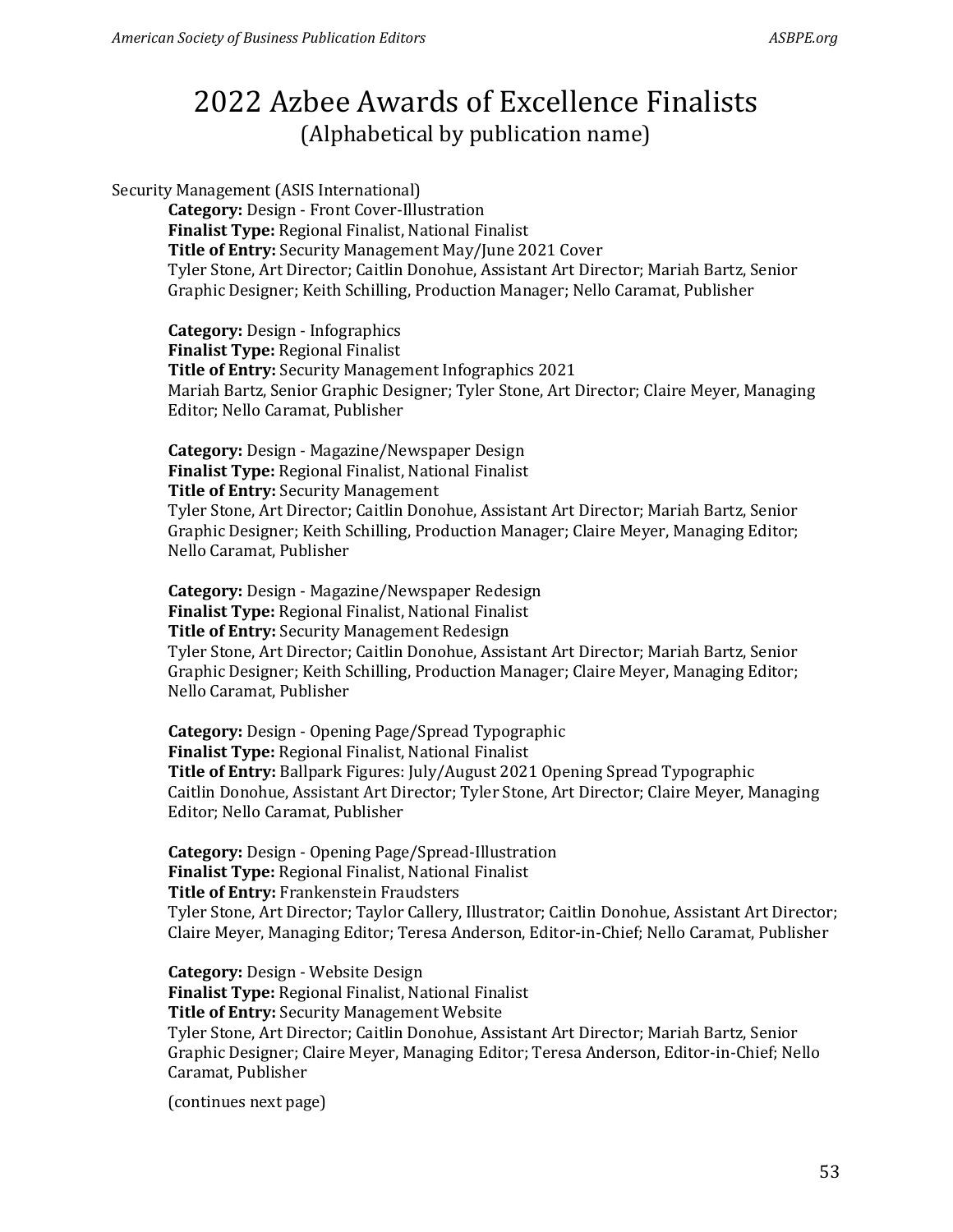Security Management (ASIS International) **Category:** Online - E-Newsletter - General Excellence **Finalist Type:** Regional Finalist **Title of Entry:** First Look Tyler Stone, Art Director; Claire Meyer, Managing Editor; Caitlin Donohue, Assistant Art Director; Teresa Anderson, Editor-in-Chief; Nello Caramat, Publisher

**Category:** Online - Web Microsite/Special Section (Non-Trade Show/Conference) **Finalist Type:** Regional Finalist **Title of Entry:** Security Technology Mariah Bartz, Senior Graphic Designer; Megan Gates, Security Technology Editor; Caitlin Printup, Assistant Art Director; Keith Schilling, Publishing Production Manager; Tyler Stone, Art Director

**Category:** Overall Excellence - Magazine of the Year, 11 or Fewer Issues per Year **Finalist Type:** Overall Excellence Finalist

**Title of Entry:** Security Management

Teresa Anderson, Editor in Chief; Claire Meyer, Managing Editor; Tyler Stone, Art Director; Megan Gates, Senior Editor; Sara Mosqueda, Assistant Editor; Caitlin Printup, Assistant Art Director

**Category:** Print - Feature Article, 11 or Fewer Issues per Year **Finalist Type:** Regional Finalist, National Finalist **Title of Entry:** Frankenstein Fraud Megan Gates, Senior Editor

**Category:** Print - Regular Department **Finalist Type:** Regional Finalist **Title of Entry:** Cybersecurity Megan Gates, Senior Editor

**Category:** Print - Regular Department **Finalist Type:** Regional Finalist **Title of Entry:** Case Study Sara Mosqueda, Assistant Editor

### SHRM Online (SHRM)

**Category:** All Content - Diversity, Equity and Inclusion **Finalist Type:** Regional Finalist **Title of Entry:** Asian-Americans Seek More Respect, Authority in the Workplace SHRM Online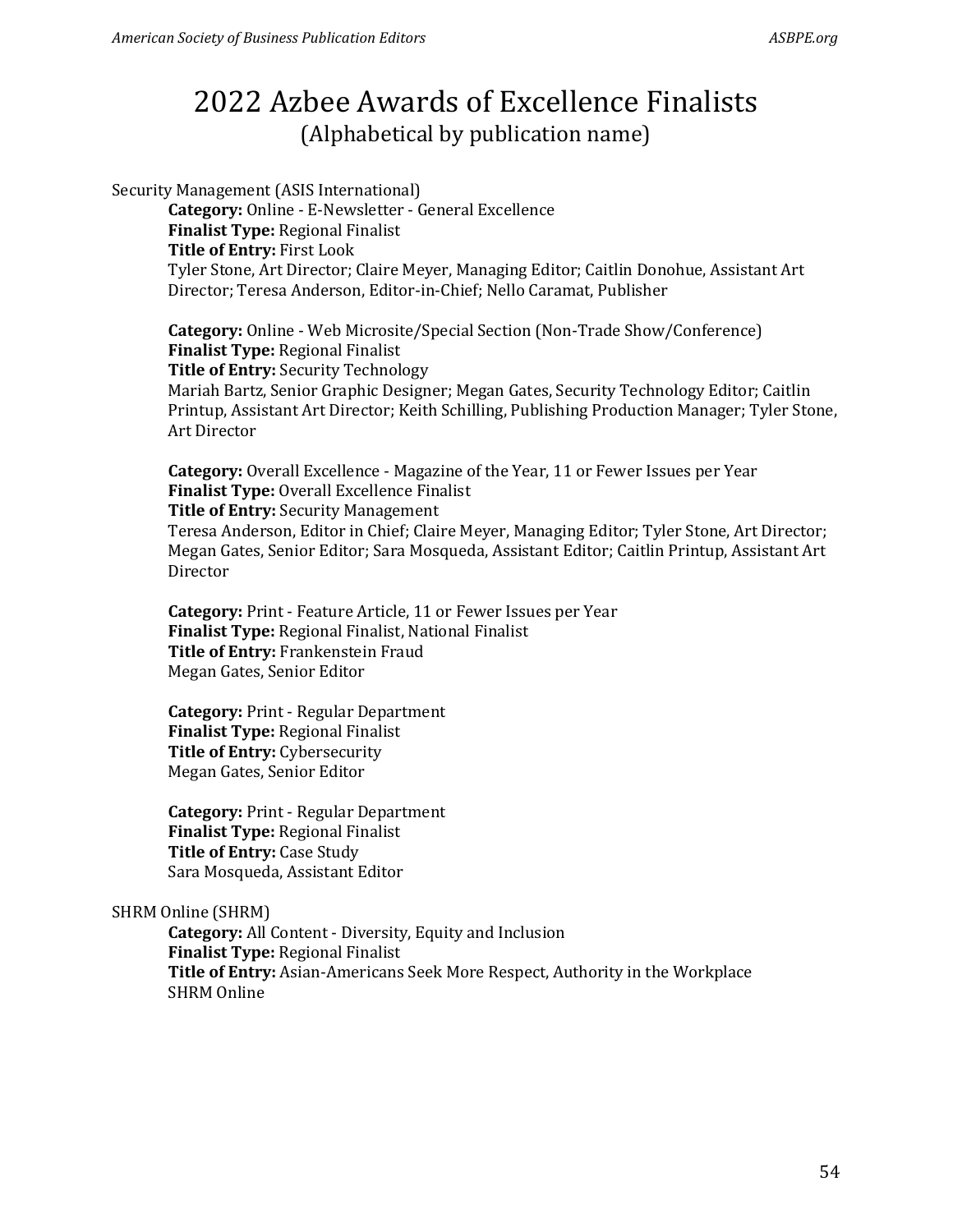Small Business Trends (Small Business Trends LLC) **Category:** Online - Web How-to Article **Finalist Type:** Regional Finalist, National Finalist **Title of Entry:** How To Create a QR Code in 5 Simple Steps Anita Campbell, Publisher; Mike Guta, Staff Writer; Shawn Hessinger, Executive Editor; Joshua Sophy, Editor; Matt Mansfield, SEO Specialist

#### Smart Cities Dive (Utility Dive)

**Category:** Online - Online State of the Industry **Finalist Type:** Regional Finalist **Title of Entry:** Reassessing the smart cities movement Cailin Crowe, Editor; Danielle McLean, Senior Editor; Maria Rachal, Editor; Dan Zukowski, Reporter; Jason Plautz, Contributor; Adeline Kon, Illustrator; Rachel Pollack, Managing Editor

Solar Power World (WTWH Media, LLC)

**Category:** Online - Web Feature Article **Finalist Type:** Regional Finalist **Title of Entry:** When the utilities left him stranded, a homeowner went off-grid with solar + storage Billy Ludt, Associate Editor

#### Spectrum (The Simons Foundation)

**Category:** All Content - Enterprise News Story **Finalist Type:** Regional Finalist **Title of Entry:** After 60 years, scientists are still trying to crack a mysterious serotoninautism link Grace Huckins, Reporter; Kristin Ozelli, Deputy Editor; Nichollette Zeliadt, Managing Editor; Hope Vanderberg, Copy Chief; Ivan Oransky, Editor-In-Chief

**Category:** All Content - Enterprise News Story **Finalist Type:** Regional Finalist **Title of Entry:** How an understudied trait has skewed autism studies for decades Laura Dattaro, News Writer; Nicholette Zeliadt, Managing Editor; Kristin Ozelli, Deputy Editor; Hope Vanderberg, Copy Chief

**Category:** Online - E-Newsletter - General Excellence **Finalist Type:** Regional Finalist, National Finalist **Title of Entry:** Spectrum Community Newsletter Chelsey B. Coombs, Engagement Editor; Kristin Ozelli, Deputy Editor; Hope Vanderberg, Copy Chief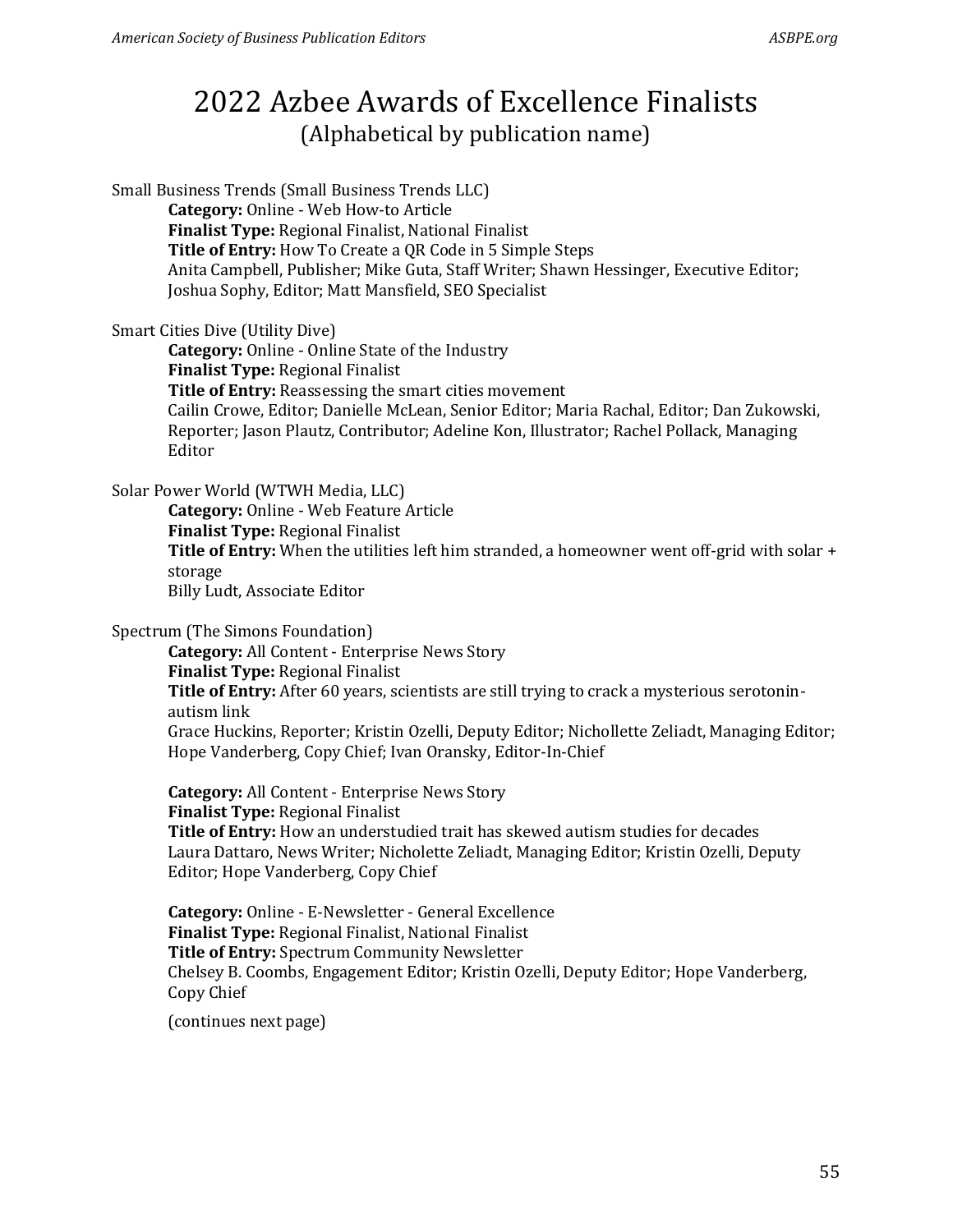Spectrum (The Simons Foundation)

**Category:** Online - Video - Tutorial **Finalist Type:** Regional Finalist, National Finalist **Title of Entry:** The gut's connection to autism Katie Moisse, Writer; Lottie Kingslake, Animator; Chelsey B. Coombs, Narrator; Rebecca Horne, Multimedia Director

**Category:** Online - Web Feature Article **Finalist Type:** Regional Finalist **Title of Entry:** The benefits of special interests in autism Emily Laber-Warren, Reporter; Ingrid Wickelgren, Features Editor; Ivan Oransky, Editor-In-Chief; Hope Vanderberg, Copy Chief

**Category:** Online - Web Feature Article **Finalist Type:** Regional Finalist, National Finalist **Title of Entry:** Meet the 'mitomaniacs' who say mitochondria matter in autism Laura Dattaro, News Writer; Ingrid Wickelgren, Features Editor; Ivan Oransky, Editor-In-Chief; Hope Vanderberg, Copy Chief

**Category:** Online - Web How-to Article **Finalist Type:** Regional Finalist, National Finalist **Title of Entry:** Six steps to engaging in participatory autism research Rachel Zamzow, Reporter; Ingrid Wickelgren, Features Editor; Hope Vanderberg, Copy Chief; Ivan Oransky, Editor-In-Chief

Staffing Industry Review (Staffing Industry Analysts)

**Category:** Online - Web Microsite/Special Section (Non-Trade Show/Conference) **Finalist Type:** Regional Finalist **Title of Entry:** DE&I Influencers Subadhra R. Sriram, Editor & Publisher, Media Products; Craig Johnson, Senior Editor; Sharon Thomas, Senior Managing Editor; Katherine Alvarez, Associate Editor; Danny Romero, Assistant Editor

### strategy+business (PwC)

**Category:** All Content - Q&A **Finalist Type:** Regional Finalist **Title of Entry:** Pfizer's vaccine machine Ron Chopoorian, Global Health Industries Leader for PwC; Daniel Gross, Editor-in-Chief of strategy+business

**Category:** All Content - Technical Article **Finalist Type:** Regional Finalist **Title of Entry:** It's time to get excited about boring AI Robert N. Bernard, Director of the Intelligent Enterprise at PwC Labs; Anand Rao, PwC's Global Leader for Artificial Intelligence and Innovation Leader for the US Analytics Practice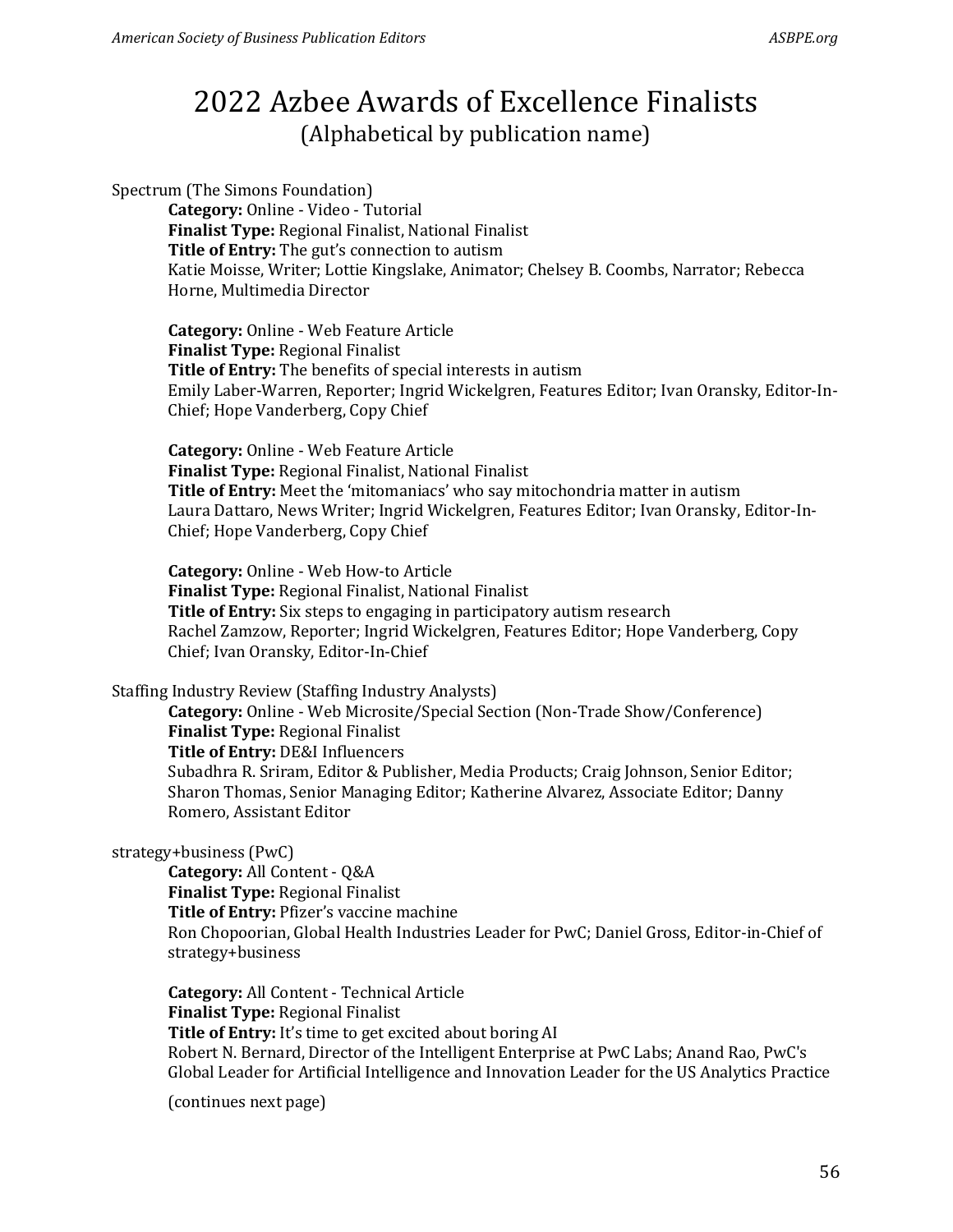strategy+business (PwC)

**Category:** Online - E-Newsletter - General Excellence **Finalist Type:** Regional Finalist **Title of Entry:** Ideas That Work Sally Errico, Deputy Managing Editor; Peter Wagner, Webmaster; Michael Guerriero, Deputy Managing Editor

**Category:** Overall Excellence - Digital Magazine of the Year **Finalist Type:** Overall Excellence Finalist **Title of Entry:** strategy+business strategy+business Staff

**Category:** Print - Feature Article, 11 or Fewer Issues per Year **Finalist Type:** Regional Finalist **Title of Entry:** A CEO Guide to Today's Value Creation Ecosystem Helen Mallovy Hicks, Outgoing Global Valuation Leader; Aaron Gilcreast, Incoming Global Valuation Leader; Hein Marais, Global Value Creation Leader; Chris Manning, Leading Practitioner

**Category:** Print - How-To Article **Finalist Type:** Regional Finalist **Title of Entry:** Reaching your full cloud potential Rrohit Antao, Leading Practitioner/Global Consulting Services; Will Perry, Leader/US Cloud Engineering & Innovation Practice; Mark Moffat, UK & EMEA Alliances & Technology Consulting Leader

Supply Chain Dive (Industry Dive)

**Category:** Online - E-Newsletter - General Excellence **Finalist Type:** Regional Finalist, National Finalist **Title of Entry:** Supply Chain Dive: Operations Shefali Kapadia, Lead Editor; Edwin Lopez, Senior Editor

T&D World (Endeavor Business Media)

**Category:** All Content - Diversity, Equity and Inclusion **Finalist Type:** Regional Finalist **Title of Entry:** Women in Line Work Amy Fischbach, Field Editor

**Category:** Online - E-Newsletter - General Excellence **Finalist Type:** Regional Finalist **Title of Entry:** Energizing Nikki Chandler, Associate Content Director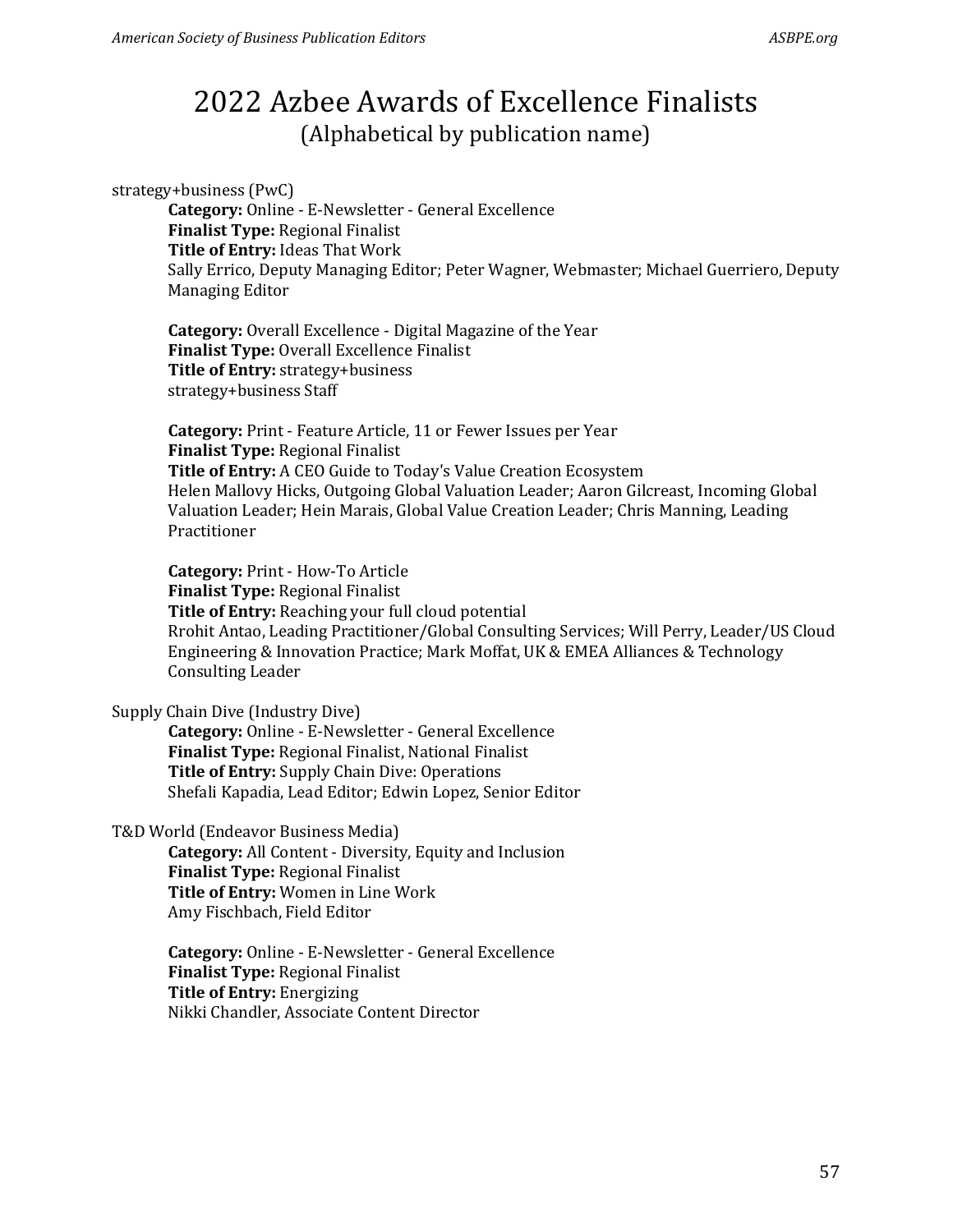Tax Notes Federal (Tax Analysts) **Category:** All Content - Data Journalism **Finalist Type:** Regional Finalist **Title of Entry:** Quantifying the Trump Tax Law's Impact on Business Martin A. Sullivan, Chief Economist

Tax Notes Today State (Tax Analysts) **Category:** All Content - Government Coverage **Finalist Type:** Regional Finalist **Title of Entry:** The State Push for Digital Services Taxes Lauren Loricchio, Investigations Editor

tED magazine (National Association of Electrical Distributors (NAED)) **Category:** Design - Front Cover-Special Issue or Supplement **Finalist Type:** Regional Finalist, National Finalist **Title of Entry:** Q&A: Word on the Street Randi Vincent, Art Director; Scott Costa, Publisher; Misty Byers, Editor; Karen Linehan, Production Editor

**Category:** Design - Opening Page/Spread-Illustration **Finalist Type:** Regional Finalist **Title of Entry:** Is Your Price Right? Randi Vincent, Art Director; Scott Costa, Publisher; Misty Byers, Editor; Karen Linehan, Production Editor

**Category:** Online - Podcast **Finalist Type:** Regional Finalist **Title of Entry:** The DistributED with tED magazine Podcast Scott Costa, Publisher

**Category:** Overall Excellence - Digital Magazine of the Year **Finalist Type:** Overall Excellence Finalist **Title of Entry:** Digital Magazine of the Year Scott Costa, Publisher; Misty Byers, Editor; Karen Linehan, Production Editor; Randi Vincent, Art Director; Nicky Herron, Web Content Manager; Marie Jakle, Editorial & Web Assistant

**Category:** Overall Excellence - Multi-Platform Package of the Year **Finalist Type:** Overall Excellence Finalist **Title of Entry:** tED magazine Multi-Platform Coverage Scott Costa, Publisher; Misty Byers, tED magazine Editor; Nicky Herron, Online Editor; Randi Vincent, Art Director; Karen Linehan, Production Editor; Marie Jakle, Editorial Assistant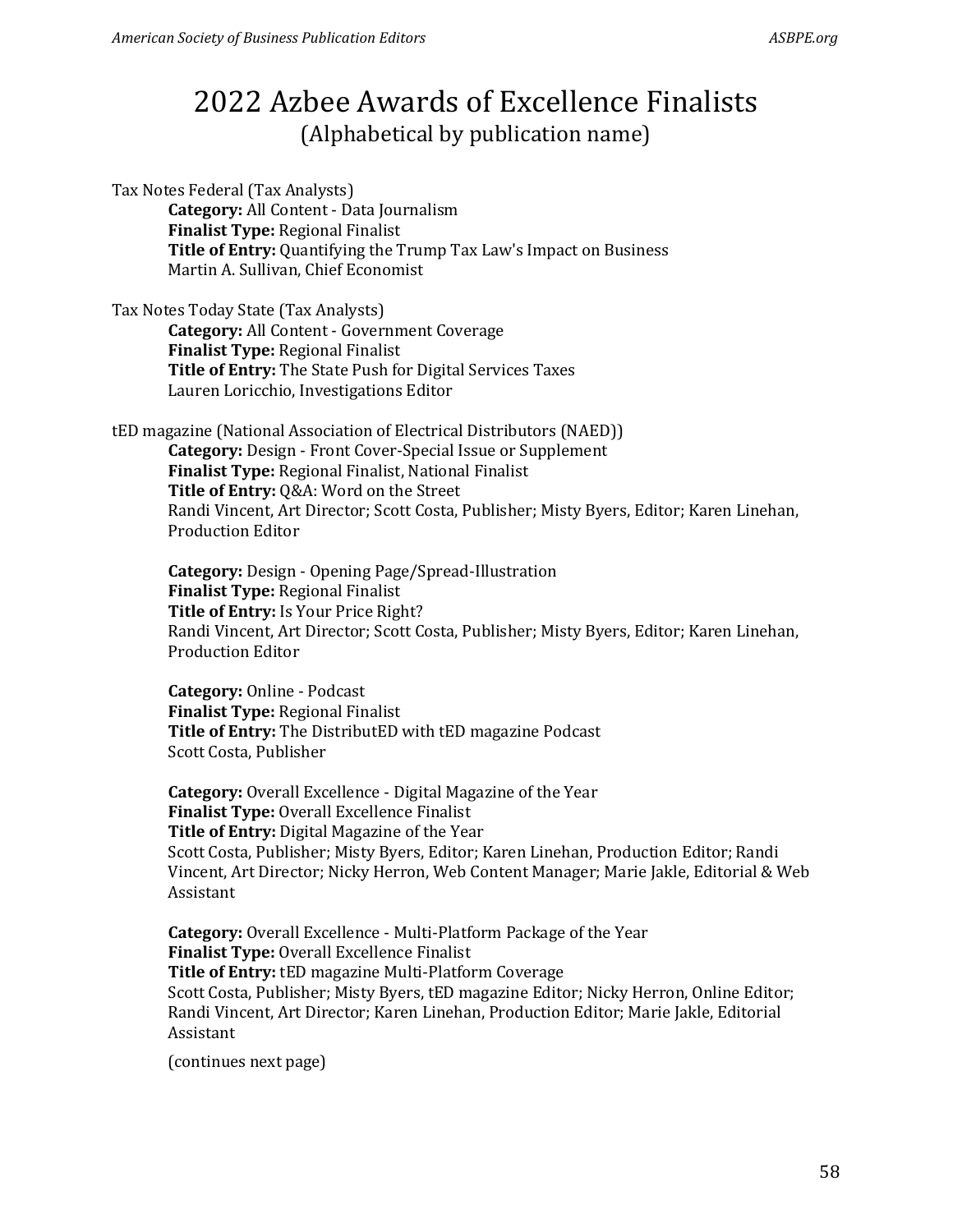tED magazine (National Association of Electrical Distributors (NAED)) **Category:** Overall Excellence - Website of the Year **Finalist Type:** Overall Excellence Finalist **Title of Entry:** tED Magazine's tedmag.com Scott Costa, Publisher; Nicky Herron, Online Editor; Marie Jakle, Editorial Assistant

The FABRICATOR (FMA Communications) **Category:** All Content - Case History **Finalist Type:** Regional Finalist **Title of Entry:** Bend, laser weld, and finish in seconds Tim Heston, Senior Editor

> **Category:** All Content - Company Profile **Finalist Type:** Regional Finalist **Title of Entry:** Culture trumps all else for Laystrom Manufacturing Dan Davis, Editor-in-Chief

**Category:** All Content - Company Profile **Finalist Type:** Regional Finalist **Title of Entry:** On the right track Tim Heston, Senior Editor

**Category:** All Content - Editorial **Finalist Type:** Regional Finalist **Title of Entry:** From the Editor-in-Chief Dan Davis, Editor-in-Chief

The Hardware Connection (The Hardware Connection) **Category:** Online - Web Feature Article **Finalist Type:** Regional Finalist **Title of Entry:** Special Report: Supply Chain Crisis Chris Jensen, Editor/Principal

#### The Trusted Professional (NYSSCPA)

**Category:** All Content - Diversity, Equity and Inclusion **Finalist Type:** Regional Finalist **Title of Entry:** DEI in the CPA profession—past, present and future Rumbi Bwerinofa Petrozzello, NYSSCPA President

**Category:** Online - Web Feature Series **Finalist Type:** Regional Finalist **Title of Entry:** Firms adapt to changed landscape for clients and revenue Chris Gaetano, Staff Writer; Ruth Singleton, Managing Editor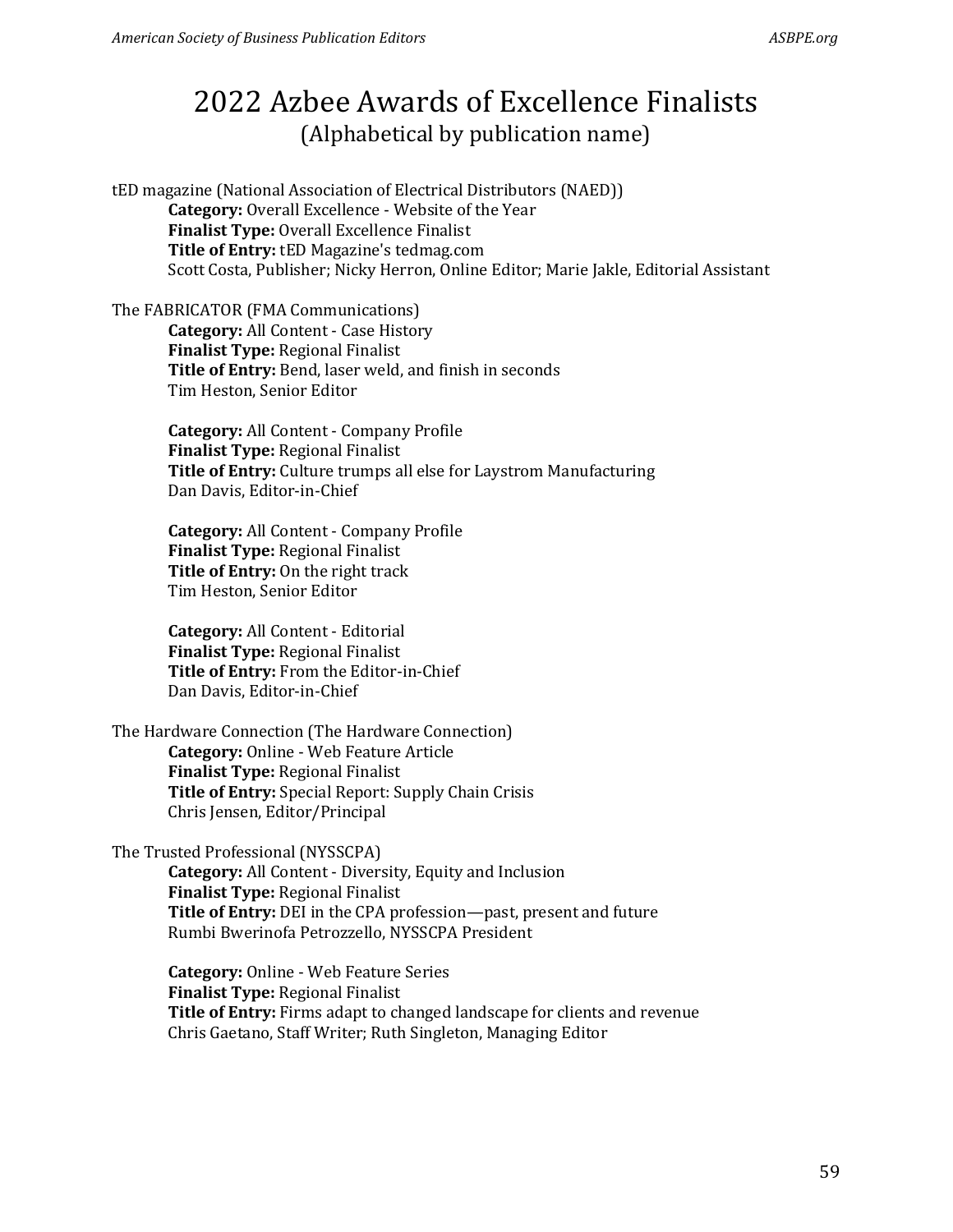Today's Medical Developments (GIE Media, Inc.) **Category:** Design - Infographics **Finalist Type:** Regional Finalist, National Finalist **Title of Entry:** Infographics Stephanie Antal, Art Director

Transport Topics (American Trucking Associations) **Category:** All Content - Technical Article **Finalist Type:** Regional Finalist, National Finalist **Title of Entry:** When Will Trucks Drive Themselves? Seth Clevenger, Managing Editor, Features

> **Category:** All Content - Trade Show/Conference Coverage **Finalist Type:** Regional Finalist **Title of Entry:** MCE Coverage Joe Howard, Seth Clevenger, Dan Ronan, Eugene Mulero, Connor Wolf, Marissa Gamache, John Sommers II and Eric Miller

**Category:** Design - Magazine/Newspaper Redesign **Finalist Type:** Regional Finalist **Title of Entry:** EMU Redesigned as Calibrate Michael Freeze, Features Editor; Seth Clevenger, Managing Editor, Features; Tara McClelland, Marketing Director; Brian Kelly, Creative Services Manager; Debra Devine, Production Manager

**Category:** Online - Podcast **Finalist Type:** Regional Finalist **Title of Entry:** RoadSigns Podcast Michael Freeze, Features Editor; Joseph Terry, Senior Designer

**Category:** Online - Webinar **Finalist Type:** Regional Finalist, National Finalist **Title of Entry:** Retool Tara McClelland, Erin Rodgers, Kelley Zimmerman, Brian Kelly, Joe Terry, Dan Ronan, Shehab Moustafa, Joe Howard, Seth Clevenger and Michael Freeze

**Category:** Print - Feature Series **Finalist Type:** Regional Finalist, National Finalist **Title of Entry:** Wheels of Justice Eric Miller, Senior Reporter

**Category:** Print - State of the Industry **Finalist Type:** Regional Finalist **Title of Entry:** State of the Trucking Industry Seth Clevenger, Managing Editor, Features; Debra Devine, Production Manager; Mindy Long, Freelance Writer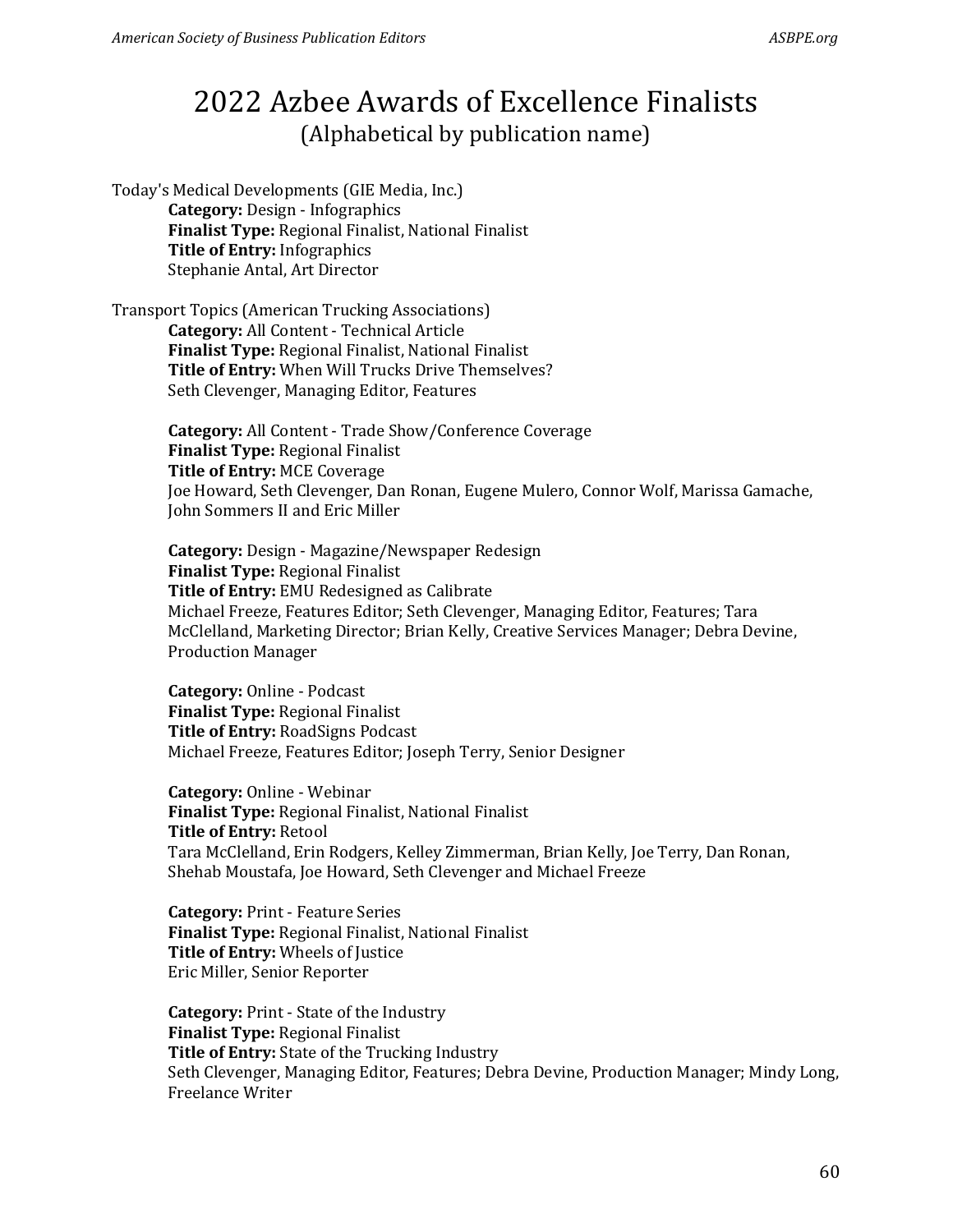Trenchless Technology (Benjamin Media Inc.) **Category:** Online - Podcast **Finalist Type:** Regional Finalist **Title of Entry:** Trenchless Technology Podcast: Women in Engineering Sharon M. Bueno, Managing Editor

Trends magazine (American Animal Hospital Association) **Category:** All Content - Diversity, Equity and Inclusion **Finalist Type:** Regional Finalist **Title of Entry:** Stopping the Pain of Prejudice Maureen Blaney Flietner, Writer; Ben Williams, Editorial Director

> **Category:** Print - Single Topic Coverage by a Team **Finalist Type:** Regional Finalist **Title of Entry:** The Diversity Issue 2021 Ben Williams, Editorial Director; Robin Taylor, Senior Graphic Designer

### USGlass (Key Media & Research)

**Category:** All Content - Technical Article **Finalist Type:** Regional Finalist, National Finalist **Title of Entry:** Less Than Zero Ellen Rogers, Editor; Saundra Hutchison, Art Director

**Category:** Design - Infographics **Finalist Type:** Regional Finalist **Title of Entry:** USGlass Infographics 2021 Saundra Hutchison, Art Director; Nick St. Denis, Director of Research

USGlass Metal & Glazing (Key Media & Research)

**Category:** Design - Front Cover-Photo **Finalist Type:** Regional Finalist **Title of Entry:** USGlass June 2021 Dawn Campbell, Art Director/Managing Editor; Ellen Rogers, Editor

### Utility Dive (Industry Dive)

**Category:** All Content - Enterprise News Story **Finalist Type:** Regional Finalist, National Finalist **Title of Entry:** A century later, utilities still face billions in potential liabilities from obsolete manufactured gas plants Kavya Balaraman, Senior Reporter; Larry Pearl, Senior Editor; Adeline Kon, Illustrator; Greg Linch, Director of Data & Graphics; Rachel Pollack, Managing Editor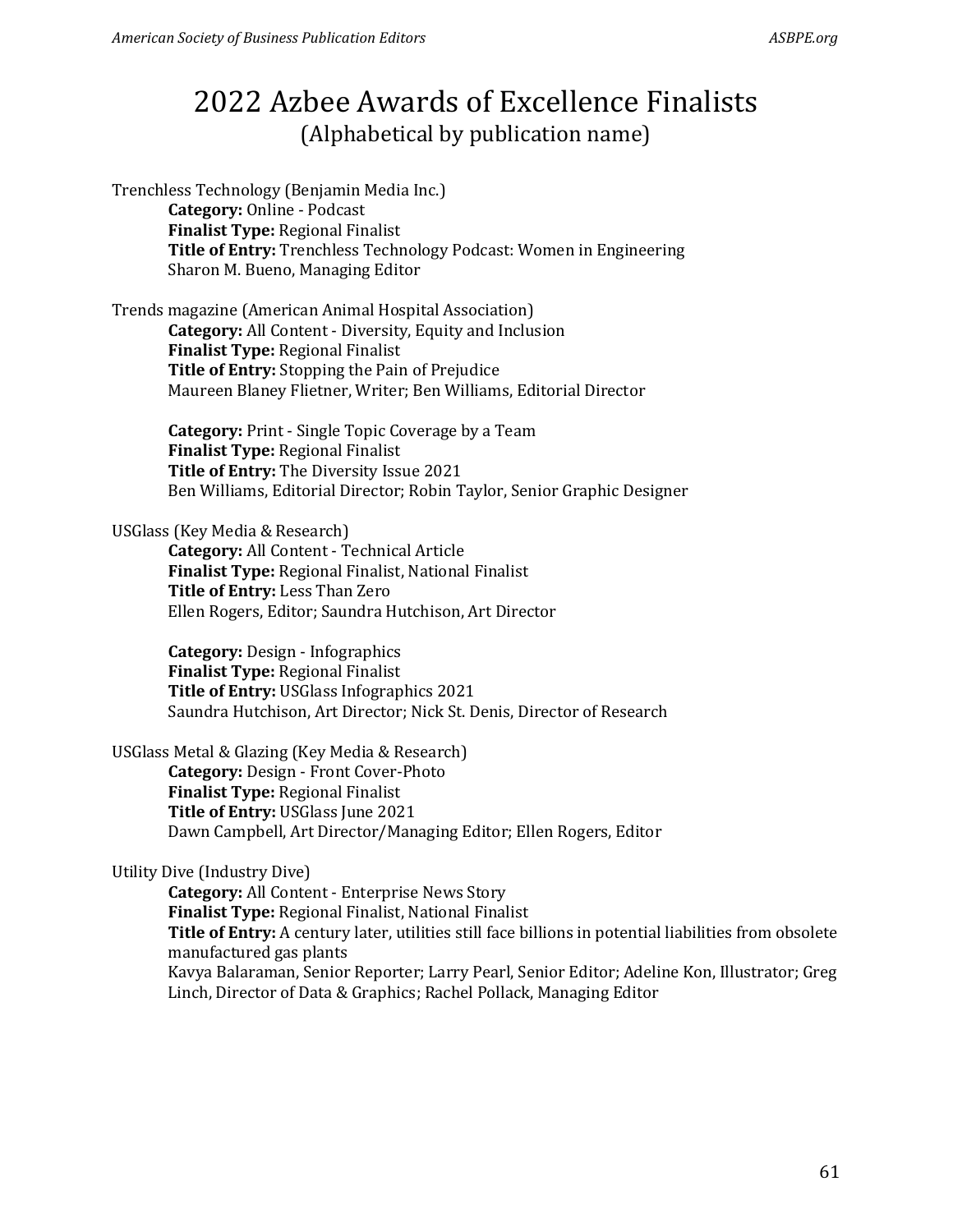Vegas Legal Magazine (Vegas Legal Magazine / The Firm) **Category:** All Content - News Analysis **Finalist Type:** Regional Finalist **Title of Entry:** VEGAS REBOUND Coming Back From the Unthinkable Don Logay, Writer; Publisher, Tyler Morgan, Esq.; Editor-in-Chief, Preston P. Rezaee, Esq.; Brandon Pierce, Creative Director

VehicleServicePros (Endeavor Business Media)

**Category:** Overall Excellence - Website of the Year **Finalist Type:** Overall Excellence Finalist **Title of Entry:** Vehicle Service Pros Amanda Silliker, Editor; Jay Sicht, Managing Editor; Emily Markham, Associate Editor; Kayla Oschmann, Associate Editor

VRM Intel Magazine (VRM Intel, LLC)

**Category:** All Content - Company Profile **Finalist Type:** Regional Finalist **Title of Entry:** An Inside Look at Property Management Newcomer Casiola Amy Hinote, Editor in Chief

**Category:** All Content - Trade Show/Conference Coverage **Finalist Type:** Regional Finalist **Title of Entry:** Former Expedia and Airbnb Exec Shaun Stewart Shares Insight at Data and Revenue Management Conference Amy Hinote, Editor in Chief

Water Quality Products (Scranton Gillette Communications) **Category:** All Content - Editor's Letter **Finalist Type:** Regional Finalist **Title of Entry:** WQP 2021 Editor's Letters Lauren Del Ciello, Managing Editor

WebMD Health News (WebMD)

**Category:** All Content - Q&A **Finalist Type:** Regional Finalist, National Finalist **Title of Entry:** Early Onset Colorectal Cancer: Why Is This Happening? Victoria Stern, Associate Editor; Gabriel Miller, Senior Editorial Director

**Category:** Online - Web Feature Article **Finalist Type:** Regional Finalist **Title of Entry:** How Heat Kills: Deadly Weather 'Cooking' People From Within Neha Pathak, MD, Writer; Aaron Gould Sheinin, Executive Editor